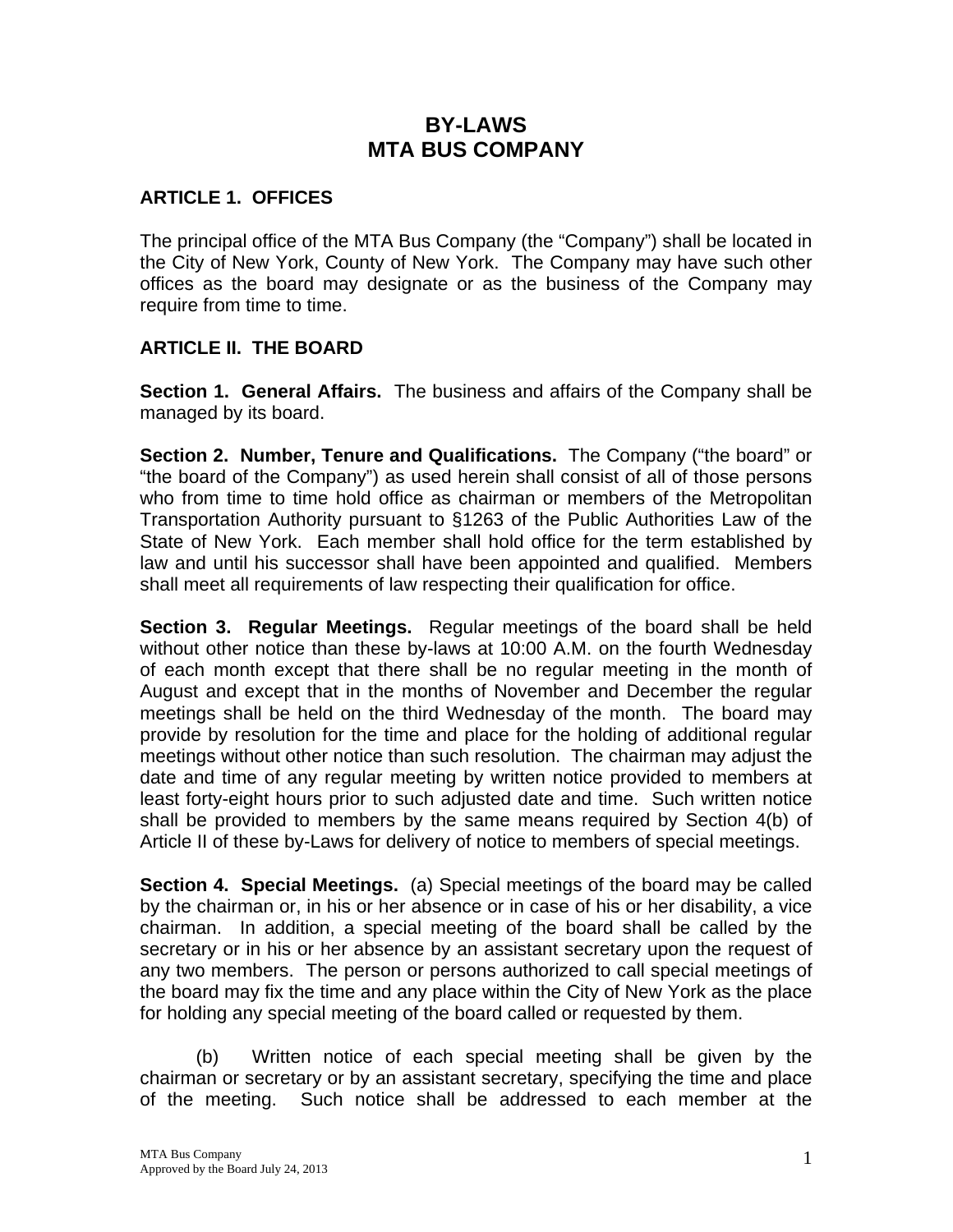member's postal address on record with the Company and deposited with the U.S. Postal Service at least forty-eight hours prior to the time fixed for such meeting, and in addition, sent by facsimile or email to each member having a facsimile number or email address on record with the Company at least fortyeight hours prior to the time fixed for such special meeting. Such notice shall state the purpose of such meeting, and no business other than that stated in the notice shall be transacted at such special meeting unless every member of the Company then in office is present, and it is unanimously agreed to consider matters other than those specifically provided for in the notice of such meeting. Notwithstanding the foregoing, in the event of an emergency the chairman may call a special meeting without advance notice and by means other than the delivery of a writing to the members.

**Section 5. Open Meetings.** All meetings of the board shall be conducted in compliance with the provisions of the Open Meetings Law, being Chapter 511 of the Laws of 1976, as amended, and with all rules and regulations promulgated thereunder.

**Section 6. Quorum.** A majority of the whole number of voting members of the board as defined in §1263 (1) (a) of the Public Authorities Law of the State of New York then in office shall constitute a quorum for the transaction of any business or the exercise of any power of the Company. Those members of the board appointed upon the recommendation of the chief executive officers of Dutchess, Orange, Putnam and Rockland counties (the "Hudson Valley Member" or "Hudson Valley Members") shall be considered to be a single member, and the presence of that member for purposes of determining a quorum shall be ascertained pursuant to section 10 of this article. Except as otherwise specified by law, for the transaction of any business or exercise of any power of the Company, the Company shall have power to act by a majority of the voting members of the board present at any meeting at which a quorum is in attendance with the chairman having one additional vote in the event of a tie vote. For purposes of determining a tie vote, an abstention shall be counted as a vote against a motion. If a meeting is validly called but a quorum is not present, a majority of the members of the board then present may adjourn the meeting from time to time without further notice.

**Section 7. Attendance at Meetings.** (a) Any one or more members of the board or of a committee thereof may attend a meeting of such board or committee by means of a conference telephone or similar communications equipment allowing all persons attending the meeting to hear each other at the same time; however, attendance by such means shall not constitute presence at a meeting for the purposes of section 6, section 8 or section 10 of this Article.

(b) Notwithstanding the provisions of Section 7(a), a member's attendance by means of videoconferencing shall constitute presence at a meeting for any purposes of this Article, *provided* (i) the public notice given for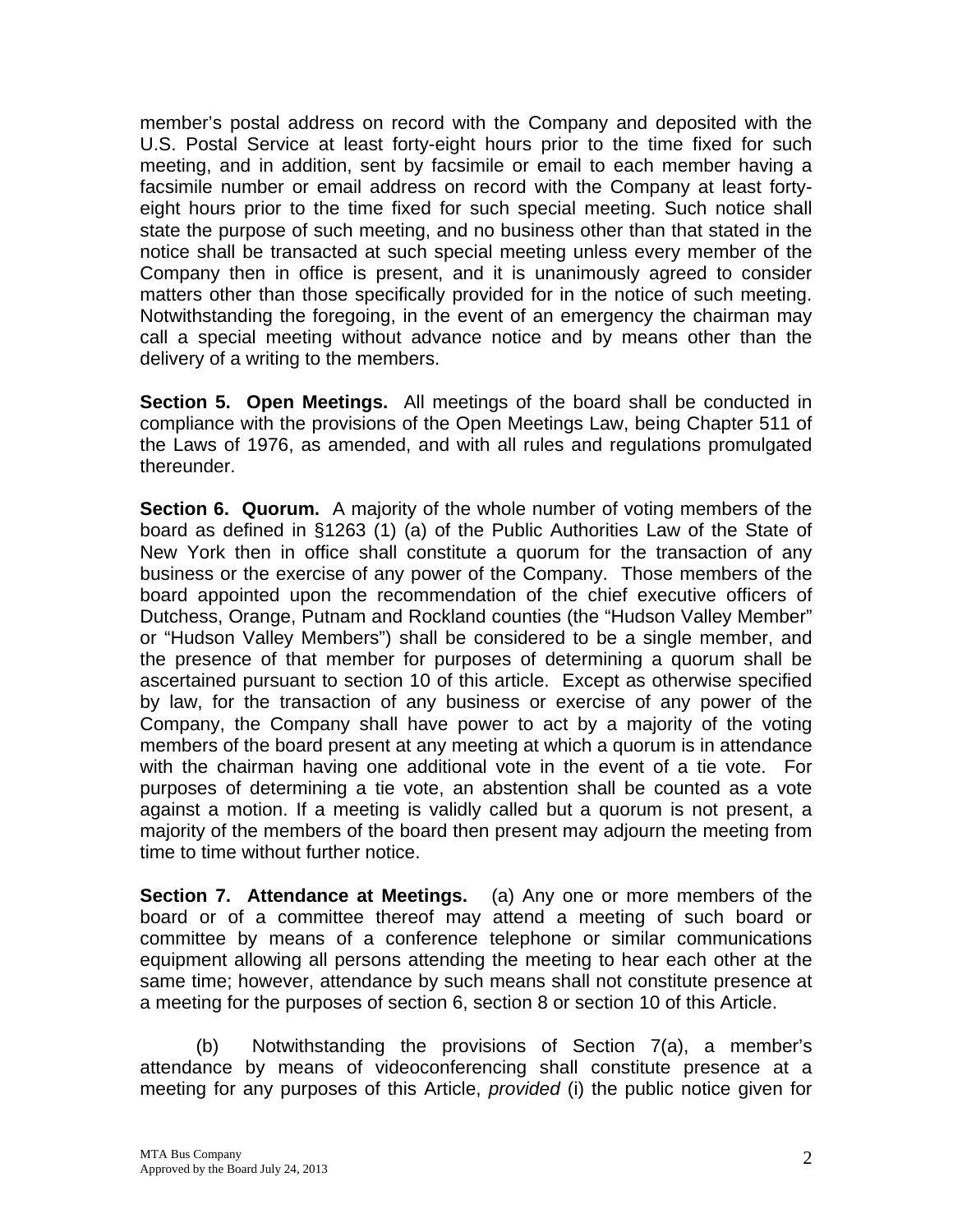such a meeting of such board or committee states that videoconferencing would be used to conduct the meeting and identifies each location at which members may attend the meeting; and (ii) at each such location, opportunity for public attendance at the meeting is provided.

**Section 8. Presumption of Assent.** A member of the board who is present at a meeting of the board at which action on any matter is taken shall be presumed to have assented to the action taken unless his abstention or dissent is stated at the meeting, which dissent or abstention shall be duly entered in the minutes of the meeting.

**Section 9. Committees.** The chairman may establish one or more committees of the board, each committee to consist of one or more of the members and each of which committees shall have and may exercise the powers conferred upon it by the chairman. Such committees shall have such names as shall be given them by the chairman. The chairman shall also establish such committees of the board as shall be mandated by law. Except in an emergency, the chairman and each board member shall be given advance written notice of the time and place of any meeting of any committee of the board.

### **Section 10. Quorum and Voting for members of the Board from the counties of Dutchess, Orange, Putnam and Rockland.**

 (a) The Hudson Valley Members shall be considered to be a single member. For the purposes of determining a quorum, such single voting member shall be considered present if one or more Hudson Valley Members is present.

(b) The single collective vote of the Hudson Valley Members shall be determined as follows:

(i) if at least three Hudson Valley Members are then in office: (A) if one such member is present, the single collective vote shall be recognized; (B) if two or more such members are present but only one such member votes, the single collective vote shall be recognized as the vote of such member; (C) if two or more such members are present and two or more such members vote, the majority vote shall be recognized as the single collective vote; and (D) if two or more such members are present and two or more of such members vote but no majority is achieved, the single collective vote shall not be recognized; and

 (ii) if two or one Hudson Valley Member(s) are then in office: (A) if one such member is present, the single collective vote shall be recognized as the vote of such voting member; (B) if two such members are present but only one such member votes, the single collective vote shall be recognized as the vote of such voting member; and (C) if two such members are present and both vote, only a unanimous vote shall be recognized as the single collective vote.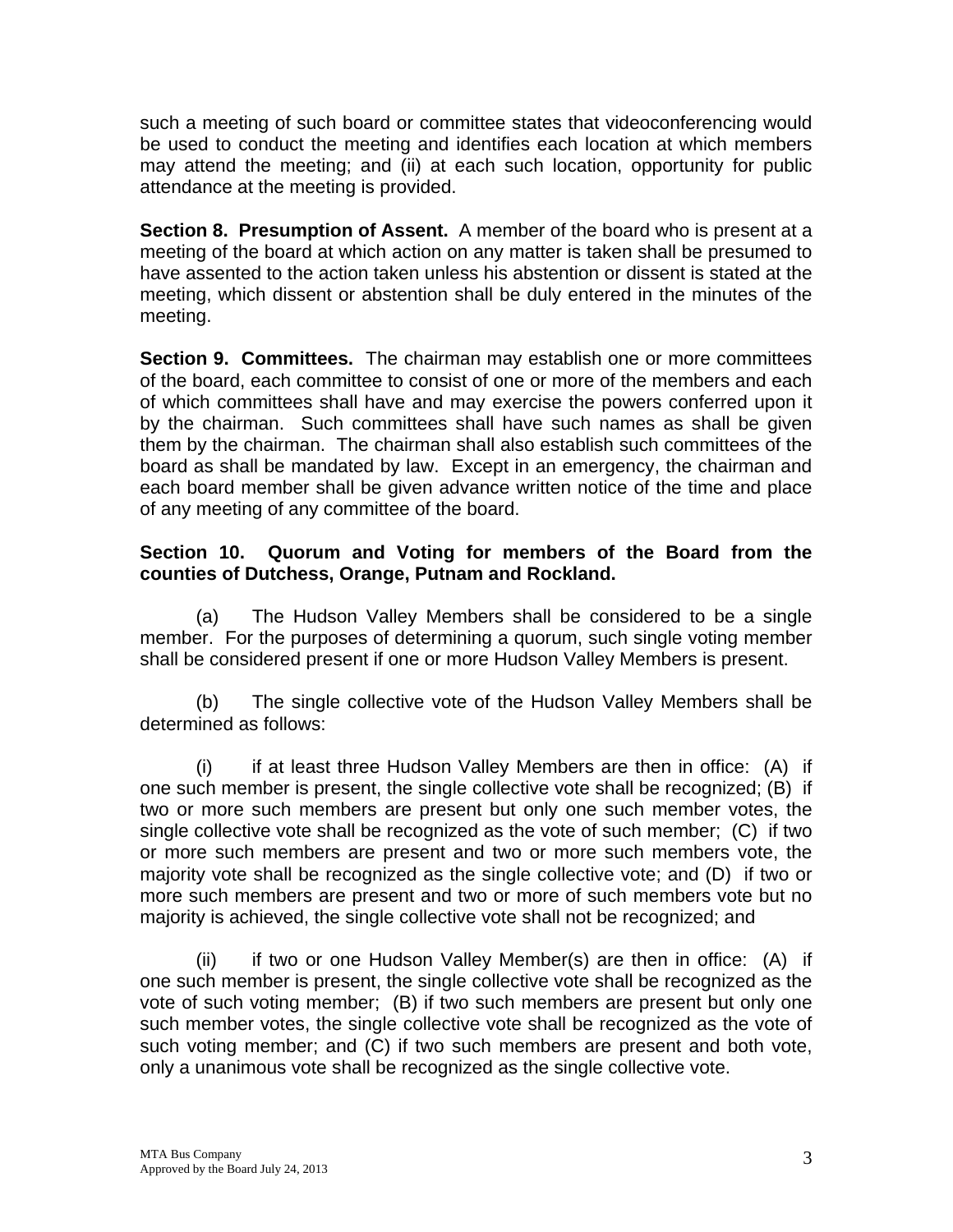To evidence the single collective vote, each such member that is present may be polled as to his vote and such poll shall be recorded in the minutes.

## **ARTICLE III. OFFICERS**

**Section 1. Number.** The officers of the Company shall be a chairman, one or more vice chairmen (the number and exact designation thereof and the separate functions to be determined by the board if there is more than one), an executive director, if one is appointed by the chairman, a president, a counsel, other senior officials (the number and exact designation thereof and the separate functions to be determined by the chairman), and a secretary. The chairman shall be appointed and shall serve as provided by law. The vice chairmen shall be appointed by the board, upon recommendation by the Chairman, and shall serve at its pleasure. The executive director, if one is appointed by the chairman, and the president shall serve at the pleasure of the chairman. Other senior officials, the counsel, and the secretary shall be appointed by the chairman and shall serve at the pleasure of the chairman. Such other officials or employees as may be deemed necessary may be appointed by the chairman, and each shall serve at the pleasure of the chairman.

**Section 2. Chairman.** (a) The chairman shall serve as the chairman of the board of the Company and as the chief executive officer of the Company. The chairman shall be responsible for providing leadership to the board as it oversees the management of the Company. The chairman shall preside at all meetings of the board. The chairman may delegate any or all of his or her powers relating to the leadership of the board to a vice-chairman. In the event of a tie vote, the chairman may cast an additional vote.

(b) The chairman shall also serve as the chief executive officer of the Company. As chief executive officer of the Company, the chairman shall be responsible for the discharge of the executive and administrative functions and powers of the Company.

**Section 3. The Vice Chairman.** In the event of the chairman's death or inability to act, or in the event the position of chairman is for any other reason vacant, a vice chairman designated by the board shall perform the duties of the chairman and when so acting, shall have all the powers of and be subject to all the restrictions upon the chairman. Such powers and duties shall terminate upon the appointment by the Governor of a successor chairman as provided by law or upon the cessation of the chairman's inability to act.

**Section 4. Such Other Officials and Employees.** The chairman may, in his or her judgment, appoint such other officials and employees, including an executive director, as shall in his or her judgment be needed to discharge the executive and administrative functions and powers of the Company. The chairman may delegate such of his or her powers relating to the discharge of the executive and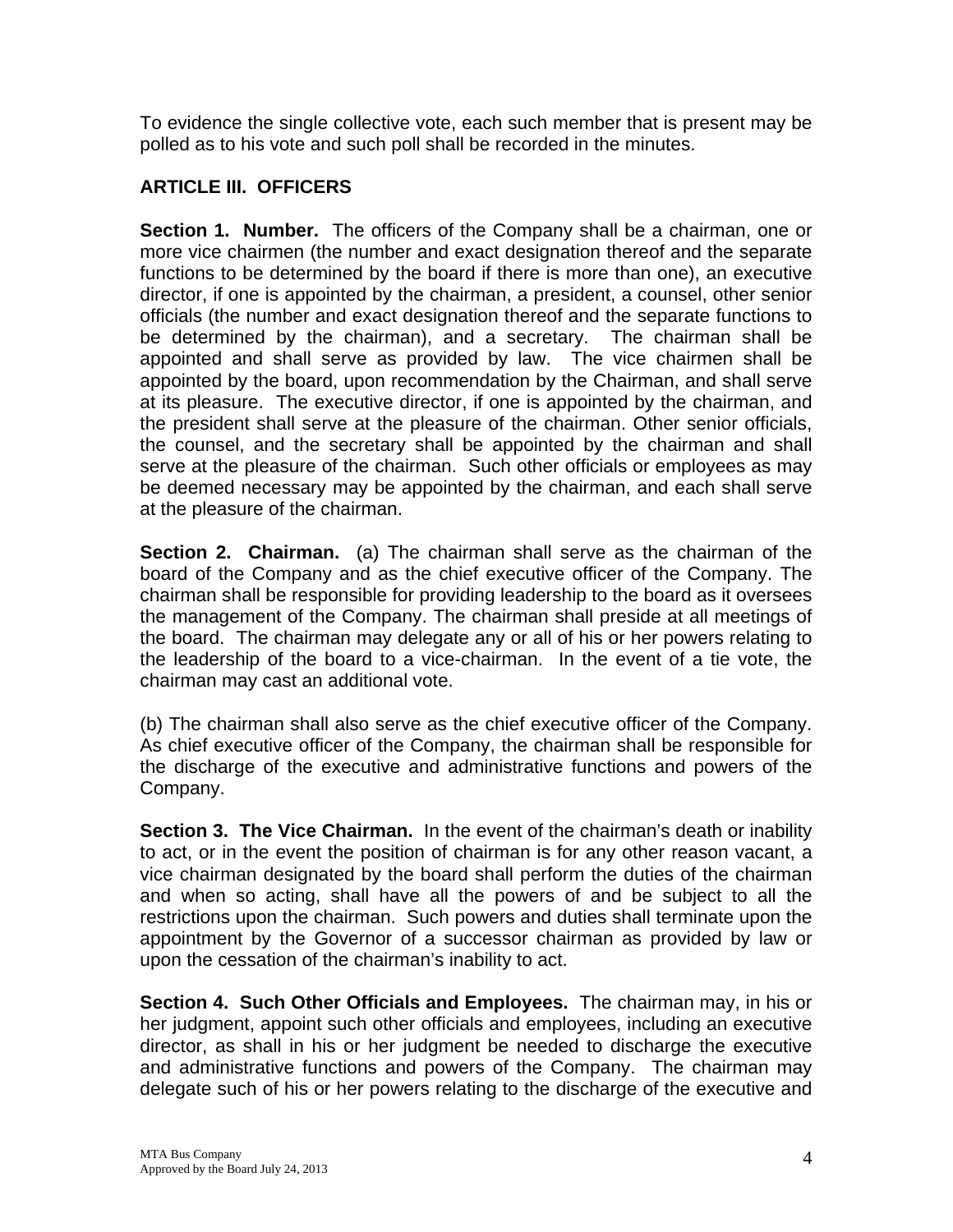administrative functions, including the administration and day to day operations of the Company as the chairman may deem appropriate to such other officials and employees.

**Section 5. The President.** The president shall have primary responsibility for the general management and operation of the Company and shall have such additional executive and administrative functions and powers as may be delegated to him or her by the chairman.

**Section 6. The Secretary.** The secretary shall keep the minutes of the proceedings of the board, see that all notices are duly given as required by law, be custodian of the corporate records and of the seal of the Company, see to it that the seal of the Company is affixed to all documents the execution of which on behalf of the Company under its seal is duly authorized, and in general shall perform all duties incident to the office of secretary. The chairman may appoint one or more assistant secretaries who may perform the duties of the secretary in the event of the absence, disability or incapacity of the secretary.

**Section 7. Salaries.** The salaries fixed by the chairman for those officers and employees appointed by the chairman shall at all times be within the amounts budgeted therefore by the board.

# **ARTICLE IV. CONTRACTS, LOANS, CHECKS AND DEPOSITS**

**Section 1. Contracts.** The board may authorize any officer or officers, agent or agents, to enter into any contract or execute and deliver any instrument in the name of and on behalf of the Company, and such authority may be general or confined to specific instances.

**Section 2. Loans.** No loans shall be contracted on behalf of the Company and no evidences of indebtedness shall be issued in its name unless authorized by a resolution of the board. Such authority may be general or confined to specific instances.

**Section 3. Checks, Drafts, etc.** All checks, drafts or other orders for the payment of money, notes or other evidences of indebtedness issued in the name of the Company shall be signed by such officer or officers, agent or agents of the Company and in such manner as shall from time to time be determined by resolution of the board.

**Section 4. Deposits.** All funds of the Company not otherwise employed shall be deposited from time to time to the credit of the Company in such banks, trust companies or other depositories as the board may select.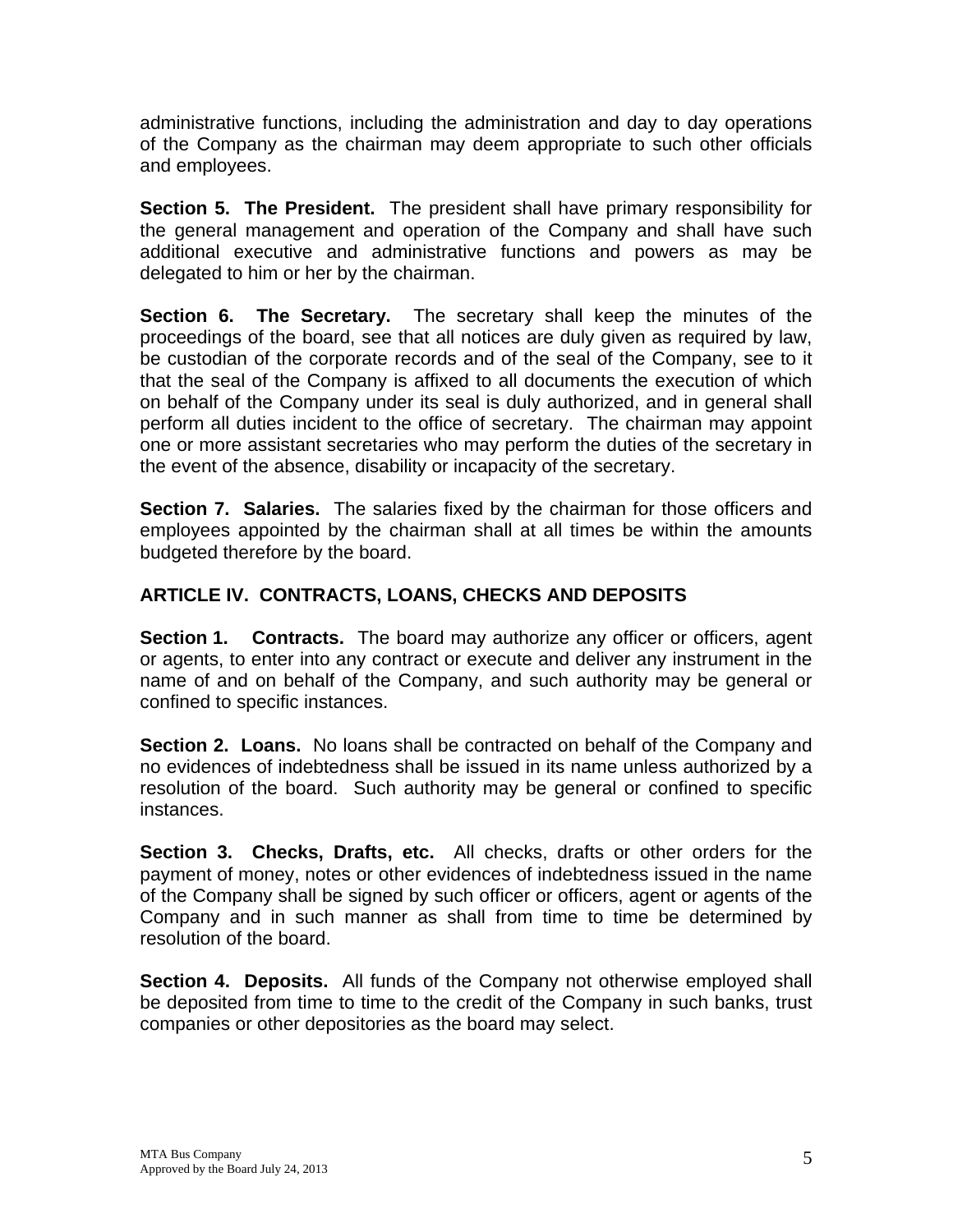## **ARTICLE V. FISCAL YEAR**

The fiscal year of the Company shall begin on the first day of January and end on the thirty-first day of December in each year.

#### **ARTICLE VI. CORPORATE SEAL**

The board shall provide a corporate seal which shall be circular in form and shall have inscribed thereon the name of the Company and the words "Corporate Seal".

#### **ARTICLE VII. INDEMNIFICATION**

The Company shall save harmless and indemnify any person (or his or her estate) who shall have served as a member, officer or employee of the Company or of a subsidiary of the Company against financial loss, including punitive damages, or litigation expense incurred in connection with any claim, demand, suit, action or proceeding, whether civil or criminal, or the defense thereof, and arising out of (a) any transaction of the Company or of a subsidiary of the Company, or (b) any act or failure to act by any such member, officer or employee while engaged in the discharge of his or her duties on behalf of the Company or its subsidiaries, or the discharge of his or her duties as a fiduciary of a benefit plan for Company employees or employees of a subsidiary of the Company. In the event any such claim, demand, suit, action or proceeding shall occur, such member, officer or employee shall be saved harmless and indemnified as herein provided unless such individual is determined by the Company or its designee not to have acted, in good faith, for a purpose which he or she reasonably believed to be in the best interests of the Company or of its subsidiaries or affiliates, and, in criminal actions or proceedings, in addition, not to have had reasonable cause to believe that his or her conduct was lawful. The provisions of this Article shall inure only to the members, officers and employees of the Company or of its subsidiaries, and to their estates, shall not enlarge or diminish the rights of any other party, and shall not impair, limit or modify the rights and obligations of any insurer under any policy of insurance. The foregoing shall be conditional on (a) the prompt delivery to the Company of a copy of the summons, complaint, process, notice, demand or pleading commencing any such claim, demand, suit, action or proceeding; and, in civil cases only, (b) a contemporaneous offer to name counsel to the Company as counsel to the member, officer or employee in the defense of such claim, demand, suit, action or proceeding; (c) the full cooperation of the member, officer or employee, in the event the offer is accepted, in making of such defense; and (d) an agreement that the Company may enter into a settlement on behalf of the member, officer or employee. If the Company or its designee determines that the defense shall not be provided by counsel for the Company because of a conflict of interests or other grounds warranting separate counsel, the member, officer or employee may select another attorney and the Company shall pay reasonable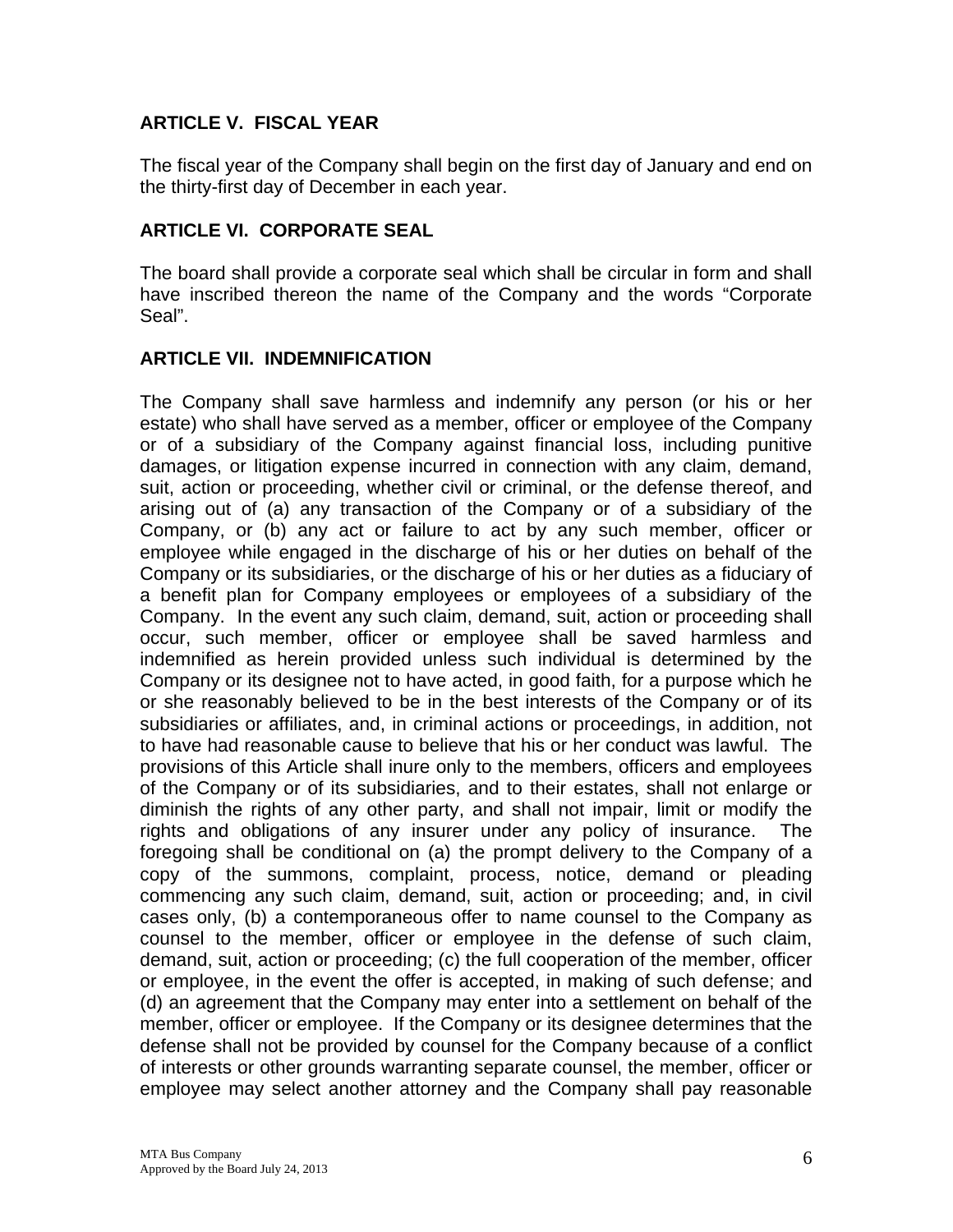attorney's fees and expenses incurred by or on behalf of such member, officer or employee represented by outside counsel. The Company's payment of such fees and expenses may be conditioned upon the member, officer or employee's agreement that more than one member, officer or employee shall be represented by the same counsel. The provisions of Section 18 of the Public Officers Law relating to defense and indemnification shall supplement and be available in addition to the provisions of this Article; provided, however, that in the event of any conflict between the substantive provisions of this Article and those of Section 18 of the Public Officers Law, the provisions that afford the greater protection to such members, officers and employees shall control. In the event that the chairman or other member requests indemnification under this by-law, the counsel for the Authority shall review and act upon such request; provided that if upon review, the counsel believes that the facts and circumstances warrant denial of such request or raise serious question as to whether the requestor is entitled to indemnification under the by-law, such request shall be submitted to the board for determination. In the event that an officer or employee, other than the chairman, requests indemnification under this by-law, the counsel for the Authority shall review and act upon such request; provided that if upon review, the counsel believes that the facts and circumstances warrant denial of such request or raise serious question as to whether the requestor may be entitled to indemnification under the by-law, such request shall be submitted to the chairman or his or her designee for determination. The provisions of this Article replace and supersede the provisions of the prior Article VII governing Indemnification, and govern any claim, demand, suit, action or proceeding that is pending as of the date of the adoption of this Article.

#### **ARTICLE VIII. AMENDMENTS**

These by-laws may be altered, amended or repealed and new by-laws may be adopted by the board at any regular or special meeting as to which nature of the proposed alterations, amendments or repeals have been sent in writing to the members of the board together with the notice of meeting if it is a special meeting or if at a regular meeting at least seventy-two hours in advance of such regular meeting.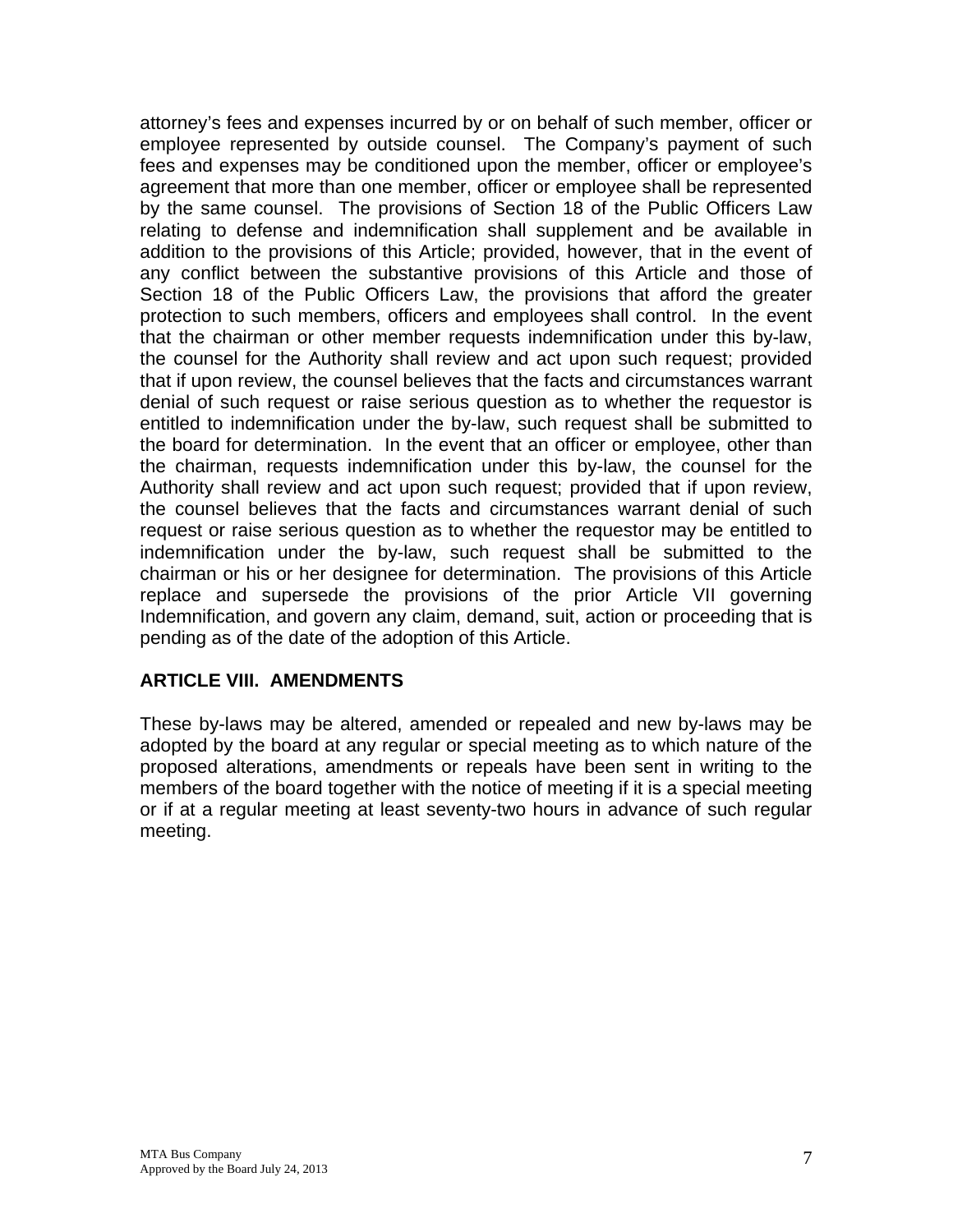# **BY-LAWS MTA CONSTRUCTION AND DEVELOPMENT COMPANY**

# **ARTICLE 1. OFFICES**

The principal office of the MTA Construction and Development Company (the "Company") shall be located in the City of New York, County of New York. The Company may have such other offices as the board may designate or as the business of the Company may require from time to time.

## **ARTICLE II. THE BOARD**

**Section 1. General Affairs.** The business and affairs of the Company shall be managed by its board.

**Section 2. Number, Tenure and Qualifications.** The Company ("the board" or "the board of the Company") as used herein shall consist of all of those persons who from time to time hold office as chairman or members of the Metropolitan Transportation Authority pursuant to §1263 of the Public Authorities Law of the State of New York. Each member shall hold office for the term established by law and until his successor shall have been appointed and qualified. Members shall meet all requirements of law respecting their qualification for office.

**Section 3. Regular Meetings.** Regular meetings of the board shall be held without other notice than these by-laws at 10:00 A.M. on the fourth Wednesday of each month except that there shall be no regular meeting in the month of August and except that in the months of November and December the regular meetings shall be held on the third Wednesday of the month. The board may provide by resolution for the time and place for the holding of additional regular meetings without other notice than such resolution. The chairman may adjust the date and time of any regular meeting by written notice provided to members at least forty-eight hours prior to such adjusted date and time. Such written notice shall be provided to members by the same means required by Section 4(b) of Article II of these by-Laws for delivery of notice to members of special meetings.

**Section 4. Special Meetings.** (a) Special meetings of the board may be called by the chairman or, in his or her absence or in case of his or her disability, a vice chairman. In addition, a special meeting of the board shall be called by the secretary or in his or her absence by an assistant secretary upon the request of any two members. The person or persons authorized to call special meetings of the board may fix the time and any place within the City of New York as the place for holding any special meeting of the board called or requested by them.

(b) Written notice of each special meeting shall be given by the chairman or secretary or by an assistant secretary, specifying the time and place of the meeting. Such notice shall be addressed to each member at the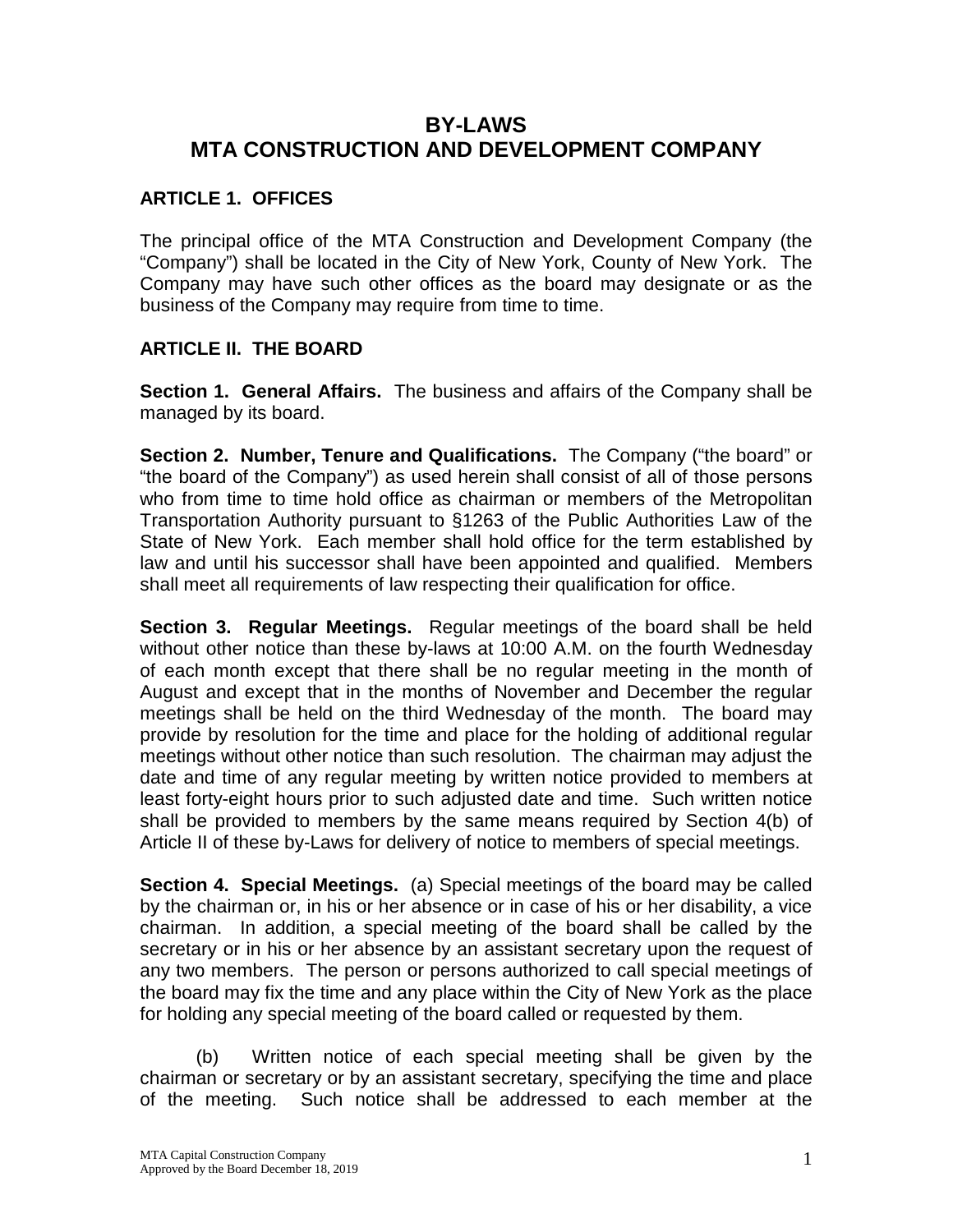member's postal address on record with the Company and deposited with the U.S. Postal Service at least forty-eight hours prior to the time fixed for such meeting, and in addition, sent by facsimile or email to each member having a facsimile number or email address on record with the Company at least fortyeight hours prior to the time fixed for such special meeting. Such notice shall state the purpose of such meeting, and no business other than that stated in the notice shall be transacted at such special meeting unless every member of the Company then in office is present, and it is unanimously agreed to consider matters other than those specifically provided for in the notice of such meeting. Notwithstanding the foregoing, in the event of an emergency the chairman may call a special meeting without advance notice and by means other than the delivery of a writing to the members.

**Section 5. Open Meetings.** All meetings of the board shall be conducted in compliance with the provisions of the Open Meetings Law, being Chapter 511 of the Laws of 1976, as amended, and with all rules and regulations promulgated thereunder.

**Section 6. Quorum.** A majority of the whole number of voting members of the board as defined in §1263 (1) (a) of the Public Authorities Law of the State of New York then in office shall constitute a quorum for the transaction of any business or the exercise of any power of the Company. Those members of the board appointed upon the recommendation of the chief executive officers of Dutchess, Orange, Putnam and Rockland counties (the "Hudson Valley Member" or "Hudson Valley Members") shall be considered to be a single member, and the presence of that member for purposes of determining a quorum shall be ascertained pursuant to section 10 of this article. Except as otherwise specified by law, for the transaction of any business or exercise of any power of the Company, the Company shall have power to act by a majority of the voting members of the board present at any meeting at which a quorum is in attendance with the chairman having one additional vote in the event of a tie vote. For purposes of determining a tie vote, an abstention shall be counted as a vote against a motion. If a meeting is validly called but a quorum is not present, a majority of the members of the board then present may adjourn the meeting from time to time without further notice.

**Section 7. Attendance at Meetings.** (a) Any one or more members of the board or of a committee thereof may attend a meeting of such board or committee by means of a conference telephone or similar communications equipment allowing all persons attending the meeting to hear each other at the same time; however, attendance by such means shall not constitute presence at a meeting for the purposes of section 6, section 8 or section 10 of this Article.

(b) Notwithstanding the provisions of Section 7(a), a member's attendance by means of videoconferencing shall constitute presence at a meeting for any purposes of this Article, *provided* (i) the public notice given for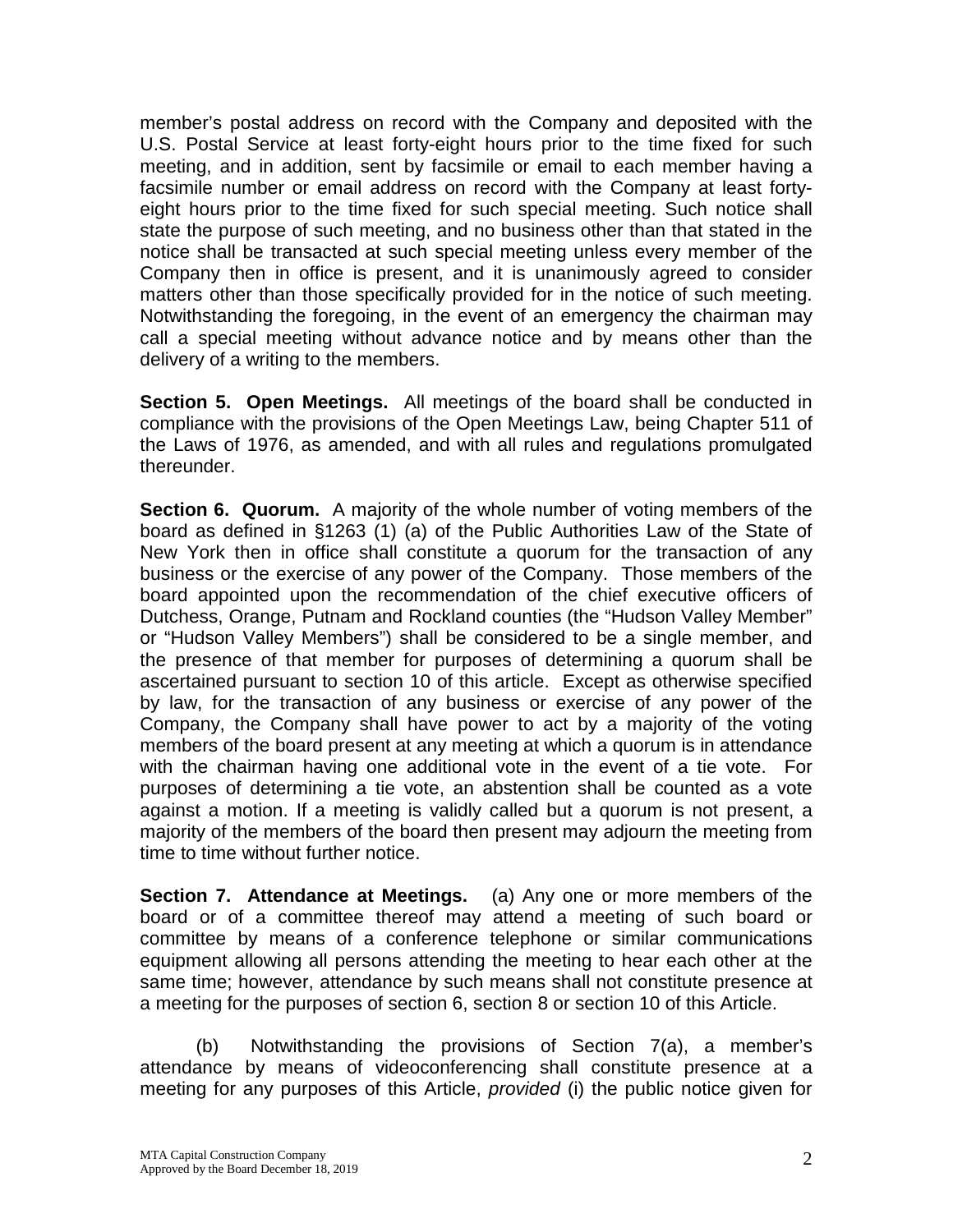such a meeting of such board or committee states that videoconferencing would be used to conduct the meeting and identifies each location at which members may attend the meeting; and (ii) at each such location, opportunity for public attendance at the meeting is provided.

**Section 8. Presumption of Assent.** A member of the board who is present at a meeting of the board at which action on any matter is taken shall be presumed to have assented to the action taken unless his abstention or dissent is stated at the meeting, which dissent or abstention shall be duly entered in the minutes of the meeting.

**Section 9. Committees.** The chairman may establish one or more committees of the board, each committee to consist of one or more of the members and each of which committees shall have and may exercise the powers conferred upon it by the chairman. Such committees shall have such names as shall be given them by the chairman. The chairman shall also establish such committees of the board as shall be mandated by law. Except in an emergency, the chairman and each board member shall be given advance written notice of the time and place of any meeting of any committee of the board.

## **Section 10. Quorum and Voting for members of the Board from the counties of Dutchess, Orange, Putnam and Rockland.**

(a) The Hudson Valley Members shall be considered to be a single member. For the purposes of determining a quorum, such single voting member shall be considered present if one or more Hudson Valley Members is present.

(b) The single collective vote of the Hudson Valley Members shall be determined as follows:

(i) if at least three Hudson Valley Members are then in office: (A) if one such member is present, the single collective vote shall be recognized; (B) if two or more such members are present but only one such member votes, the single collective vote shall be recognized as the vote of such member; (C) if two or more such members are present and two or more such members vote, the majority vote shall be recognized as the single collective vote; and (D) if two or more such members are present and two or more of such members vote but no majority is achieved, the single collective vote shall not be recognized; and

(ii) if two or one Hudson Valley Member(s) are then in office: (A) if one such member is present, the single collective vote shall be recognized as the vote of such voting member; (B) if two such members are present but only one such member votes, the single collective vote shall be recognized as the vote of such voting member; and (C) if two such members are present and both vote, only a unanimous vote shall be recognized as the single collective vote.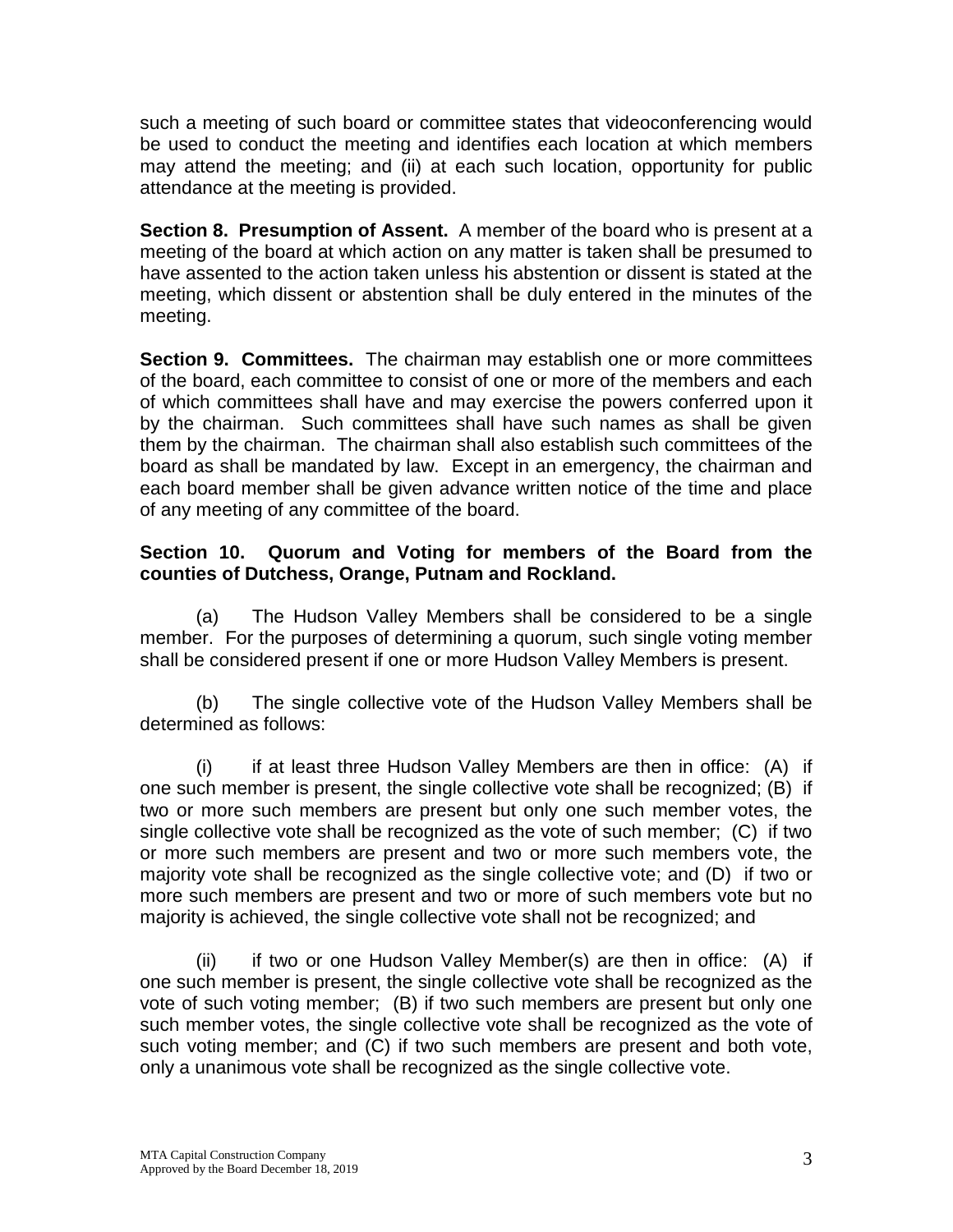To evidence the single collective vote, each such member that is present may be polled as to his vote and such poll shall be recorded in the minutes.

## **ARTICLE III. OFFICERS**

**Section 1. Number.** The officers of the Company shall be a chairman, one or more vice chairmen (the number and exact designation thereof and the separate functions to be determined by the board if there is more than one), an executive director, if one is appointed by the chairman, a president, a counsel, other senior officials (the number and exact designation thereof and the separate functions to be determined by the chairman), and a secretary. The chairman shall be appointed and shall serve as provided by law. The vice chairmen shall be appointed by the board, upon recommendation by the Chairman, and shall serve at its pleasure. The executive director, if one is appointed by the chairman, and the president shall serve at the pleasure of the chairman. Other senior officials, the counsel, and the secretary shall be appointed by the chairman and shall serve at the pleasure of the chairman. Such other officials or employees as may be deemed necessary may be appointed by the chairman, and each shall serve at the pleasure of the chairman.

**Section 2. Chairman.** (a) The chairman shall serve as the chairman of the board of the Company and as the chief executive officer of the Company. The chairman shall be responsible for providing leadership to the board as it oversees the management of the Company. The chairman shall preside at all meetings of the board. The chairman may delegate any or all of his or her powers relating to the leadership of the board to a vice-chairman. In the event of a tie vote, the chairman may cast an additional vote.

(b) The chairman shall also serve as the chief executive officer of the Company. As chief executive officer of the Company, the chairman shall be responsible for the discharge of the executive and administrative functions and powers of the Company.

**Section 3. The Vice Chairman.** In the event of the chairman's death or inability to act, or in the event the position of chairman is for any other reason vacant, a vice chairman designated by the board shall perform the duties of the chairman and when so acting, shall have all the powers of and be subject to all the restrictions upon the chairman. Such powers and duties shall terminate upon the appointment by the Governor of a successor chairman as provided by law or upon the cessation of the chairman's inability to act.

**Section 4. Such Other Officials and Employees.** The chairman may, in his or her judgment, appoint such other officials and employees, including an executive director, as shall in his or her judgment be needed to discharge the executive and administrative functions and powers of the Company. The chairman may delegate such of his or her powers relating to the discharge of the executive and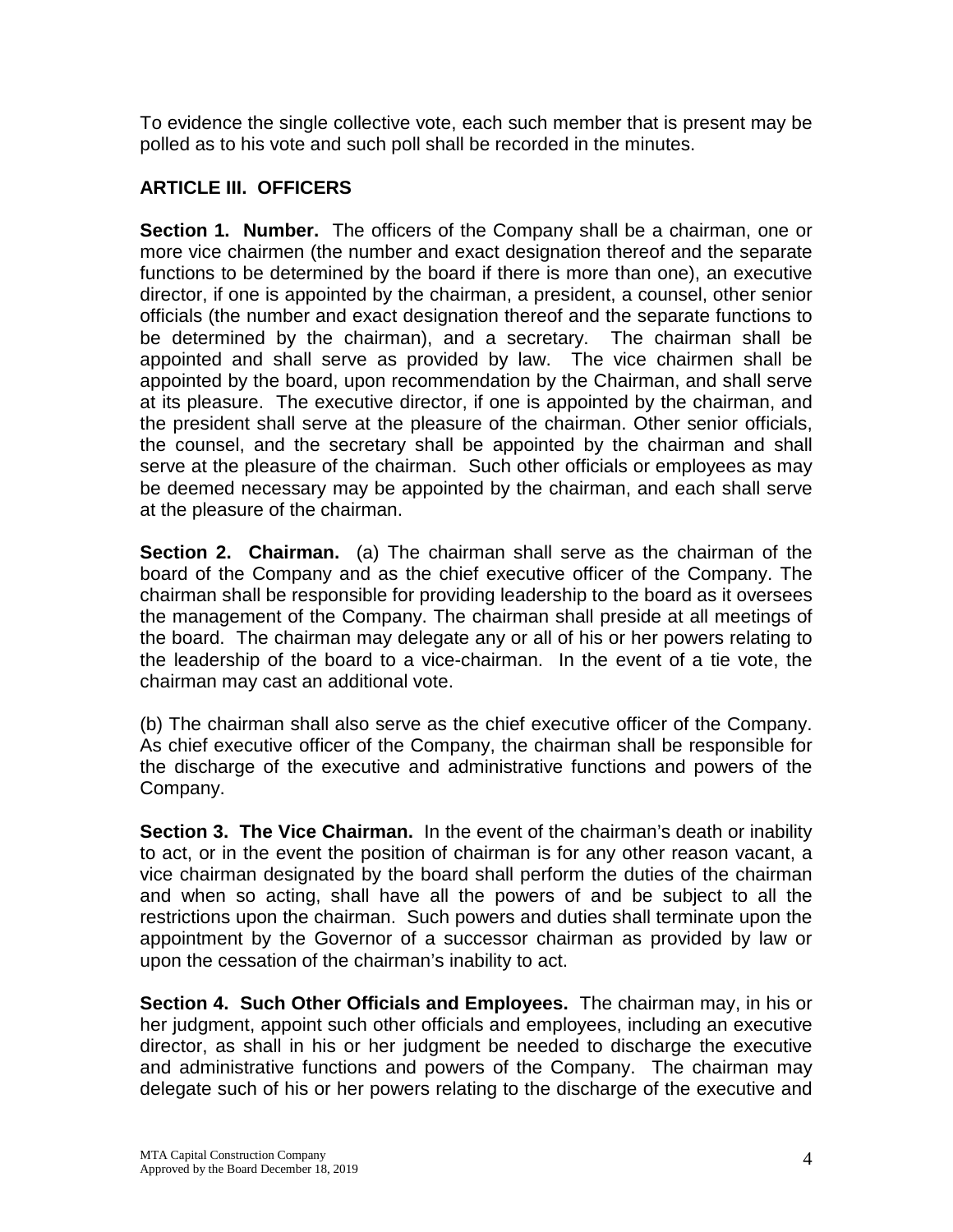administrative functions, including the administration and day to day operations of the Company as the chairman may deem appropriate to such other officials and employees.

**Section 5. The President.** The president shall have primary responsibility for the general management and operation of the Company and shall have such additional executive and administrative functions and powers as may be delegated to him or her by the chairman.

**Section 6. The Secretary.** The secretary shall keep the minutes of the proceedings of the board, see that all notices are duly given as required by law, be custodian of the corporate records and of the seal of the Company, see to it that the seal of the Company is affixed to all documents the execution of which on behalf of the Company under its seal is duly authorized, and in general shall perform all duties incident to the office of secretary. The chairman may appoint one or more assistant secretaries who may perform the duties of the secretary in the event of the absence, disability or incapacity of the secretary.

**Section 7. Salaries.** The salaries fixed by the chairman for those officers and employees appointed by the chairman shall at all times be within the amounts budgeted therefore by the board.

# **ARTICLE IV. CONTRACTS, LOANS, CHECKS AND DEPOSITS**

**Section 1. Contracts.** The board may authorize any officer or officers, agent or agents, to enter into any contract or execute and deliver any instrument in the name of and on behalf of the Company, and such authority may be general or confined to specific instances.

**Section 2. Loans.** No loans shall be contracted on behalf of the Company and no evidences of indebtedness shall be issued in its name unless authorized by a resolution of the board. Such authority may be general or confined to specific instances.

**Section 3. Checks, Drafts, etc.** All checks, drafts or other orders for the payment of money, notes or other evidences of indebtedness issued in the name of the Company shall be signed by such officer or officers, agent or agents of the Company and in such manner as shall from time to time be determined by resolution of the board.

**Section 4. Deposits.** All funds of the Company not otherwise employed shall be deposited from time to time to the credit of the Company in such banks, trust companies or other depositories as the board may select.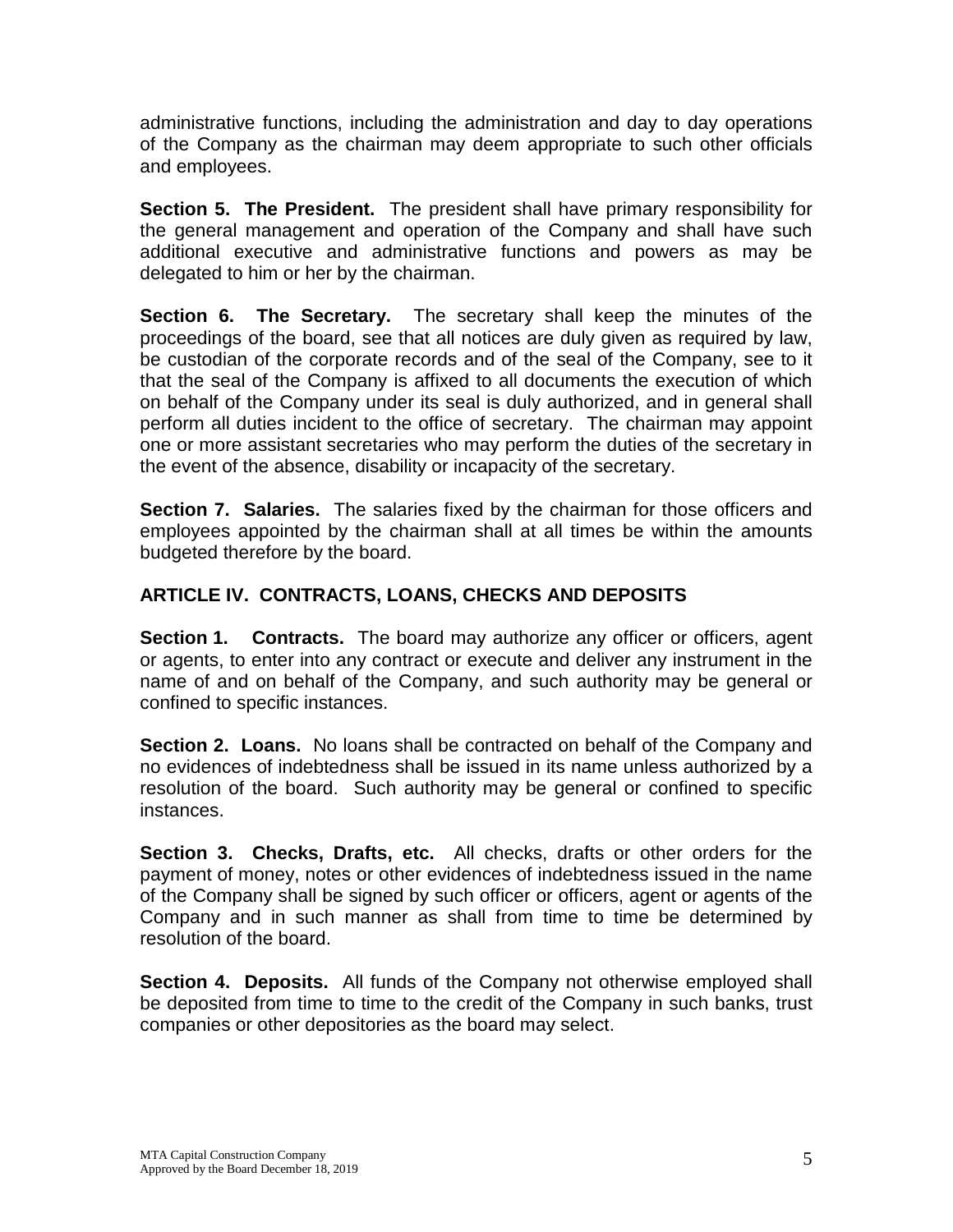## **ARTICLE V. FISCAL YEAR**

The fiscal year of the Company shall begin on the first day of January and end on the thirty-first day of December in each year.

#### **ARTICLE VI. CORPORATE SEAL**

The board shall provide a corporate seal which shall be circular in form and shall have inscribed thereon the name of the Company and the words "Corporate Seal".

### **ARTICLE VII. INDEMNIFICATION**

The Company shall save harmless and indemnify any person (or his or her estate) who shall have served as a member, officer or employee of the Company or of a subsidiary of the Company against financial loss, including punitive damages, or litigation expense incurred in connection with any claim, demand, suit, action or proceeding, whether civil or criminal, or the defense thereof, and arising out of (a) any transaction of the Company or of a subsidiary of the Company, or (b) any act or failure to act by any such member, officer or employee while engaged in the discharge of his or her duties on behalf of the Company or its subsidiaries, or the discharge of his or her duties as a fiduciary of a benefit plan for Company employees or employees of a subsidiary of the Company. In the event any such claim, demand, suit, action or proceeding shall occur, such member, officer or employee shall be saved harmless and indemnified as herein provided unless such individual is determined by the Company or its designee not to have acted, in good faith, for a purpose which he or she reasonably believed to be in the best interests of the Company or of its subsidiaries or affiliates, and, in criminal actions or proceedings, in addition, not to have had reasonable cause to believe that his or her conduct was lawful. The provisions of this Article shall inure only to the members, officers and employees of the Company or of its subsidiaries, and to their estates, shall not enlarge or diminish the rights of any other party, and shall not impair, limit or modify the rights and obligations of any insurer under any policy of insurance. The foregoing shall be conditional on (a) the prompt delivery to the Company of a copy of the summons, complaint, process, notice, demand or pleading commencing any such claim, demand, suit, action or proceeding; and, in civil cases only, (b) a contemporaneous offer to name counsel to the Company as counsel to the member, officer or employee in the defense of such claim, demand, suit, action or proceeding; (c) the full cooperation of the member, officer or employee, in the event the offer is accepted, in making of such defense; and (d) an agreement that the Company may enter into a settlement on behalf of the member, officer or employee. If the Company or its designee determines that the defense shall not be provided by counsel for the Company because of a conflict of interests or other grounds warranting separate counsel, the member, officer or employee may select another attorney and the Company shall pay reasonable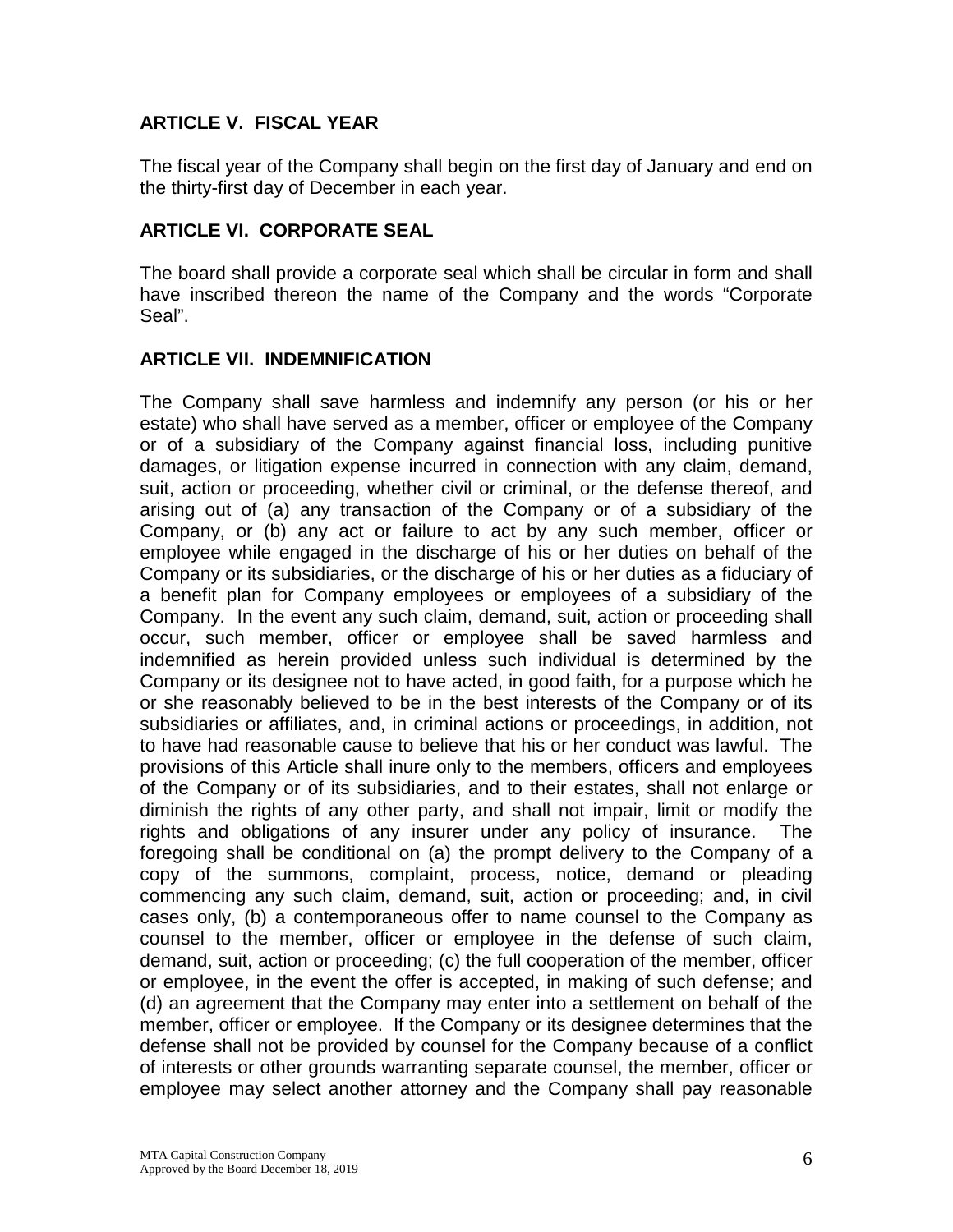attorney's fees and expenses incurred by or on behalf of such member, officer or employee represented by outside counsel. The Company's payment of such fees and expenses may be conditioned upon the member, officer or employee's agreement that more than one member, officer or employee shall be represented by the same counsel. The provisions of Section 18 of the Public Officers Law relating to defense and indemnification shall supplement and be available in addition to the provisions of this Article; provided, however, that in the event of any conflict between the substantive provisions of this Article and those of Section 18 of the Public Officers Law, the provisions that afford the greater protection to such members, officers and employees shall control. In the event that the chairman or other member requests indemnification under this by-law, the counsel for the Authority shall review and act upon such request; provided that if upon review, the counsel believes that the facts and circumstances warrant denial of such request or raise serious question as to whether the requestor is entitled to indemnification under the by-law, such request shall be submitted to the board for determination. In the event that an officer or employee, other than the chairman, requests indemnification under this by-law, the counsel for the Authority shall review and act upon such request; provided that if upon review, the counsel believes that the facts and circumstances warrant denial of such request or raise serious question as to whether the requestor may be entitled to indemnification under the by-law, such request shall be submitted to the chairman or his or her designee for determination. The provisions of this Article replace and supersede the provisions of the prior Article VII governing Indemnification, and govern any claim, demand, suit, action or proceeding that is pending as of the date of the adoption of this Article.

#### **ARTICLE VIII. AMENDMENTS**

These by-laws may be altered, amended or repealed and new by-laws may be adopted by the board at any regular or special meeting as to which nature of the proposed alterations, amendments or repeals have been sent in writing to the members of the board together with the notice of meeting if it is a special meeting or if at a regular meeting at least seventy-two hours in advance of such regular meeting.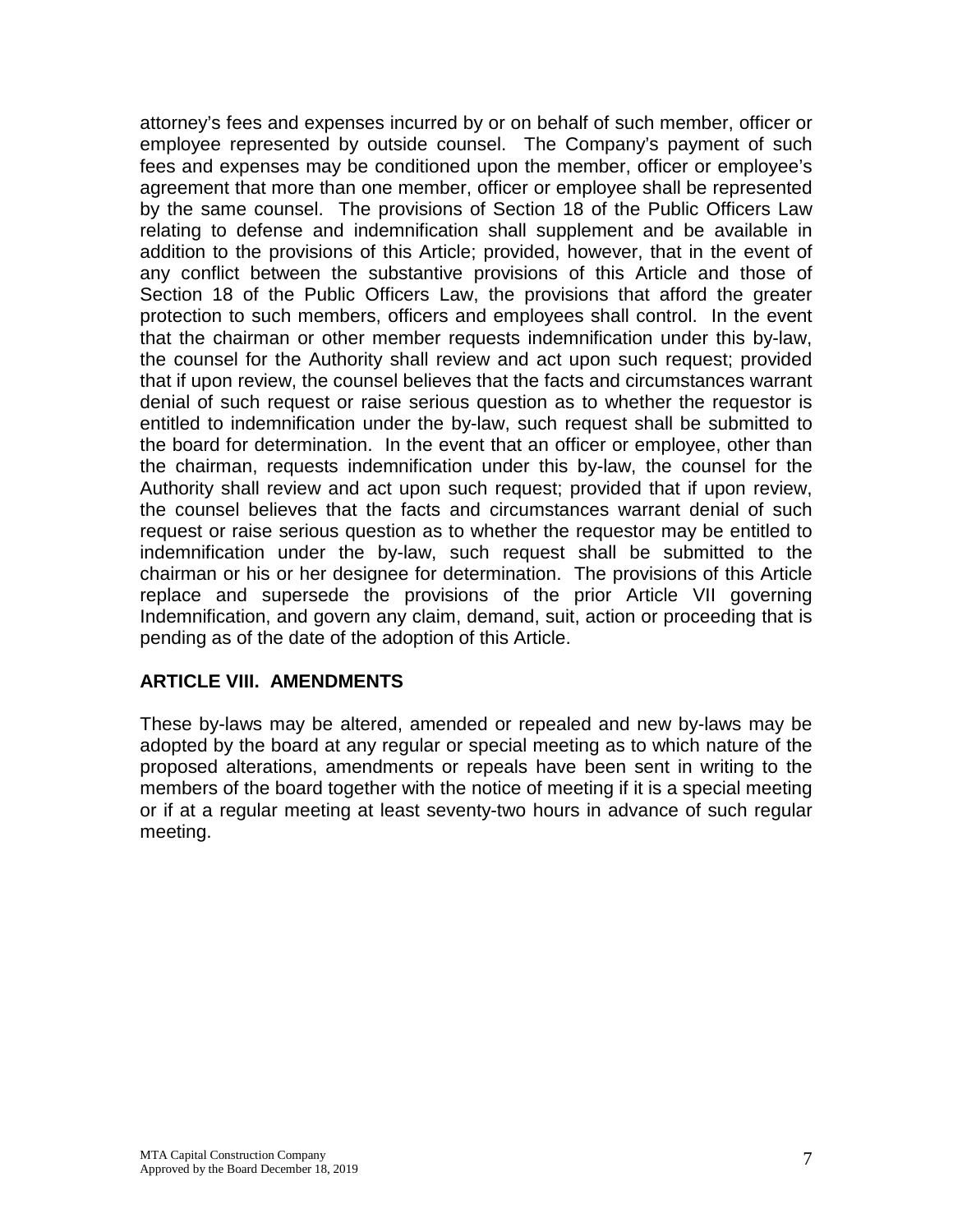# **BY-LAWS FIRST MUTUAL TRANSPORTATION ASSURANCE COMPANY**

## **ARTICLE 1. OFFICES**

The principal office of the First Mutual Transportation Assurance Company (the "Company") shall be located in the City of New York, County of New York. The Company may have such other offices as the board may designate or as the business of the Company may require from time to time.

### **ARTICLE II. THE BOARD**

**Section 1. General Affairs.** The business and affairs of the Company shall be managed by its board.

**Section 2. Number, Tenure and Qualifications.** The Company ("the board" or "the board of the Company") as used herein shall consist of all of those persons who from time to time hold office as chairman or members of the Metropolitan Transportation Authority pursuant to §1263 of the Public Authorities Law of the State of New York. Each member shall hold office for the term established by law and until his successor shall have been appointed and qualified. Members shall meet all requirements of law respecting their qualification for office.

**Section 3. Regular Meetings.** Regular meetings of the board shall be held without other notice than these by-laws at 10:00 A.M. on the fourth Wednesday of each month except that there shall be no regular meeting in the month of August and except that in the months of November and December the regular meetings shall be held on the third Wednesday of the month. The board may provide by resolution for the time and place for the holding of additional regular meetings without other notice than such resolution. The chairman may adjust the date and time of any regular meeting by written notice provided to members at least forty-eight hours prior to such adjusted date and time. Such written notice shall be provided to members by the same means required by Section 4(b) of Article II of these by-Laws for delivery of notice to members of special meetings. At least one meeting of the board in each year shall be held in New York State.

**Section 4. Special Meetings.** (a) Special meetings of the board may be called by the chairman or, in his or her absence or in case of his or her disability, a vice chairman. In addition, a special meeting of the board shall be called by the secretary or in his or her absence by an assistant secretary upon the request of any two members. The person or persons authorized to call special meetings of the board may fix the time and any place within the City of New York as the place for holding any special meeting of the board called or requested by them.

(b) Written notice of each special meeting shall be given by the chairman or secretary or by an assistant secretary, specifying the time and place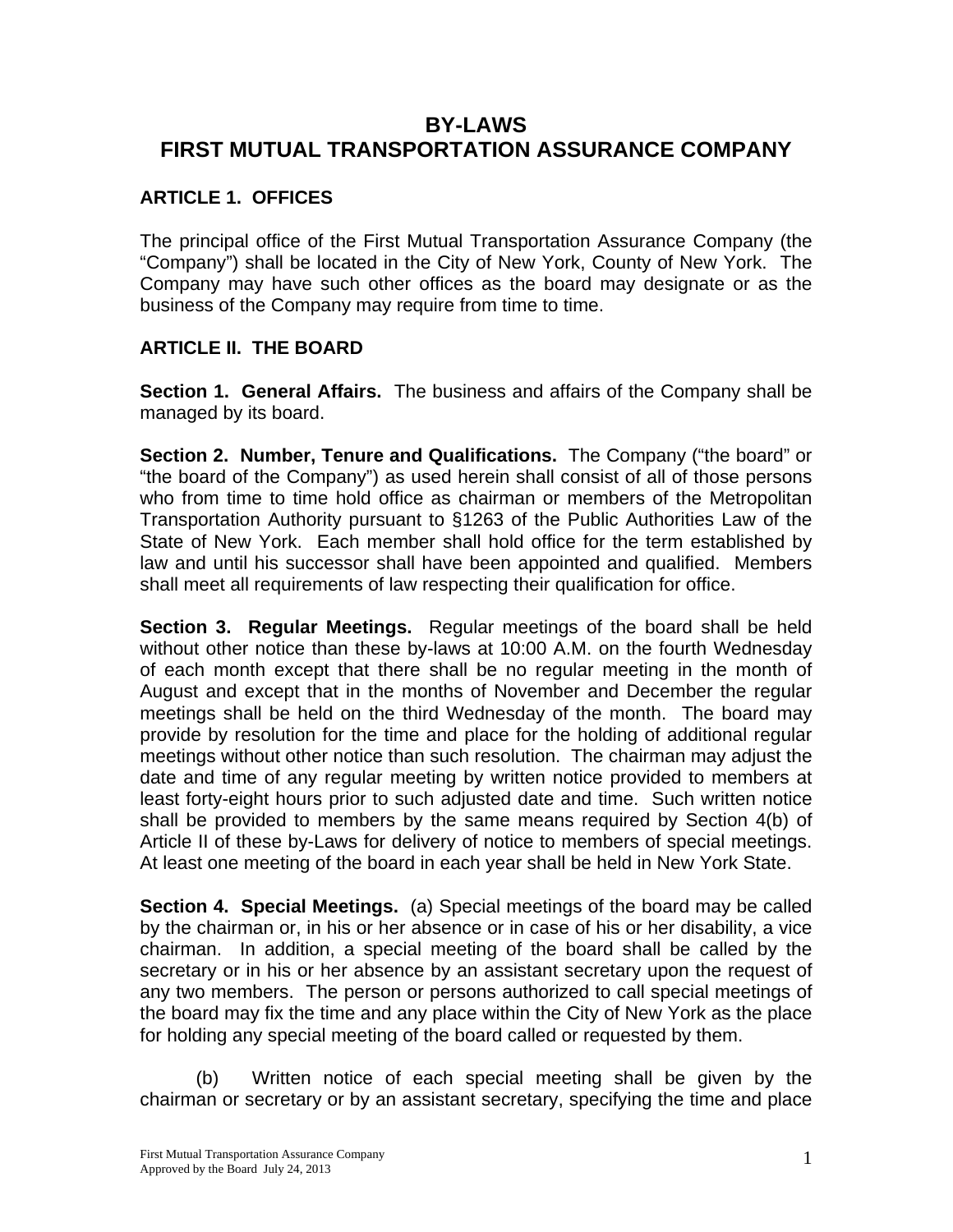of the meeting. Such notice shall be addressed to each member at the member's postal address on record with the Company and deposited with the U.S. Postal Service at least forty-eight hours prior to the time fixed for such meeting, and in addition, sent by facsimile or email to each member having a facsimile number or email address on record with the Company at least fortyeight hours prior to the time fixed for such special meeting. Such notice shall state the purpose of such meeting, and no business other than that stated in the notice shall be transacted at such special meeting unless every member of the Company then in office is present, and it is unanimously agreed to consider matters other than those specifically provided for in the notice of such meeting. Notwithstanding the foregoing, in the event of an emergency the chairman may call a special meeting without advance notice and by means other than the delivery of a writing to the members.

**Section 5. Open Meetings.** All meetings of the board shall be conducted in compliance with the provisions of the Open Meetings Law, being Chapter 511 of the Laws of 1976, as amended, and with all rules and regulations promulgated thereunder.

**Section 6. Quorum.** A majority of the whole number of voting members of the board as defined in §1263 (1) (a) of the Public Authorities Law of the State of New York then in office shall constitute a quorum for the transaction of any business or the exercise of any power of the Company. Those members of the board appointed upon the recommendation of the chief executive officers of Dutchess, Orange, Putnam and Rockland counties (the "Hudson Valley Member" or "Hudson Valley Members") shall be considered to be a single member, and the presence of that member for purposes of determining a quorum shall be ascertained pursuant to section 10 of this article. Except as otherwise specified by law, for the transaction of any business or exercise of any power of the Company, the Company shall have power to act by a majority of the voting members of the board present at any meeting at which a quorum is in attendance with the chairman having one additional vote in the event of a tie vote. For purposes of determining a tie vote, an abstention shall be counted as a vote against a motion. If a meeting is validly called but a quorum is not present, a majority of the members of the board then present may adjourn the meeting from time to time without further notice.

**Section 7. Attendance at Meetings.** (a) Any one or more members of the board or of a committee thereof may attend a meeting of such board or committee by means of a conference telephone or similar communications equipment allowing all persons attending the meeting to hear each other at the same time; however, attendance by such means shall not constitute presence at a meeting for the purposes of section 6, section 8 or section 10 of this Article.

(b) Notwithstanding the provisions of Section 7(a), a member's attendance by means of videoconferencing shall constitute presence at a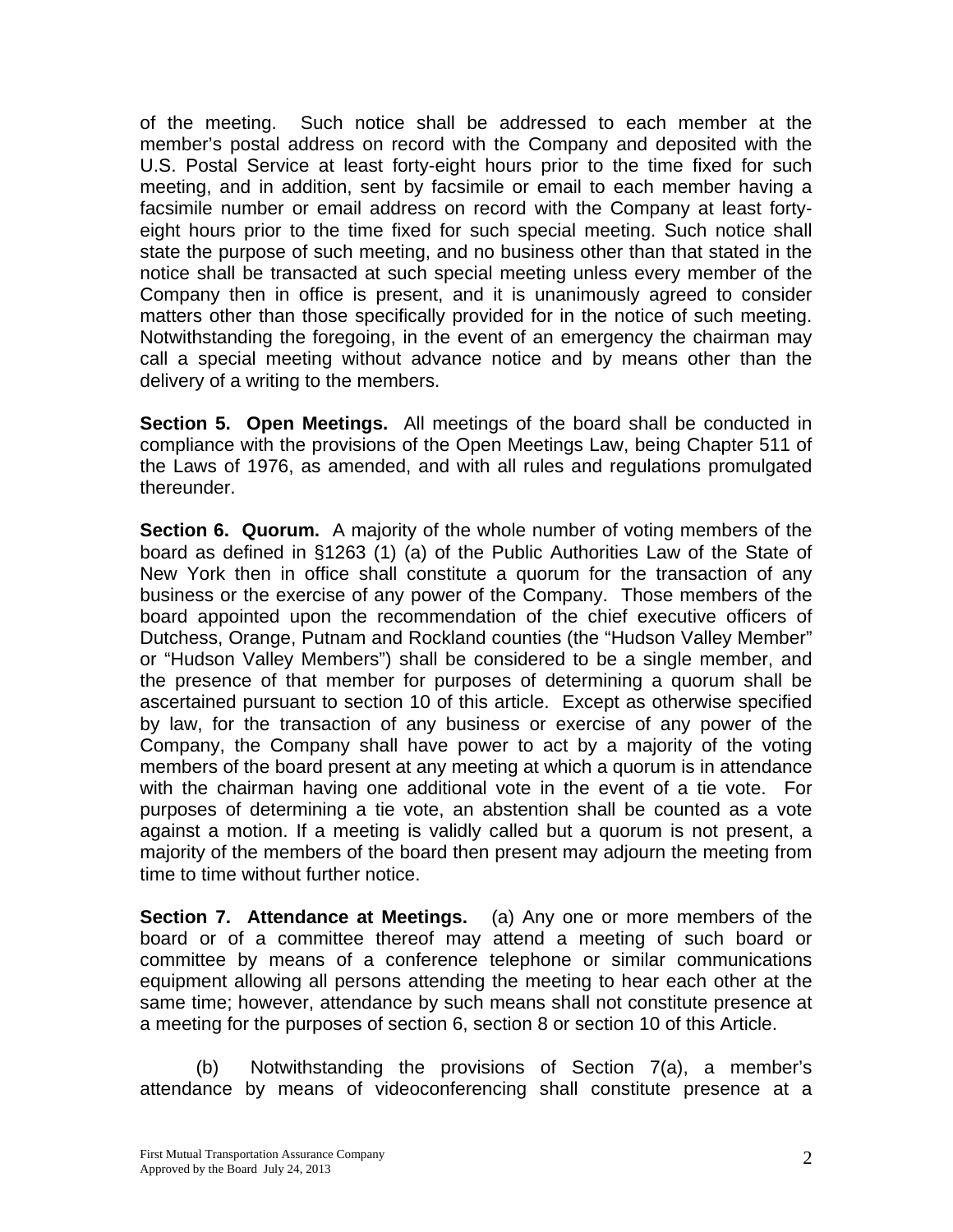meeting for any purposes of this Article, *provided* (i) the public notice given for such a meeting of such board or committee states that videoconferencing would be used to conduct the meeting and identifies each location at which members may attend the meeting; and (ii) at each such location, opportunity for public attendance at the meeting is provided.

**Section 8. Presumption of Assent.** A member of the board who is present at a meeting of the board at which action on any matter is taken shall be presumed to have assented to the action taken unless his abstention or dissent is stated at the meeting, which dissent or abstention shall be duly entered in the minutes of the meeting.

**Section 9. Committees.** The chairman may establish one or more committees of the board, each committee to consist of one or more of the members and each of which committees shall have and may exercise the powers conferred upon it by the chairman. Such committees shall have such names as shall be given them by the chairman. The chairman shall also establish such committees of the board as shall be mandated by law. Except in an emergency, the chairman and each board member shall be given advance written notice of the time and place of any meeting of any committee of the board.

## **Section 10. Quorum and Voting for members of the Board from the counties of Dutchess, Orange, Putnam and Rockland.**

 (a) The Hudson Valley Members shall be considered to be a single member. For the purposes of determining a quorum, such single voting member shall be considered present if one or more Hudson Valley Members is present.

(b) The single collective vote of the Hudson Valley Members shall be determined as follows:

(i) if at least three Hudson Valley Members are then in office: (A) if one such member is present, the single collective vote shall be recognized; (B) if two or more such members are present but only one such member votes, the single collective vote shall be recognized as the vote of such member; (C) if two or more such members are present and two or more such members vote, the majority vote shall be recognized as the single collective vote; and (D) if two or more such members are present and two or more of such members vote but no majority is achieved, the single collective vote shall not be recognized; and

 (ii) if two or one Hudson Valley Member(s) are then in office: (A) if one such member is present, the single collective vote shall be recognized as the vote of such voting member; (B) if two such members are present but only one such member votes, the single collective vote shall be recognized as the vote of such voting member; and (C) if two such members are present and both vote, only a unanimous vote shall be recognized as the single collective vote.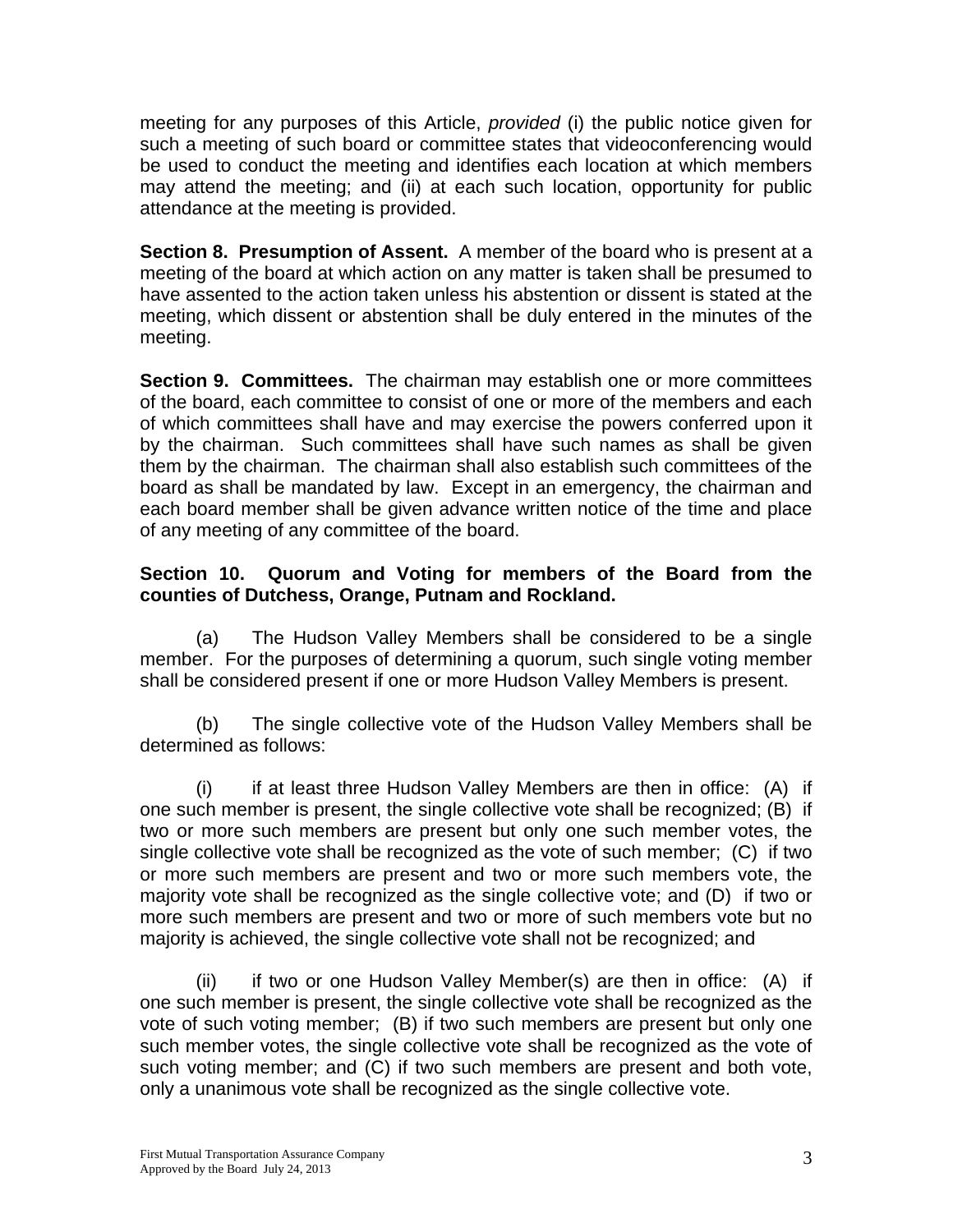To evidence the single collective vote, each such member that is present may be polled as to his vote and such poll shall be recorded in the minutes.

# **ARTICLE III. OFFICERS**

**Section 1. Number.** The officers of the Company shall be a chairman, one or more vice chairmen (the number and exact designation thereof and the separate functions to be determined by the board if there is more than one), an executive director, if one is appointed by the chairman, a president, a counsel, other senior officials (the number and exact designation thereof and the separate functions to be determined by the chairman), and a secretary. The chairman shall be appointed and shall serve as provided by law. The vice chairmen shall be appointed by the board, upon recommendation by the Chairman, and shall serve at its pleasure. The executive director, if one is appointed by the chairman, and the president shall serve at the pleasure of the chairman. Other senior officials, the counsel, and the secretary shall be appointed by the chairman and shall serve at the pleasure of the chairman. Such other officials or employees as may be deemed necessary may be appointed by the chairman, and each shall serve at the pleasure of the chairman.

**Section 2. Chairman.** (a) The chairman shall serve as the chairman of the board of the Company and as the chief executive officer of the Company. The chairman shall be responsible for providing leadership to the board as it oversees the management of the Company. The chairman shall preside at all meetings of the board. The chairman may delegate any or all of his or her powers relating to the leadership of the board to a vice-chairman. In the event of a tie vote, the chairman may cast an additional vote.

(b) The chairman shall also serve as the chief executive officer of the Company. As chief executive officer of the Company, the chairman shall be responsible for the discharge of the executive and administrative functions and powers of the Company.

**Section 3. The Vice Chairman.** In the event of the chairman's death or inability to act, or in the event the position of chairman is for any other reason vacant, a vice chairman designated by the board shall perform the duties of the chairman and when so acting, shall have all the powers of and be subject to all the restrictions upon the chairman. Such powers and duties shall terminate upon the appointment by the Governor of a successor chairman as provided by law or upon the cessation of the chairman's inability to act.

**Section 4. Such Other Officials and Employees.** The chairman may, in his or her judgment, appoint such other officials and employees, including an executive director, as shall in his or her judgment be needed to discharge the executive and administrative functions and powers of the Company. The chairman may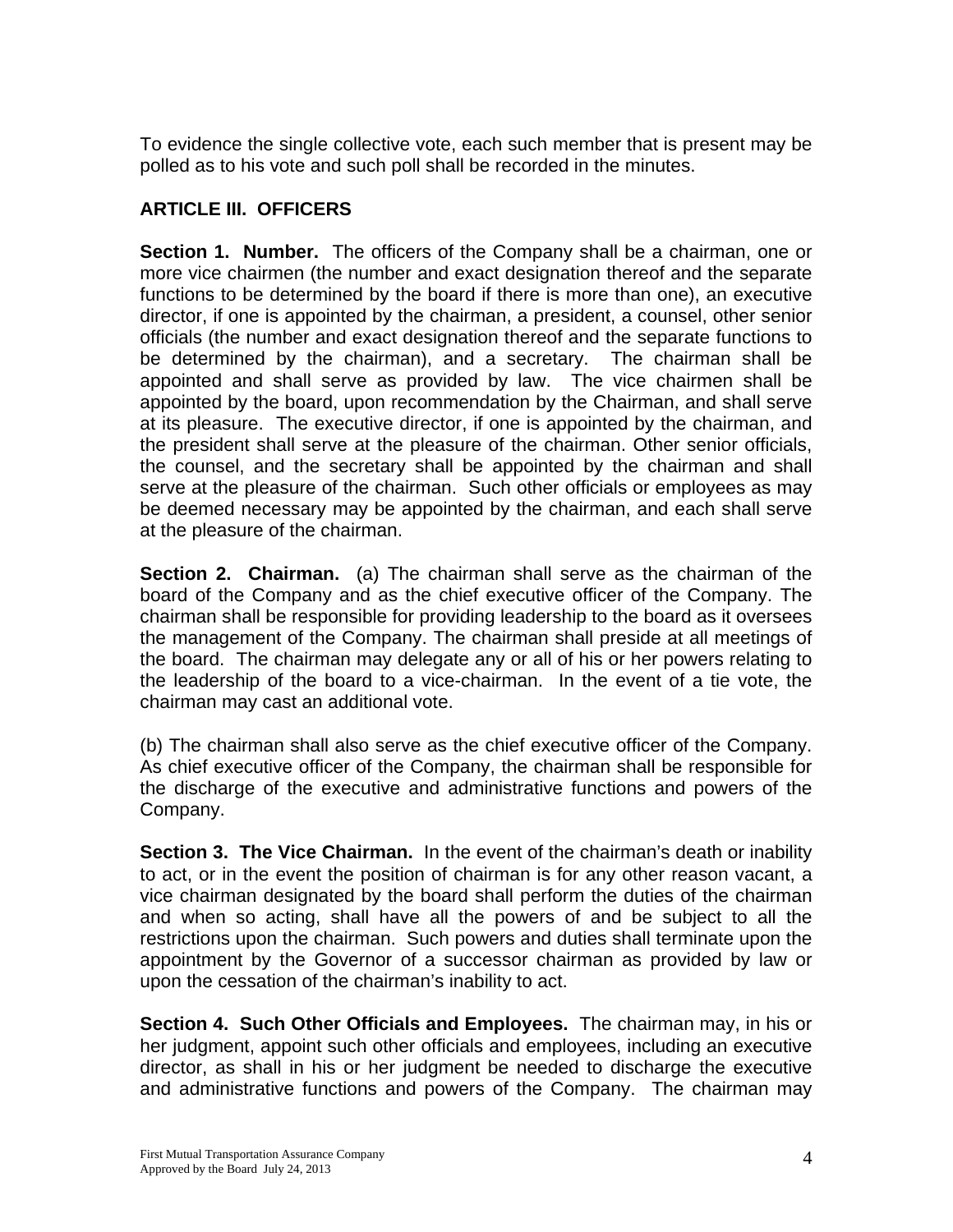delegate such of his or her powers relating to the discharge of the executive and administrative functions, including the administration and day to day operations of the Company as the chairman may deem appropriate to such other officials and employees.

**Section 5. The President.** The president shall have primary responsibility for the general management and operation of the Company and shall have such additional executive and administrative functions and powers as may be delegated to him or her by the chairman.

**Section 6. The Secretary.** The secretary shall keep the minutes of the proceedings of the board, see that all notices are duly given as required by law, be custodian of the corporate records and of the seal of the Company, see to it that the seal of the Company is affixed to all documents the execution of which on behalf of the Company under its seal is duly authorized, and in general shall perform all duties incident to the office of secretary. The chairman may appoint one or more assistant secretaries who may perform the duties of the secretary in the event of the absence, disability or incapacity of the secretary.

**Section 7. Salaries.** The salaries fixed by the chairman for those officers and employees appointed by the chairman shall at all times be within the amounts budgeted therefore by the board.

# **ARTICLE IV. CONTRACTS, LOANS, CHECKS AND DEPOSITS**

**Section 1. Contracts.** The board may authorize any officer or officers, agent or agents, to enter into any contract or execute and deliver any instrument in the name of and on behalf of the Company, and such authority may be general or confined to specific instances.

**Section 2. Loans.** No loans shall be contracted on behalf of the Company and no evidences of indebtedness shall be issued in its name unless authorized by a resolution of the board. Such authority may be general or confined to specific instances.

**Section 3. Checks, Drafts, etc.** All checks, drafts or other orders for the payment of money, notes or other evidences of indebtedness issued in the name of the Company shall be signed by such officer or officers, agent or agents of the Company and in such manner as shall from time to time be determined by resolution of the board.

**Section 4. Deposits.** All funds of the Company not otherwise employed shall be deposited from time to time to the credit of the Company in such banks, trust companies or other depositories as the board may select.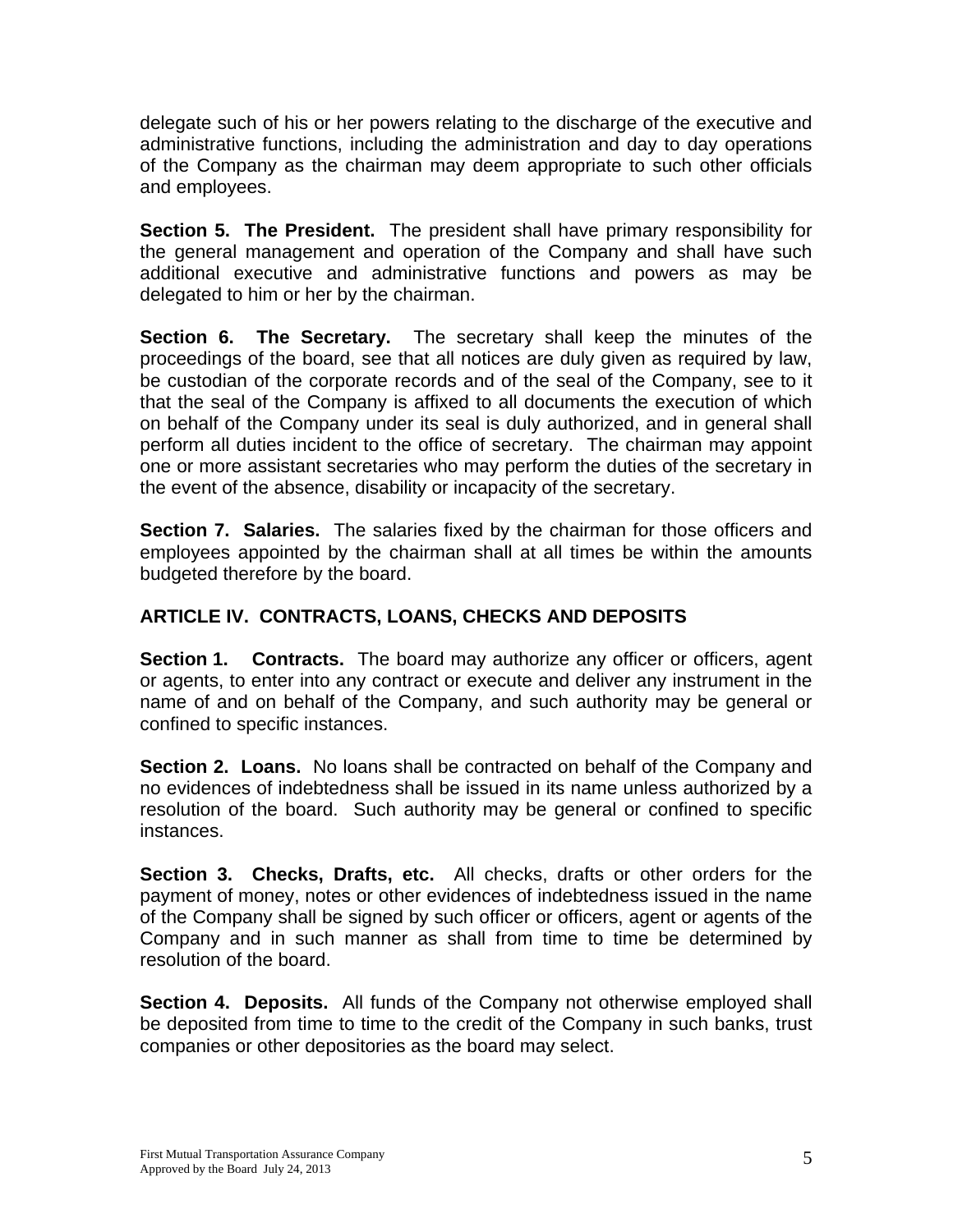## **ARTICLE V. FISCAL YEAR**

The fiscal year of the Company shall begin on the first day of January and end on the thirty-first day of December in each year.

#### **ARTICLE VI. CORPORATE SEAL**

The board shall provide a corporate seal which shall be circular in form and shall have inscribed thereon the name of the Company and the words "Corporate Seal".

#### **ARTICLE VII. INDEMNIFICATION**

The Company shall save harmless and indemnify any person (or his or her estate) who shall have served as a member, officer or employee of the Company or of a subsidiary of the Company against financial loss, including punitive damages, or litigation expense incurred in connection with any claim, demand, suit, action or proceeding, whether civil or criminal, or the defense thereof, and arising out of (a) any transaction of the Company or of a subsidiary of the Company, or (b) any act or failure to act by any such member, officer or employee while engaged in the discharge of his or her duties on behalf of the Company or its subsidiaries, or the discharge of his or her duties as a fiduciary of a benefit plan for Company employees or employees of a subsidiary of the Company. In the event any such claim, demand, suit, action or proceeding shall occur, such member, officer or employee shall be saved harmless and indemnified as herein provided unless such individual is determined by the Company or its designee not to have acted, in good faith, for a purpose which he or she reasonably believed to be in the best interests of the Company or of its subsidiaries or affiliates, and, in criminal actions or proceedings, in addition, not to have had reasonable cause to believe that his or her conduct was lawful. The provisions of this Article shall inure only to the members, officers and employees of the Company or of its subsidiaries, and to their estates, shall not enlarge or diminish the rights of any other party, and shall not impair, limit or modify the rights and obligations of any insurer under any policy of insurance. The foregoing shall be conditional on (a) the prompt delivery to the Company of a copy of the summons, complaint, process, notice, demand or pleading commencing any such claim, demand, suit, action or proceeding; and, in civil cases only, (b) a contemporaneous offer to name counsel to the Company as counsel to the member, officer or employee in the defense of such claim, demand, suit, action or proceeding; (c) the full cooperation of the member, officer or employee, in the event the offer is accepted, in making of such defense; and (d) an agreement that the Company may enter into a settlement on behalf of the member, officer or employee. If the Company or its designee determines that the defense shall not be provided by counsel for the Company because of a conflict of interests or other grounds warranting separate counsel, the member, officer or employee may select another attorney and the Company shall pay reasonable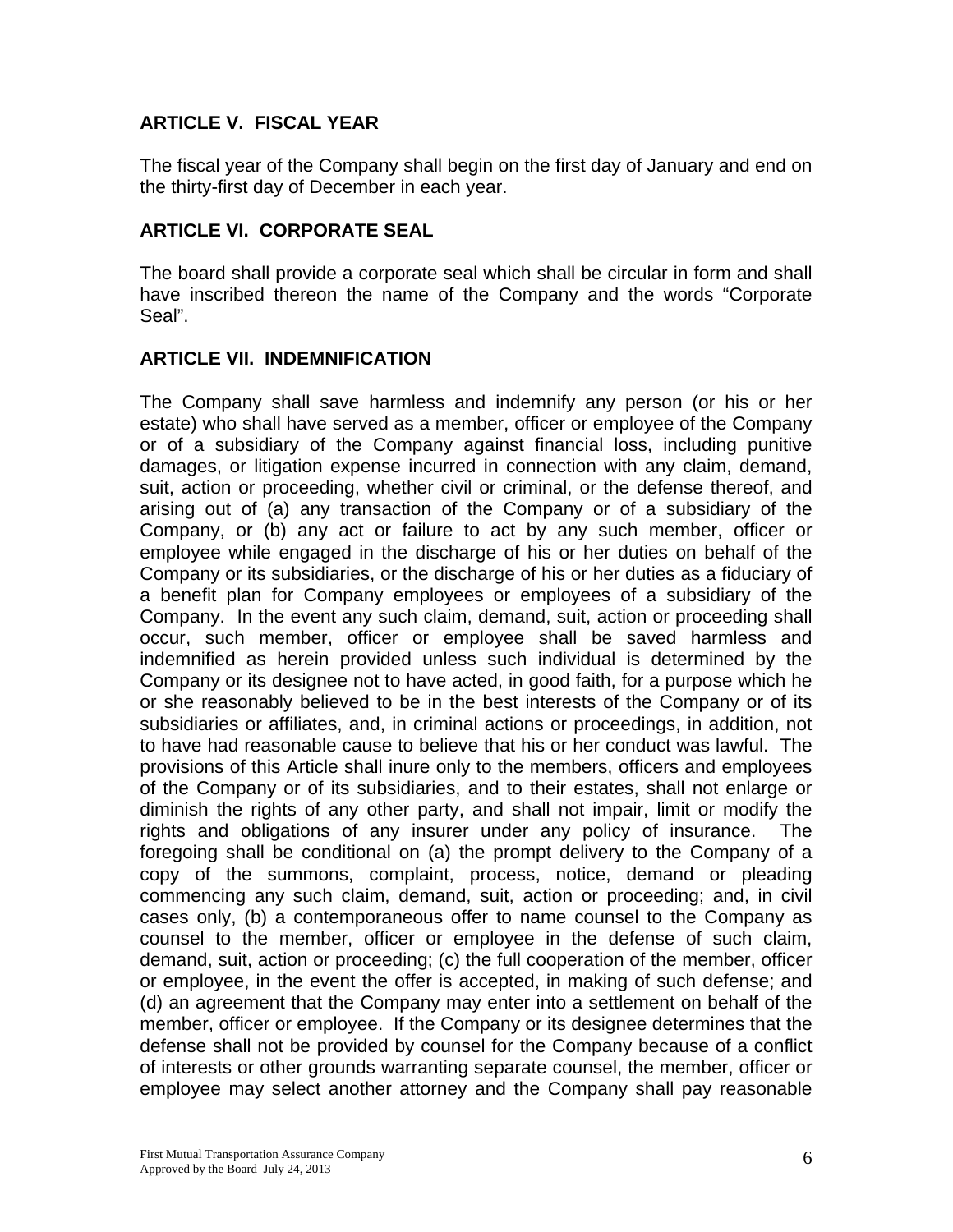attorney's fees and expenses incurred by or on behalf of such member, officer or employee represented by outside counsel. The Company's payment of such fees and expenses may be conditioned upon the member, officer or employee's agreement that more than one member, officer or employee shall be represented by the same counsel. The provisions of Section 18 of the Public Officers Law relating to defense and indemnification shall supplement and be available in addition to the provisions of this Article; provided, however, that in the event of any conflict between the substantive provisions of this Article and those of Section 18 of the Public Officers Law, the provisions that afford the greater protection to such members, officers and employees shall control. In the event that the chairman or other member requests indemnification under this by-law, the counsel for the Authority shall review and act upon such request; provided that if upon review, the counsel believes that the facts and circumstances warrant denial of such request or raise serious question as to whether the requestor is entitled to indemnification under the by-law, such request shall be submitted to the board for determination. In the event that an officer or employee, other than the chairman, requests indemnification under this by-law, the counsel for the Authority shall review and act upon such request; provided that if upon review, the counsel believes that the facts and circumstances warrant denial of such request or raise serious question as to whether the requestor may be entitled to indemnification under the by-law, such request shall be submitted to the chairman or his or her designee for determination. The provisions of this Article replace and supersede the provisions of the prior Article VII governing Indemnification, and govern any claim, demand, suit, action or proceeding that is pending as of the date of the adoption of this Article.

#### **ARTICLE VIII. AMENDMENTS**

These by-laws may be altered, amended or repealed and new by-laws may be adopted by the board at any regular or special meeting as to which nature of the proposed alterations, amendments or repeals have been sent in writing to the members of the board together with the notice of meeting if it is a special meeting or if at a regular meeting at least seventy-two hours in advance of such regular meeting.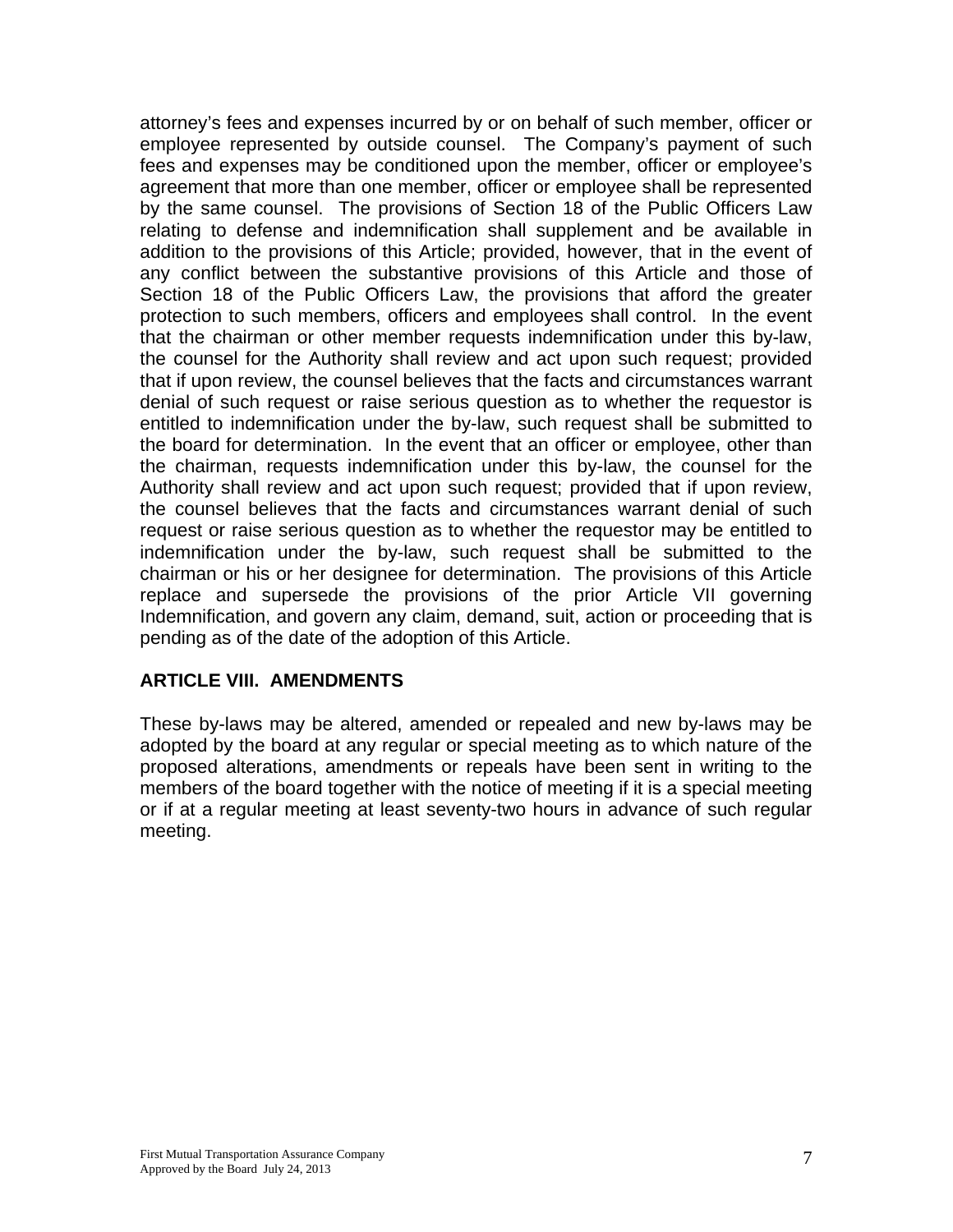# **BY-LAWS LONG ISLAND RAIL ROAD COMPANY**

## **ARTICLE 1. OFFICES**

The principal office of the Long Island Rail Road Company (the "Rail Road") shall be located at Jamaica Station, 93-02 Sutphin Boulevard, Borough and County of Queens, City of New York. The Rail Road may have such other offices as the board may designate or as the business of the Rail Road may require from time to time.

### **ARTICLE II. THE BOARD**

**Section 1. General Affairs.** The business and affairs of the Rail Road shall be managed by its board.

**Section 2. Number, Tenure and Qualifications.** The Rail Road ("the board" or "the board of the Rail Road") as used herein shall consist of all of those persons who from time to time hold office as chairman or members of the Metropolitan Transportation Authority pursuant to §1263 of the Public Authorities Law of the State of New York. Each member shall hold office for the term established by law and until his successor shall have been appointed and qualified. Members shall meet all requirements of law respecting their qualification for office.

**Section 3. Regular Meetings.** Regular meetings of the board shall be held without other notice than these by-laws at 10:00 A.M. on the fourth Wednesday of each month except that there shall be no regular meeting in the month of August and except that in the months of November and December the regular meetings shall be held on the third Wednesday of the month. The board may provide by resolution for the time and place for the holding of additional regular meetings without other notice than such resolution. The chairman may adjust the date and time of any regular meeting by written notice provided to members at least forty-eight hours prior to such adjusted date and time. Such written notice shall be provided to members by the same means required by Section 4(b) of Article II of these by-Laws for delivery of notice to members of special meetings.

**Section 4. Special Meetings.** (a) Special meetings of the board may be called by the chairman or, in his or her absence or in case of his or her disability, a vice chairman. In addition, a special meeting of the board shall be called by the secretary or in his or her absence by an assistant secretary upon the request of any two members. The person or persons authorized to call special meetings of the board may fix the time and any place within the City of New York as the place for holding any special meeting of the board called or requested by them.

(b) Written notice of each special meeting shall be given by the chairman or secretary or by an assistant secretary, specifying the time and place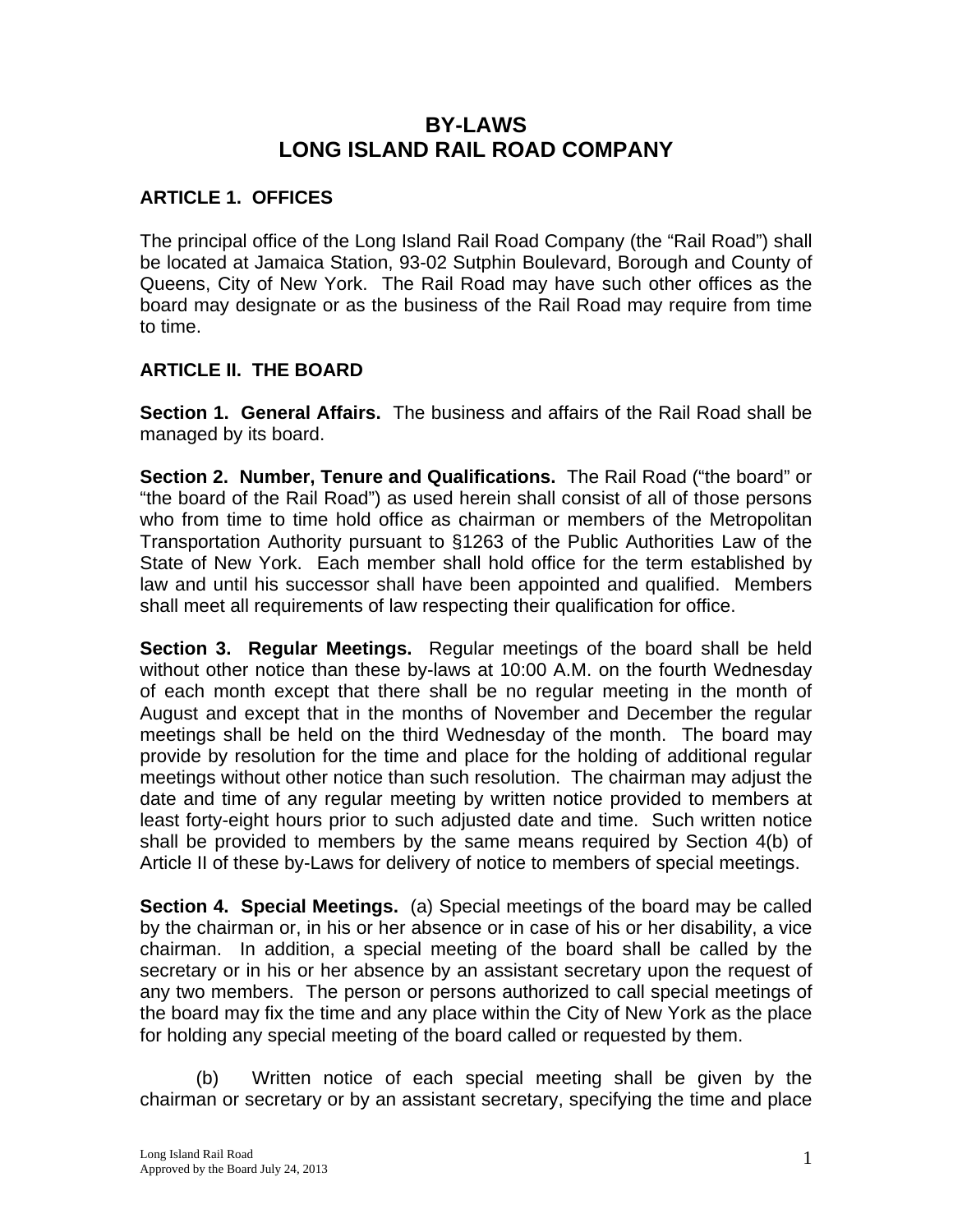of the meeting. Such notice shall be addressed to each member at the member's postal address on record with the Rail Road and deposited with the U.S. Postal Service at least forty-eight hours prior to the time fixed for such meeting, and in addition, sent by facsimile or email to each member having a facsimile number or email address on record with the Rail Road at least fortyeight hours prior to the time fixed for such special meeting. Such notice shall state the purpose of such meeting, and no business other than that stated in the notice shall be transacted at such special meeting unless every member of the Rail Road then in office is present, and it is unanimously agreed to consider matters other than those specifically provided for in the notice of such meeting. Notwithstanding the foregoing, in the event of an emergency the chairman may call a special meeting without advance notice and by means other than the delivery of a writing to the members.

**Section 5. Open Meetings.** All meetings of the board shall be conducted in compliance with the provisions of the Open Meetings Law, being Chapter 511 of the Laws of 1976, as amended, and with all rules and regulations promulgated thereunder.

**Section 6. Quorum.** A majority of the whole number of voting members of the board as defined in §1263 (1) (a) of the Public Authorities Law of the State of New York then in office shall constitute a quorum for the transaction of any business or the exercise of any power of the Rail Road. Those members of the board appointed upon the recommendation of the chief executive officers of Dutchess, Orange, Putnam and Rockland counties (the "Hudson Valley Member" or "Hudson Valley Members") shall be considered to be a single member, and the presence of that member for purposes of determining a quorum shall be ascertained pursuant to section 10 of this article. Except as otherwise specified by law, for the transaction of any business or exercise of any power of the Rail Road, the Rail Road shall have power to act by a majority of the voting members of the board present at any meeting at which a quorum is in attendance with the chairman having one additional vote in the event of a tie vote. For purposes of determining a tie vote, an abstention shall be counted as a vote against a motion. If a meeting is validly called but a quorum is not present, a majority of the members of the board then present may adjourn the meeting from time to time without further notice.

**Section 7. Attendance at Meetings.** (a) Any one or more members of the board or of a committee thereof may attend a meeting of such board or committee by means of a conference telephone or similar communications equipment allowing all persons attending the meeting to hear each other at the same time; however, attendance by such means shall not constitute presence at a meeting for the purposes of section 6, section 8 or section 10 of this Article.

(b) Notwithstanding the provisions of Section 7(a), a member's attendance by means of videoconferencing shall constitute presence at a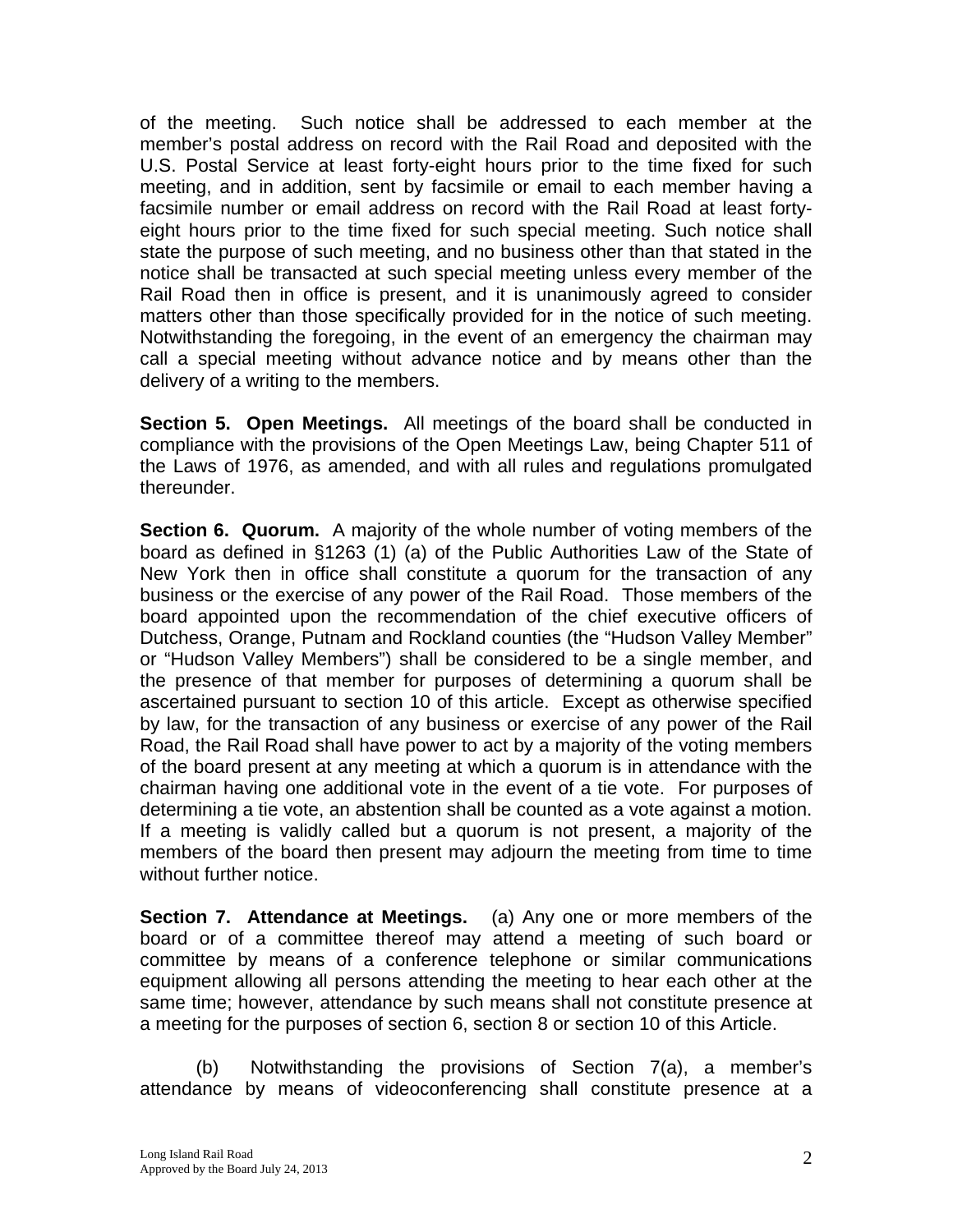meeting for any purposes of this Article, *provided* (i) the public notice given for such a meeting of such board or committee states that videoconferencing would be used to conduct the meeting and identifies each location at which members may attend the meeting; and (ii) at each such location, opportunity for public attendance at the meeting is provided.

**Section 8. Presumption of Assent.** A member of the board who is present at a meeting of the board at which action on any matter is taken shall be presumed to have assented to the action taken unless his abstention or dissent is stated at the meeting, which dissent or abstention shall be duly entered in the minutes of the meeting.

**Section 9. Committees.** The chairman may establish one or more committees of the board, each committee to consist of one or more of the members and each of which committees shall have and may exercise the powers conferred upon it by the chairman. Such committees shall have such names as shall be given them by the chairman. The chairman shall also establish such committees of the board as shall be mandated by law. Except in an emergency, the chairman and each board member shall be given advance written notice of the time and place of any meeting of any committee of the board.

## **Section 10. Quorum and Voting for members of the Board from the counties of Dutchess, Orange, Putnam and Rockland.**

 (a) The Hudson Valley Members shall be considered to be a single member. For the purposes of determining a quorum, such single voting member shall be considered present if one or more Hudson Valley Members is present.

(b) The single collective vote of the Hudson Valley Members shall be determined as follows:

(i) if at least three Hudson Valley Members are then in office: (A) if one such member is present, the single collective vote shall be recognized; (B) if two or more such members are present but only one such member votes, the single collective vote shall be recognized as the vote of such member; (C) if two or more such members are present and two or more such members vote, the majority vote shall be recognized as the single collective vote; and (D) if two or more such members are present and two or more of such members vote but no majority is achieved, the single collective vote shall not be recognized; and

 (ii) if two or one Hudson Valley Member(s) are then in office: (A) if one such member is present, the single collective vote shall be recognized as the vote of such voting member; (B) if two such members are present but only one such member votes, the single collective vote shall be recognized as the vote of such voting member; and (C) if two such members are present and both vote, only a unanimous vote shall be recognized as the single collective vote.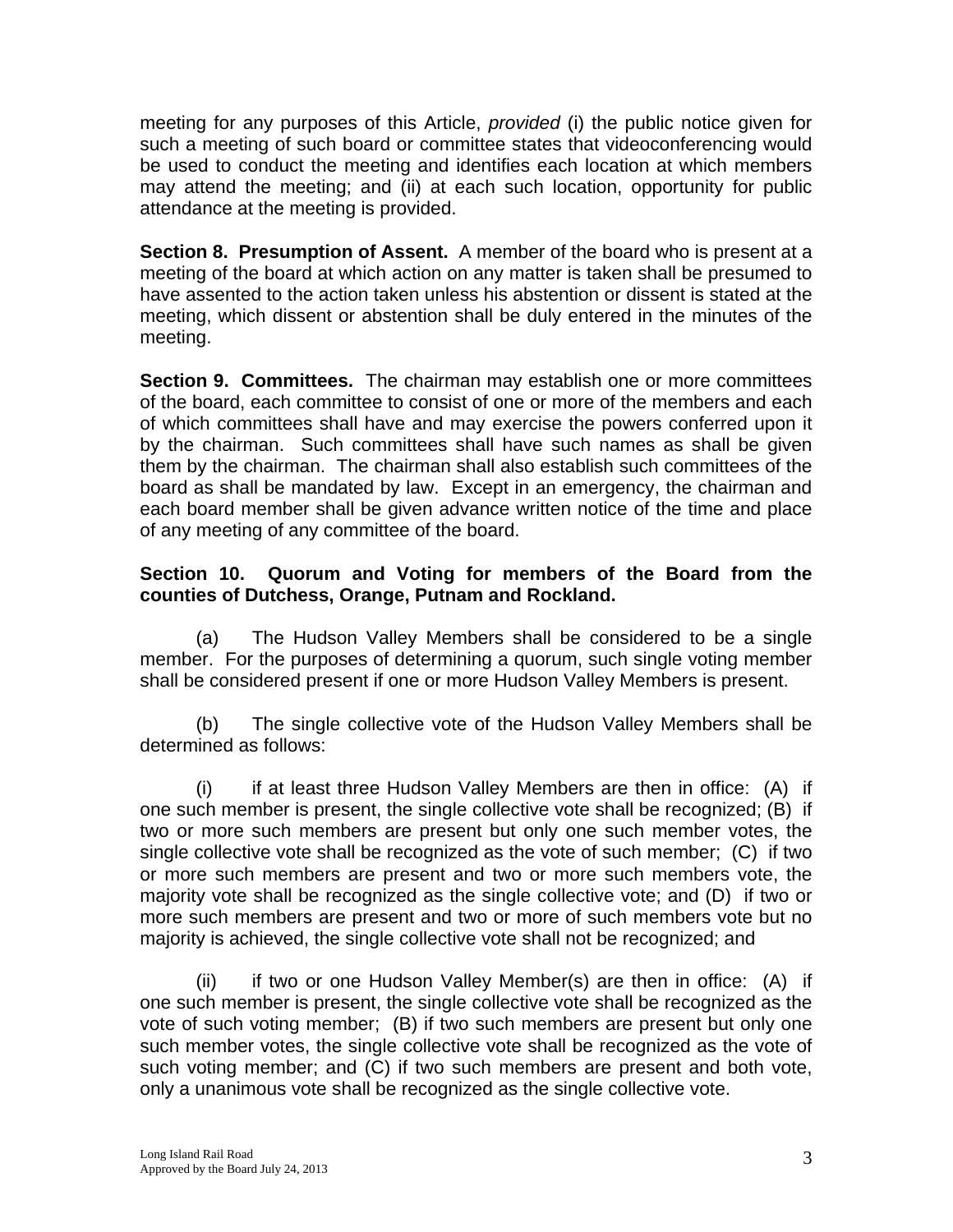To evidence the single collective vote, each such member that is present may be polled as to his vote and such poll shall be recorded in the minutes.

# **ARTICLE III. OFFICERS**

**Section 1. Number.** The officers of the Rail Road shall be a chairman, one or more vice chairmen (the number and exact designation thereof and the separate functions to be determined by the board if there is more than one), an executive director, if one is appointed by the chairman, a president, a counsel, other senior officials (the number and exact designation thereof and the separate functions to be determined by the chairman), and a secretary. The chairman shall be appointed and shall serve as provided by law. The vice chairmen shall be appointed by the board, upon recommendation by the Chairman, and shall serve at its pleasure. The executive director, if one is appointed by the chairman, and the president shall serve at the pleasure of the chairman. Other senior officials, the counsel, and the secretary shall be appointed by the chairman and shall serve at the pleasure of the chairman. Such other officials or employees as may be deemed necessary may be appointed by the chairman, and each shall serve at the pleasure of the chairman.

**Section 2. Chairman.** (a) The chairman shall serve as the chairman of the board of the Rail Road and as the chief executive officer of the Rail Road. The chairman shall be responsible for providing leadership to the board as it oversees the management of the Rail Road. The chairman shall preside at all meetings of the board. The chairman may delegate any or all of his or her powers relating to the leadership of the board to a vice-chairman. In the event of a tie vote, the chairman may cast an additional vote.

(b) The chairman shall also serve as the chief executive officer of the Rail Road. As chief executive officer of the Rail Road, the chairman shall be responsible for the discharge of the executive and administrative functions and powers of the Rail Road.

**Section 3. The Vice Chairman.** In the event of the chairman's death or inability to act, or in the event the position of chairman is for any other reason vacant, a vice chairman designated by the board shall perform the duties of the chairman and when so acting, shall have all the powers of and be subject to all the restrictions upon the chairman. Such powers and duties shall terminate upon the appointment by the Governor of a successor chairman as provided by law or upon the cessation of the chairman's inability to act.

**Section 4. Such Other Officials and Employees.** The chairman may, in his or her judgment, appoint such other officials and employees, including an executive director, as shall in his or her judgment be needed to discharge the executive and administrative functions and powers of the Rail Road. The chairman may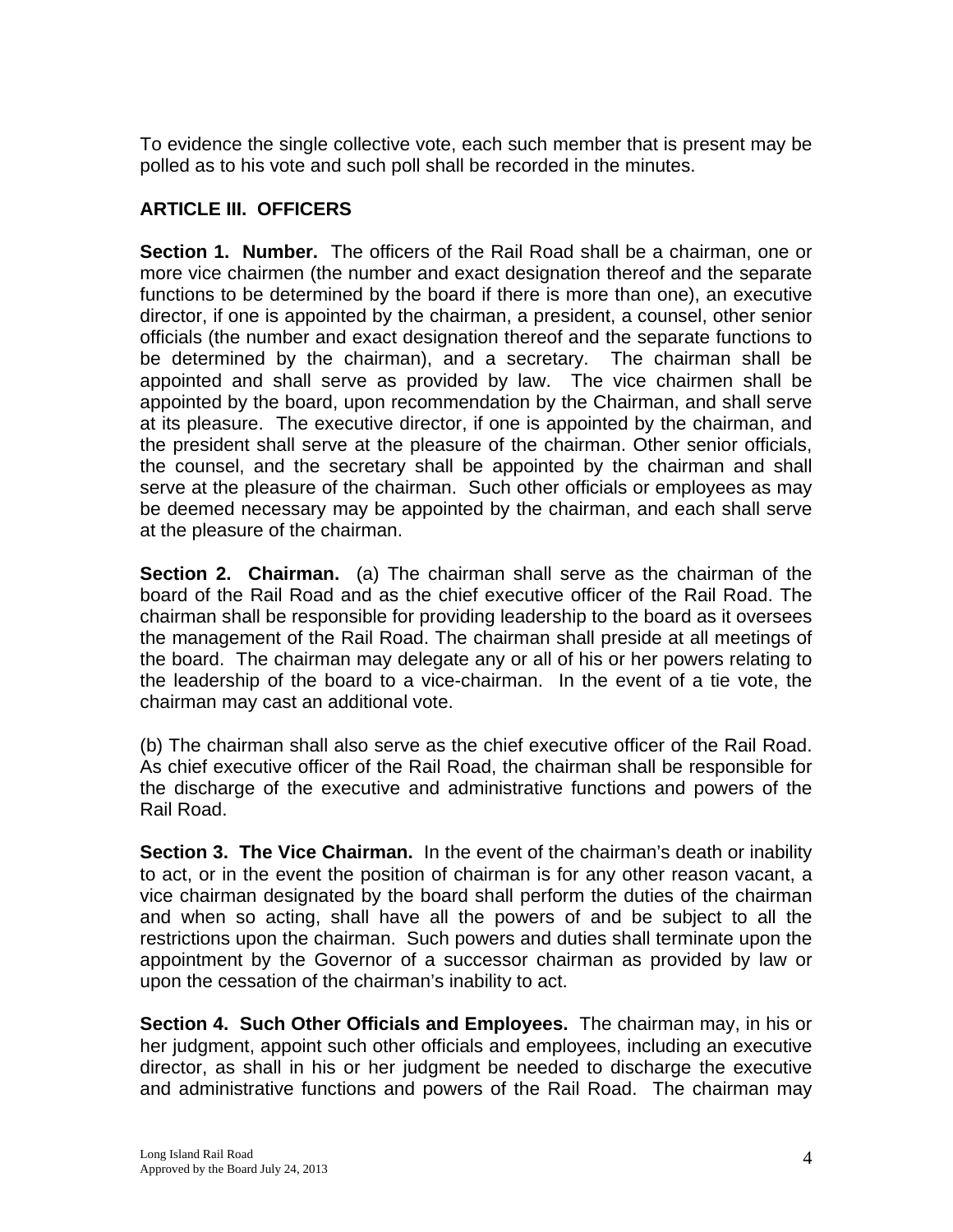delegate such of his or her powers relating to the discharge of the executive and administrative functions, including the administration and day to day operations of the Rail Road as the chairman may deem appropriate to such other officials and employees.

**Section 5. The President.** The president shall have primary responsibility for the general management and operation of the Rail Road and shall have such additional executive and administrative functions and powers as may be delegated to him or her by the chairman.

**Section 6. The Secretary.** The secretary shall keep the minutes of the proceedings of the board, see that all notices are duly given as required by law, be custodian of the corporate records and of the seal of the Rail Road, see to it that the seal of the Rail Road is affixed to all documents the execution of which on behalf of the Rail Road under its seal is duly authorized, and in general shall perform all duties incident to the office of secretary. The chairman may appoint one or more assistant secretaries who may perform the duties of the secretary in the event of the absence, disability or incapacity of the secretary.

**Section 7. Salaries.** The salaries fixed by the chairman for those officers and employees appointed by the chairman shall at all times be within the amounts budgeted therefore by the board.

# **ARTICLE IV. CONTRACTS, LOANS, CHECKS AND DEPOSITS**

**Section 1. Contracts.** The board may authorize any officer or officers, agent or agents, to enter into any contract or execute and deliver any instrument in the name of and on behalf of the Rail Road, and such authority may be general or confined to specific instances.

**Section 2. Loans.** No loans shall be contracted on behalf of the Rail Road and no evidences of indebtedness shall be issued in its name unless authorized by a resolution of the board. Such authority may be general or confined to specific instances.

**Section 3. Checks, Drafts, etc.** All checks, drafts or other orders for the payment of money, notes or other evidences of indebtedness issued in the name of the Rail Road shall be signed by such officer or officers, agent or agents of the Rail Road and in such manner as shall from time to time be determined by resolution of the board.

**Section 4. Deposits.** All funds of the Rail Road not otherwise employed shall be deposited from time to time to the credit of the Rail Road in such banks, trust companies or other depositories as the board may select.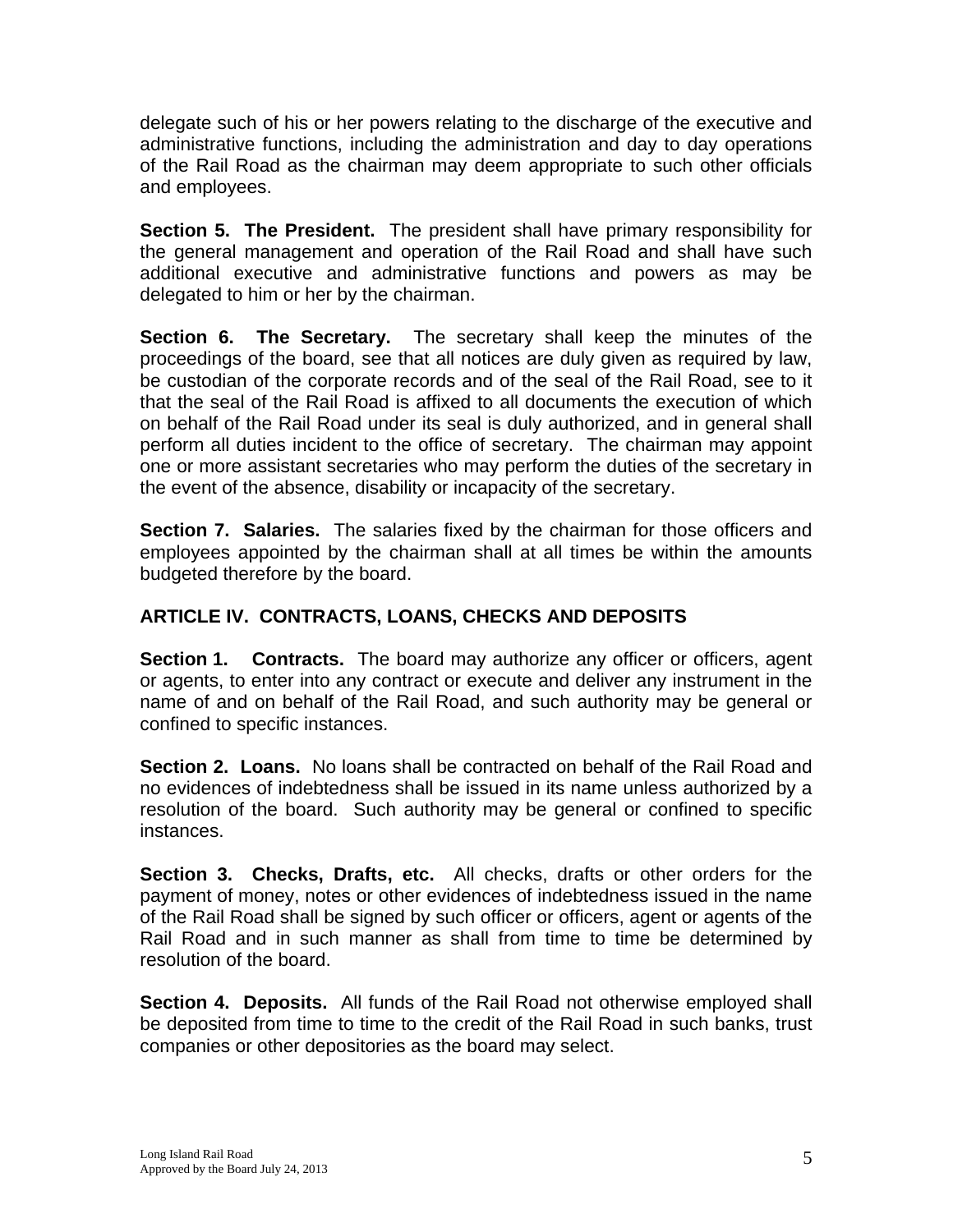## **ARTICLE V. FISCAL YEAR**

The fiscal year of the Rail Road shall begin on the first day of January and end on the thirty-first day of December in each year.

#### **ARTICLE VI. CORPORATE SEAL**

The board shall provide a corporate seal which shall be circular in form and shall have inscribed thereon the name of the Rail Road and the words "Corporate Seal".

#### **ARTICLE VII. INDEMNIFICATION**

The Rail Road shall save harmless and indemnify any person (or his or her estate) who shall have served as a member, officer or employee of the Rail Road or of a subsidiary of the Rail Road against financial loss, including punitive damages, or litigation expense incurred in connection with any claim, demand, suit, action or proceeding, whether civil or criminal, or the defense thereof, and arising out of (a) any transaction of the Rail Road or of a subsidiary of the Rail Road, or (b) any act or failure to act by any such member, officer or employee while engaged in the discharge of his or her duties on behalf of the Rail Road or its subsidiaries, or the discharge of his or her duties as a fiduciary of a benefit plan for Rail Road employees or employees of a subsidiary of the Rail Road. In the event any such claim, demand, suit, action or proceeding shall occur, such member, officer or employee shall be saved harmless and indemnified as herein provided unless such individual is determined by the Rail Road or its designee not to have acted, in good faith, for a purpose which he or she reasonably believed to be in the best interests of the Rail Road or of its subsidiaries or affiliates, and, in criminal actions or proceedings, in addition, not to have had reasonable cause to believe that his or her conduct was lawful. The provisions of this Article shall inure only to the members, officers and employees of the Rail Road or of its subsidiaries, and to their estates, shall not enlarge or diminish the rights of any other party, and shall not impair, limit or modify the rights and obligations of any insurer under any policy of insurance. The foregoing shall be conditional on (a) the prompt delivery to the Rail Road of a copy of the summons, complaint, process, notice, demand or pleading commencing any such claim, demand, suit, action or proceeding; and, in civil cases only, (b) a contemporaneous offer to name counsel to the Rail Road as counsel to the member, officer or employee in the defense of such claim, demand, suit, action or proceeding; (c) the full cooperation of the member, officer or employee, in the event the offer is accepted, in the making of such defense; and (d) an agreement that the Rail Road may enter into a settlement on behalf of the member, officer or employee. If the Rail Road or its designee determines that the defense shall not be provided by counsel for the Rail Road because of a conflict of interests or other grounds warranting separate counsel, the member, officer or employee may select another attorney and the Rail Road shall pay reasonable attorney's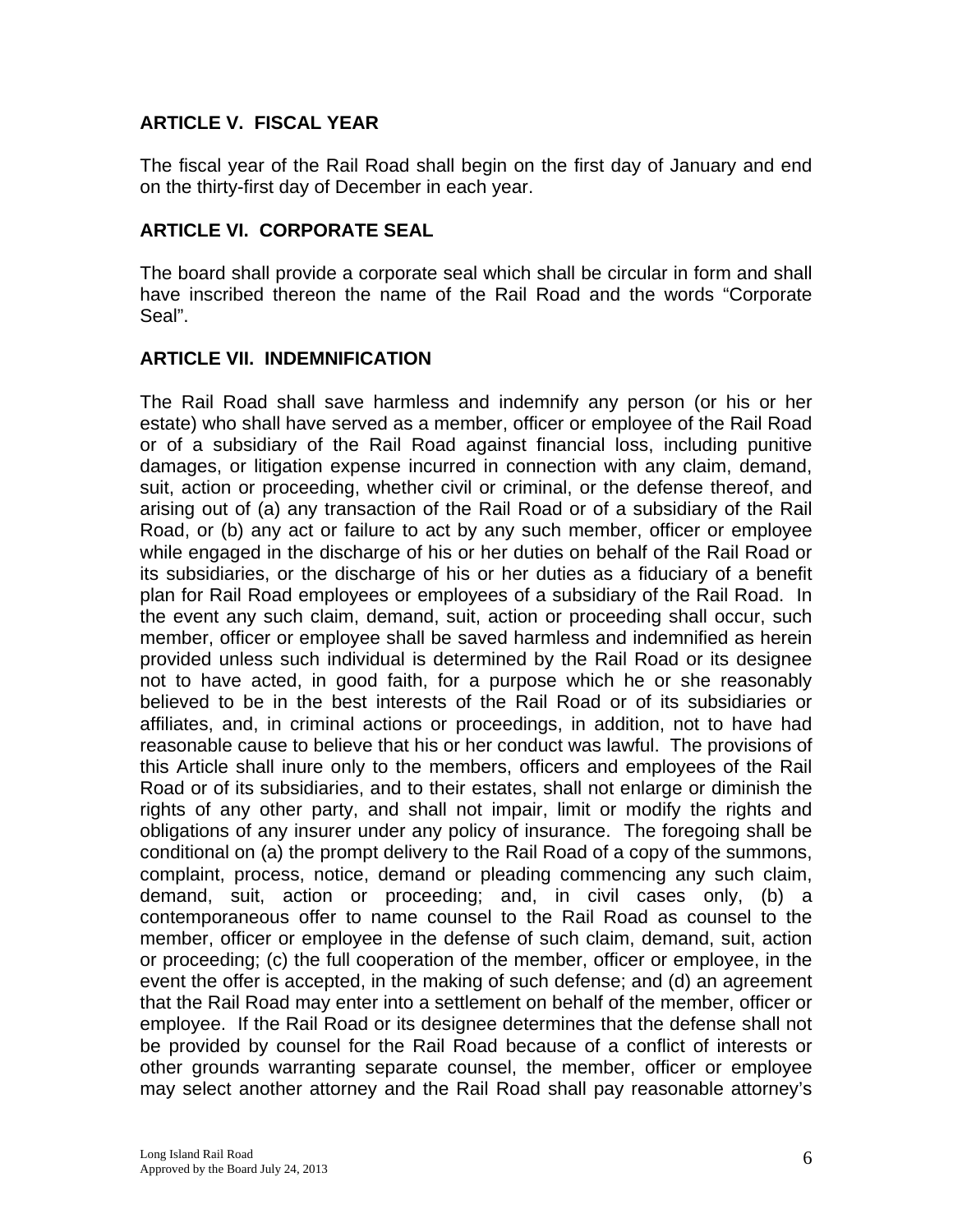fees and expenses incurred by or on behalf of such member, officer or employee represented by outside counsel. The Rail Road's payment of such fees and expenses may be conditioned upon the member, officer or employee's agreement that more than one member, officer or employee shall be represented by the same counsel. The provisions of Section 18 of the Public Officers Law relating to defense and indemnification shall supplement and be available in addition to the provisions of this Article; provided, however, that in the event of any conflict between the substantive provisions of this Article and those of Section 18 of the Public Officers Law, the provisions that afford the greater protection to such members, officers and employees shall control. In the event that the chairman or other member requests indemnification under this section, such request shall be submitted to the board for its determination. In the event that the chairman or other member requests indemnification under this by-law, the counsel for the Authority shall review and act upon such request; provided that if upon review, the counsel believes that the facts and circumstances warrant denial of such request or raise serious question as to whether the requestor is entitled to indemnification under the by-law, such request shall be submitted to the board for determination. In the event that an officer or employee, other than the chairman, requests indemnification under this by-law, the counsel for the Authority shall review and act upon such request; provided that if upon review, the counsel believes that the facts and circumstances warrant denial of such request or raise serious question as to whether the requestor may be entitled to indemnification under the by-law, such request shall be submitted to the chairman or his or her designee for determination. The provisions of this Article replace and supersede the provisions of the prior Article VII governing Indemnification, and govern any claim, demand, suit, action or proceeding that is pending as of the date of the adoption of this Article.

#### **ARTICLE VIII. AMENDMENTS**

These by-laws may be altered, amended or repealed and new by-laws may be adopted by the board at any regular or special meeting as to which nature of the proposed alterations, amendments or repeals have been sent in writing to the members of the board together with the notice of meeting if it is a special meeting or if at a regular meeting at least seventy-two hours in advance of such regular meeting.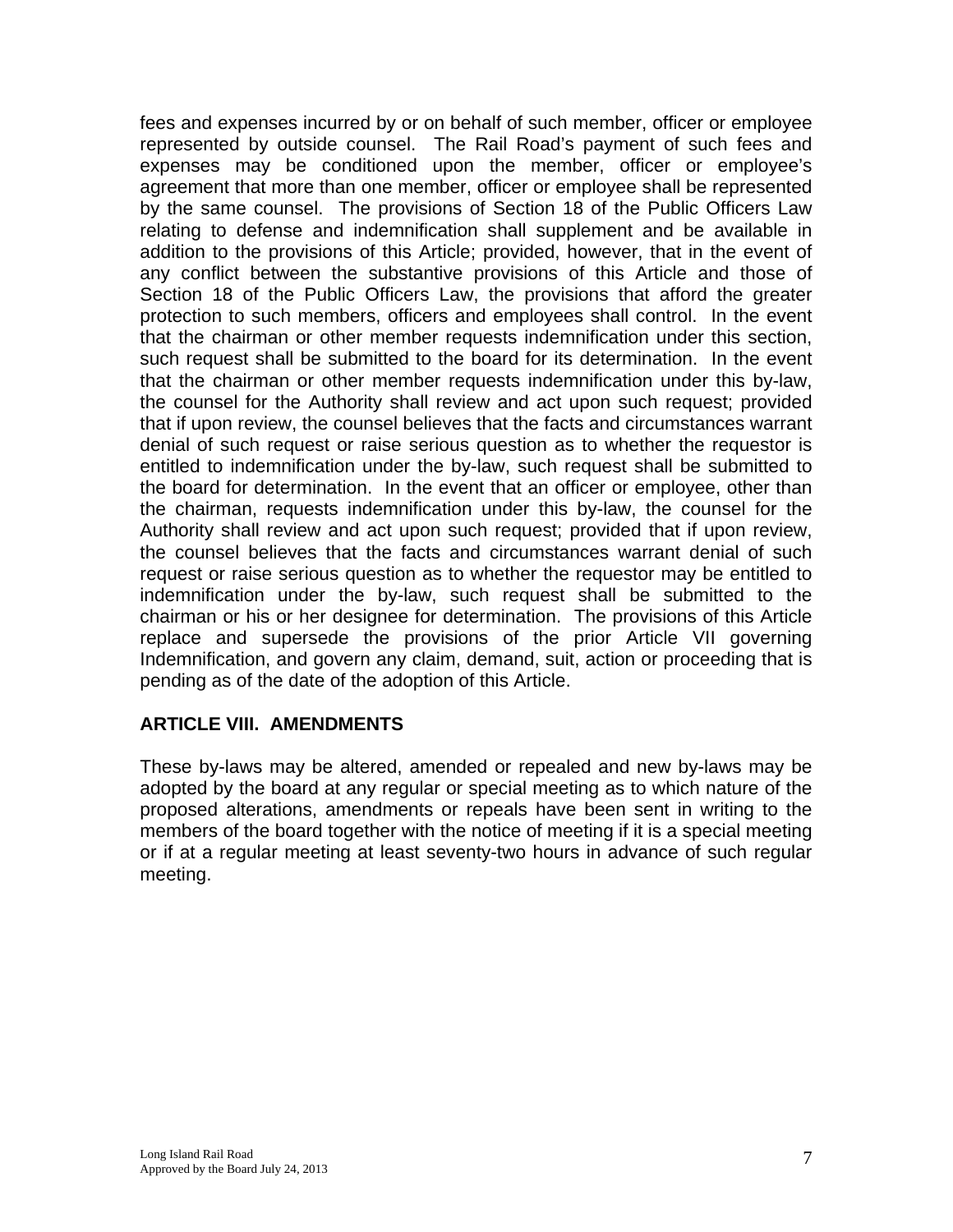# **BY-LAWS METRO-NORTH COMMUTER RAILROAD**

### **ARTICLE 1. OFFICES**

The principal office of the Metro-North Commuter Railroad (the "Railroad") shall be located in the City of New York, County of New York. The Railroad may have such other offices as the board may designate or as the business of the Railroad may require from time to time.

### **ARTICLE II. THE BOARD**

**Section 1. General Affairs.** The business and affairs of the Railroad shall be managed by its board.

**Section 2. Number, Tenure and Qualifications.** The Railroad ("the board" or "the board of the Railroad") as used herein shall consist of all of those persons who from time to time hold office as chairman or members of the Metropolitan Transportation Authority pursuant to §1263 of the Public Authorities Law of the State of New York. Each member shall hold office for the term established by law and until his successor shall have been appointed and qualified. Members shall meet all requirements of law respecting their qualification for office.

**Section 3. Regular Meetings.** Regular meetings of the board shall be held without other notice than these by-laws at 10:00 A.M. on the fourth Wednesday of each month except that there shall be no regular meeting in the month of August and except that in the months of November and December the regular meetings shall be held on the third Wednesday of the month. The board may provide by resolution for the time and place for the holding of additional regular meetings without other notice than such resolution. The chairman may adjust the date and time of any regular meeting by written notice provided to members at least forty-eight hours prior to such adjusted date and time. Such written notice shall be provided to members by the same means required by Section 4(b) of Article II of these by-Laws for delivery of notice to members of special meetings.

**Section 4. Special Meetings.** (a) Special meetings of the board may be called by the chairman or, in his or her absence or in case of his or her disability, a vice chairman. In addition, a special meeting of the board shall be called by the secretary or in his or her absence by an assistant secretary upon the request of any two members. The person or persons authorized to call special meetings of the board may fix the time and any place within the City of New York as the place for holding any special meeting of the board called or requested by them.

(b) Written notice of each special meeting shall be given by the chairman or secretary or by an assistant secretary, specifying the time and place of the meeting. Such notice shall be addressed to each member at the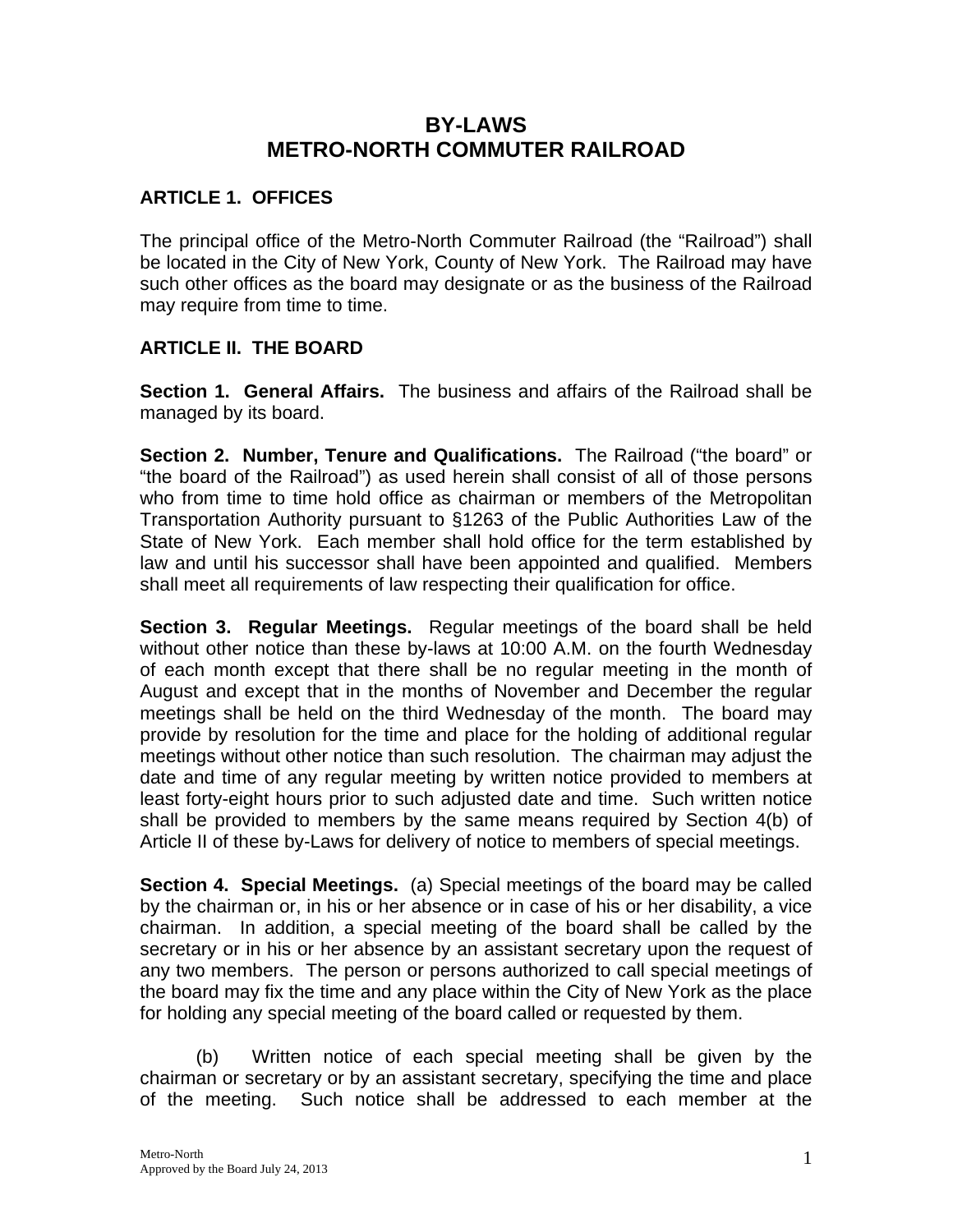member's postal address on record with the Railroad and deposited with the U.S. Postal Service at least forty-eight hours prior to the time fixed for such meeting, and in addition, sent by facsimile or email to each member having a facsimile number or email address on record with the Railroad at least forty-eight hours prior to the time fixed for such special meeting. Such notice shall state the purpose of such meeting, and no business other than that stated in the notice shall be transacted at such special meeting unless every member of the Railroad then in office is present, and it is unanimously agreed to consider matters other than those specifically provided for in the notice of such meeting. Notwithstanding the foregoing, in the event of an emergency the chairman may call a special meeting without advance notice and by means other than the delivery of a writing to the members.

**Section 5. Open Meetings.** All meetings of the board shall be conducted in compliance with the provisions of the Open Meetings Law, being Chapter 511 of the Laws of 1976, as amended, and with all rules and regulations promulgated thereunder.

**Section 6. Quorum.** A majority of the whole number of voting members of the board as defined in §1263 (1) (a) of the Public Authorities Law of the State of New York then in office shall constitute a quorum for the transaction of any business or the exercise of any power of the Railroad. Those members of the board appointed upon the recommendation of the chief executive officers of Dutchess, Orange, Putnam and Rockland counties (the "Hudson Valley Member" or "Hudson Valley Members") shall be considered to be a single member, and the presence of that member for purposes of determining a quorum shall be ascertained pursuant to section 10 of this article. Except as otherwise specified by law, for the transaction of any business or exercise of any power of the Railroad, the Railroad shall have power to act by a majority of the voting members of the board present at any meeting at which a quorum is in attendance with the chairman having one additional vote in the event of a tie vote. For purposes of determining a tie vote, an abstention shall be counted as a vote against a motion. If a meeting is validly called but a quorum is not present, a majority of the members of the board then present may adjourn the meeting from time to time without further notice.

**Section 7. Attendance at Meetings.** (a) Any one or more members of the board or of a committee thereof may attend a meeting of such board or committee by means of a conference telephone or similar communications equipment allowing all persons attending the meeting to hear each other at the same time; however, attendance by such means shall not constitute presence at a meeting for the purposes of section 6, section 8 or section 10 of this Article.

(b) Notwithstanding the provisions of Section 7(a), a member's attendance by means of videoconferencing shall constitute presence at a meeting for any purposes of this Article, *provided* (i) the public notice given for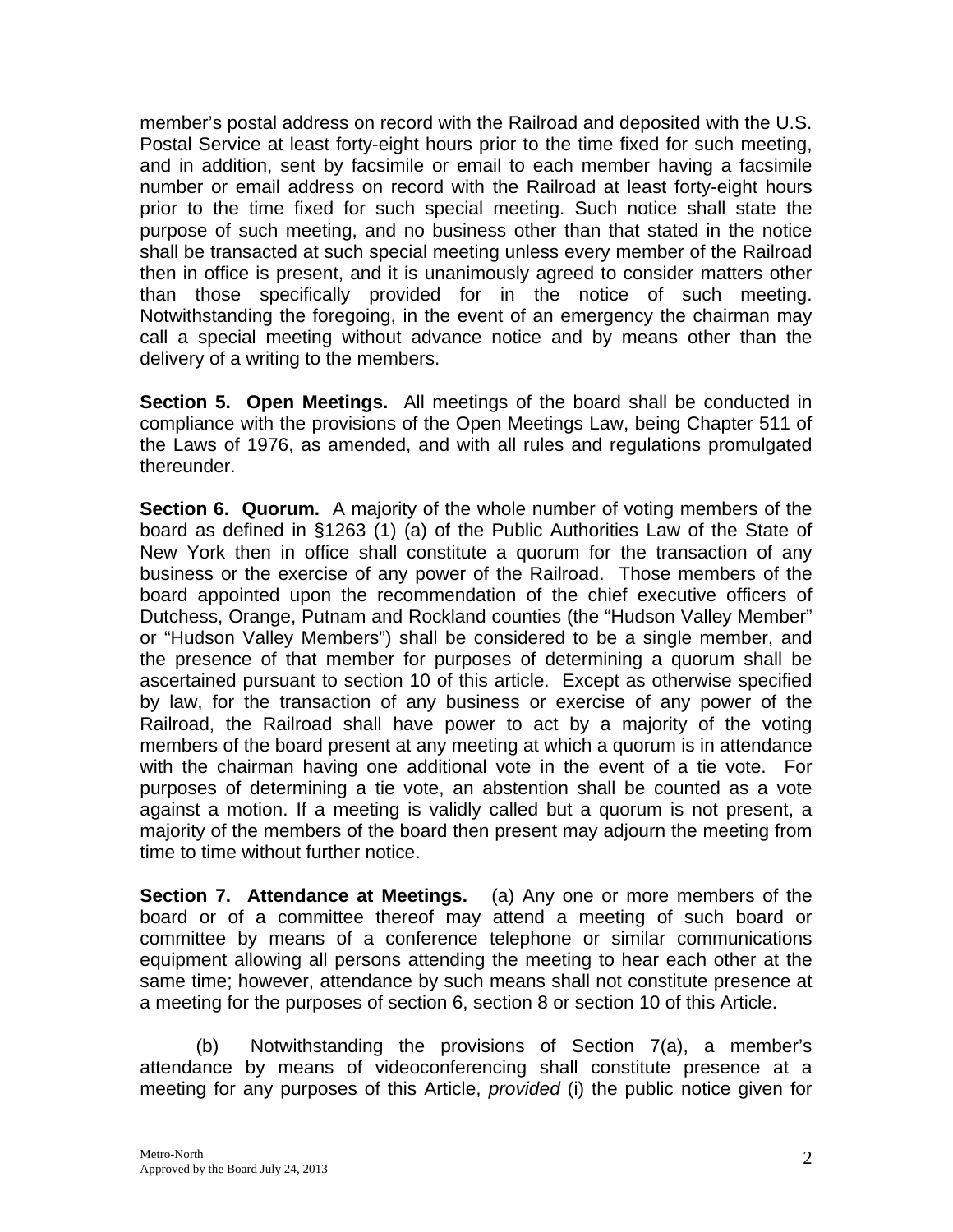such a meeting of such board or committee states that videoconferencing would be used to conduct the meeting and identifies each location at which members may attend the meeting; and (ii) at each such location, opportunity for public attendance at the meeting is provided.

**Section 8. Presumption of Assent.** A member of the board who is present at a meeting of the board at which action on any matter is taken shall be presumed to have assented to the action taken unless his abstention or dissent is stated at the meeting, which dissent or abstention shall be duly entered in the minutes of the meeting.

**Section 9. Committees.** The chairman may establish one or more committees of the board, each committee to consist of one or more of the members and each of which committees shall have and may exercise the powers conferred upon it by the chairman. Such committees shall have such names as shall be given them by the chairman. The chairman shall also establish such committees of the board as shall be mandated by law. Except in an emergency, the chairman and each board member shall be given advance written notice of the time and place of any meeting of any committee of the board.

### **Section 10. Quorum and Voting for members of the Board from the counties of Dutchess, Orange, Putnam and Rockland.**

 (a) The Hudson Valley Members shall be considered to be a single member. For the purposes of determining a quorum, such single voting member shall be considered present if one or more Hudson Valley Members is present.

(b) The single collective vote of the Hudson Valley Members shall be determined as follows:

(i) if at least three Hudson Valley Members are then in office: (A) if one such member is present, the single collective vote shall be recognized; (B) if two or more such members are present but only one such member votes, the single collective vote shall be recognized as the vote of such member; (C) if two or more such members are present and two or more such members vote, the majority vote shall be recognized as the single collective vote; and (D) if two or more such members are present and two or more of such members vote but no majority is achieved, the single collective vote shall not be recognized; and

 (ii) if two or one Hudson Valley Member(s) are then in office: (A) if one such member is present, the single collective vote shall be recognized as the vote of such voting member; (B) if two such members are present but only one such member votes, the single collective vote shall be recognized as the vote of such voting member; and (C) if two such members are present and both vote, only a unanimous vote shall be recognized as the single collective vote.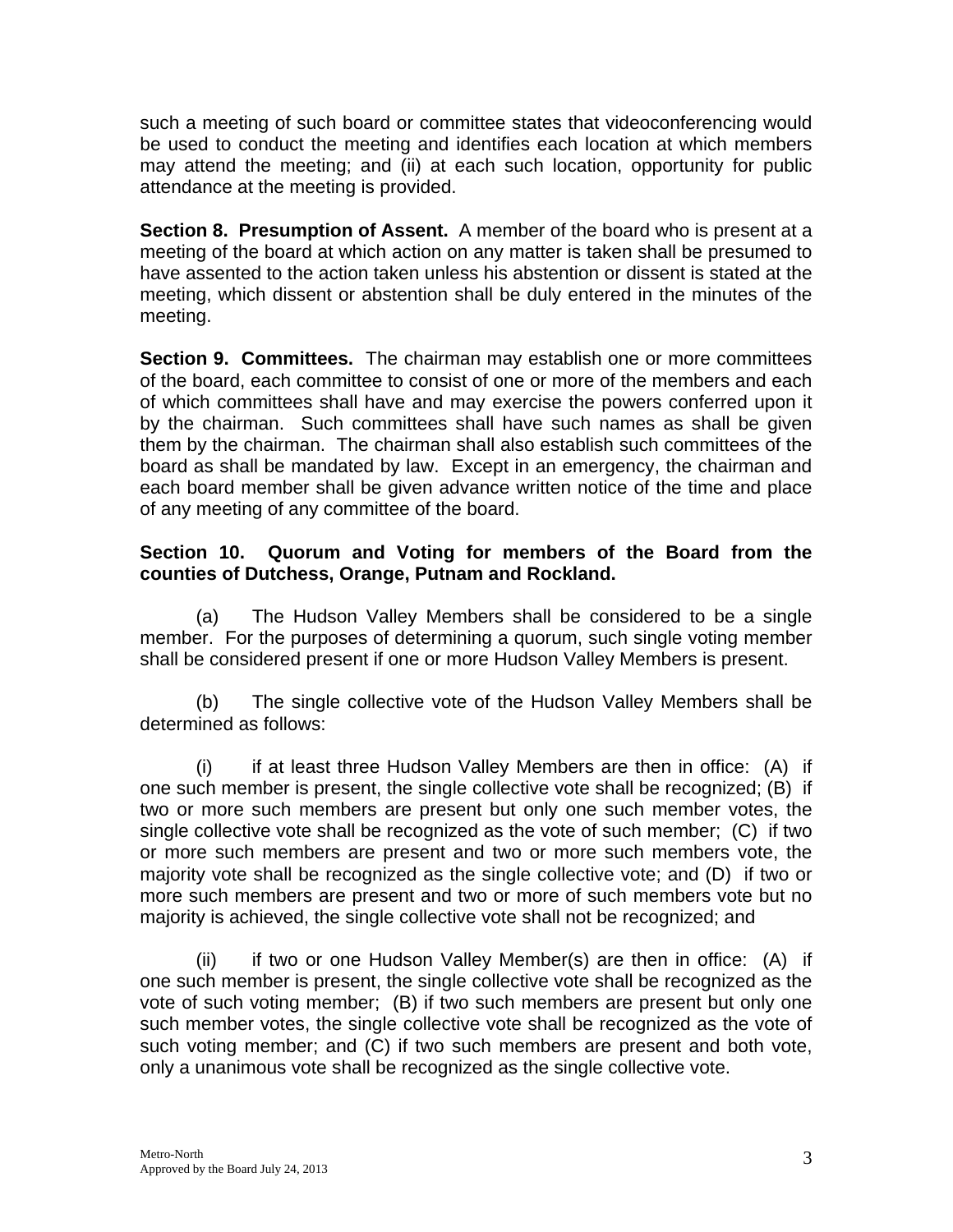To evidence the single collective vote, each such member that is present may be polled as to his vote and such poll shall be recorded in the minutes.

## **ARTICLE III. OFFICERS**

**Section 1. Number.** The officers of the Railroad shall be a chairman, one or more vice chairmen (the number and exact designation thereof and the separate functions to be determined by the board if there is more than one), an executive director, if one is appointed by the chairman, a president, a counsel, other senior officials (the number and exact designation thereof and the separate functions to be determined by the chairman), and a secretary. The chairman shall be appointed and shall serve as provided by law. The vice chairmen shall be appointed by the board, upon recommendation by the Chairman, and shall serve at its pleasure. The executive director, if one is appointed by the chairman, and the president shall serve at the pleasure of the chairman. Other senior officials, the counsel, and the secretary shall be appointed by the chairman and shall serve at the pleasure of the chairman. Such other officials or employees as may be deemed necessary may be appointed by the chairman, and each shall serve at the pleasure of the chairman.

**Section 2. Chairman.** (a) The chairman shall serve as the chairman of the board of the Railroad and as the chief executive officer of the Railroad. The chairman shall be responsible for providing leadership to the board as it oversees the management of the Railroad. The chairman shall preside at all meetings of the board. The chairman may delegate any or all of his or her powers relating to the leadership of the board to a vice-chairman. In the event of a tie vote, the chairman may cast an additional vote.

(b) The chairman shall also serve as the chief executive officer of the Railroad. As chief executive officer of the Railroad, the chairman shall be responsible for the discharge of the executive and administrative functions and powers of the Railroad.

**Section 3. The Vice Chairman.** In the event of the chairman's death or inability to act, or in the event the position of chairman is for any other reason vacant, a vice chairman designated by the board shall perform the duties of the chairman and when so acting, shall have all the powers of and be subject to all the restrictions upon the chairman. Such powers and duties shall terminate upon the appointment by the Governor of a successor chairman as provided by law or upon the cessation of the chairman's inability to act.

**Section 4. Such Other Officials and Employees.** The chairman may, in his or her judgment, appoint such other officials and employees, including an executive director, as shall in his or her judgment be needed to discharge the executive and administrative functions and powers of the Railroad. The chairman may delegate such of his or her powers relating to the discharge of the executive and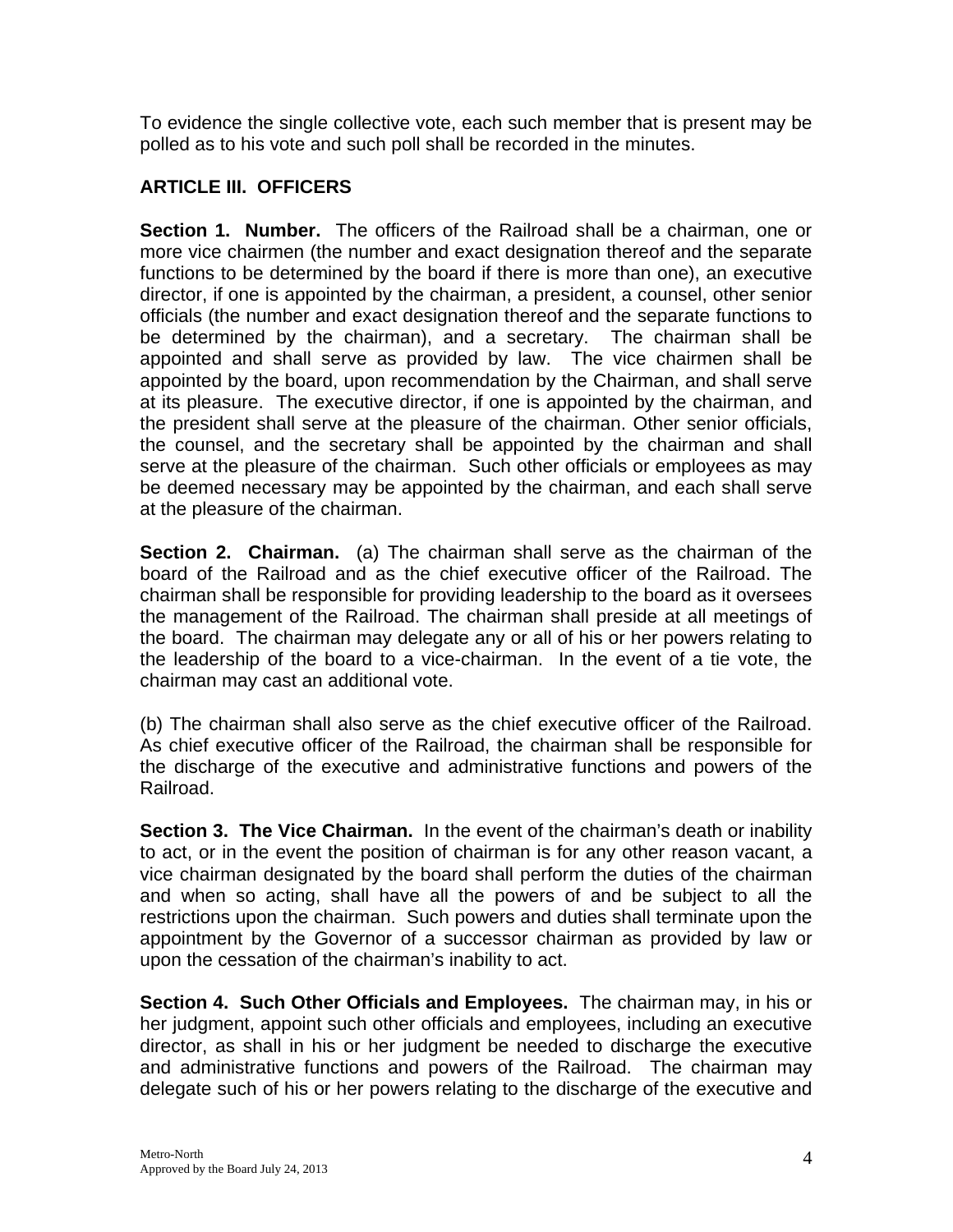administrative functions, including the administration and day to day operations of the Railroad as the chairman may deem appropriate to such other officials and employees.

**Section 5. The President.** The president shall have primary responsibility for the general management and operation of the Railroad and shall have such additional executive and administrative functions and powers as may be delegated to him or her by the chairman.

**Section 6. The Secretary.** The secretary shall keep the minutes of the proceedings of the board, see that all notices are duly given as required by law, be custodian of the corporate records and of the seal of the Railroad, see to it that the seal of the Railroad is affixed to all documents the execution of which on behalf of the Railroad under its seal is duly authorized, and in general shall perform all duties incident to the office of secretary. The chairman may appoint one or more assistant secretaries who may perform the duties of the secretary in the event of the absence, disability or incapacity of the secretary.

**Section 7. Salaries.** The salaries fixed by the chairman for those officers and employees appointed by the chairman shall at all times be within the amounts budgeted therefore by the board.

# **ARTICLE IV. CONTRACTS, LOANS, CHECKS AND DEPOSITS**

**Section 1. Contracts.** The board may authorize any officer or officers, agent or agents, to enter into any contract or execute and deliver any instrument in the name of and on behalf of the Railroad, and such authority may be general or confined to specific instances.

**Section 2. Loans.** No loans shall be contracted on behalf of the Railroad and no evidences of indebtedness shall be issued in its name unless authorized by a resolution of the board. Such authority may be general or confined to specific instances.

**Section 3. Checks, Drafts, etc.** All checks, drafts or other orders for the payment of money, notes or other evidences of indebtedness issued in the name of the Railroad shall be signed by such officer or officers, agent or agents of the Railroad and in such manner as shall from time to time be determined by resolution of the board.

**Section 4. Deposits.** All funds of the Railroad not otherwise employed shall be deposited from time to time to the credit of the Railroad in such banks, trust companies or other depositories as the board may select.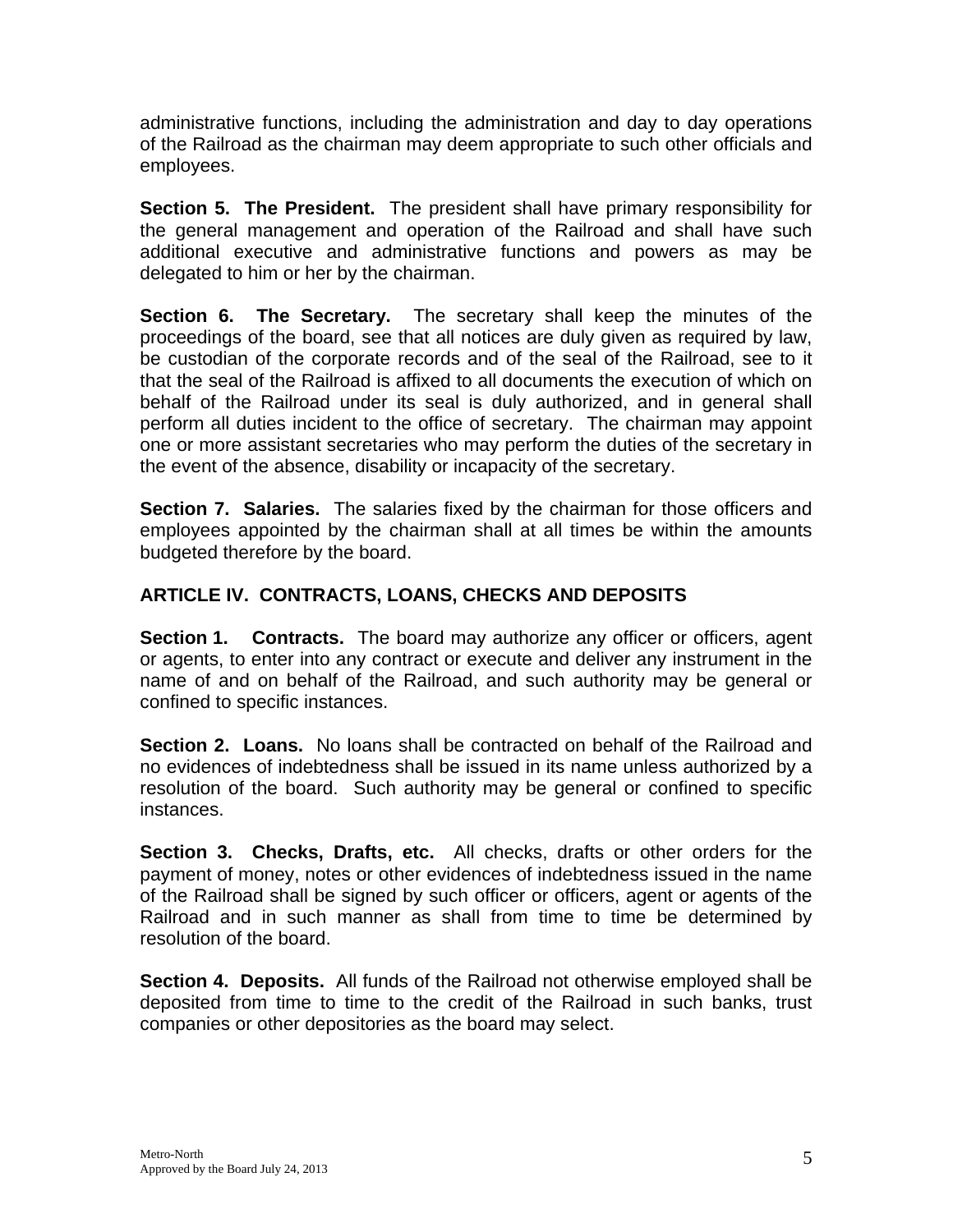## **ARTICLE V. FISCAL YEAR**

The fiscal year of the Railroad shall begin on the first day of January and end on the thirty-first day of December in each year.

#### **ARTICLE VI. CORPORATE SEAL**

The board shall provide a corporate seal which shall be circular in form and shall have inscribed thereon the name of the Railroad and the words "Corporate Seal".

#### **ARTICLE VII. INDEMNIFICATION**

The Railroad shall save harmless and indemnify any person (or his or her estate) who shall have served as a member, officer or employee of the Railroad or of a subsidiary of the Railroad against financial loss, including punitive damages, or litigation expense incurred in connection with any claim, demand, suit, action or proceeding, whether civil or criminal, or the defense thereof, and arising out of (a) any transaction of the Railroad or of a subsidiary of the Railroad, or (b) any act or failure to act by any such member, officer or employee while engaged in the discharge of his or her duties on behalf of the Railroad or its subsidiaries, or the discharge of his or her duties as a fiduciary of a benefit plan for Railroad employees or employees of a subsidiary of the Railroad. In the event any such claim, demand, suit, action or proceeding shall occur, such member, officer or employee shall be saved harmless and indemnified as herein provided unless such individual is determined by the Railroad or its designee not to have acted, in good faith, for a purpose which he or she reasonably believed to be in the best interests of the Railroad or of its subsidiaries or affiliates, and, in criminal actions or proceedings, in addition, not to have had reasonable cause to believe that his or her conduct was lawful. The provisions of this Article shall inure only to the members, officers and employees of the Railroad or of its subsidiaries, and to their estates, shall not enlarge or diminish the rights of any other party, and shall not impair, limit or modify the rights and obligations of any insurer under any policy of insurance. The foregoing shall be conditional on (a) the prompt delivery to the Railroad of a copy of the summons, complaint, process, notice, demand or pleading commencing any such claim, demand, suit, action or proceeding; and, in civil cases only, (b) a contemporaneous offer to name counsel to the Railroad as counsel to the member, officer or employee in the defense of such claim, demand, suit, action or proceeding; (c) the full cooperation of the member, officer or employee, in the event the offer is accepted, in making of such defense; and (d) an agreement that the Railroad may enter into a settlement on behalf of the member, officer or employee. If the Railroad or its designee determines that the defense shall not be provided by counsel for the Railroad because of a conflict of interests or other grounds warranting separate counsel, the member, officer or employee may select another attorney and the Railroad shall pay reasonable attorney's fees and expenses incurred by or on behalf of such member, officer or employee represented by outside counsel. The Railroad's payment of such fees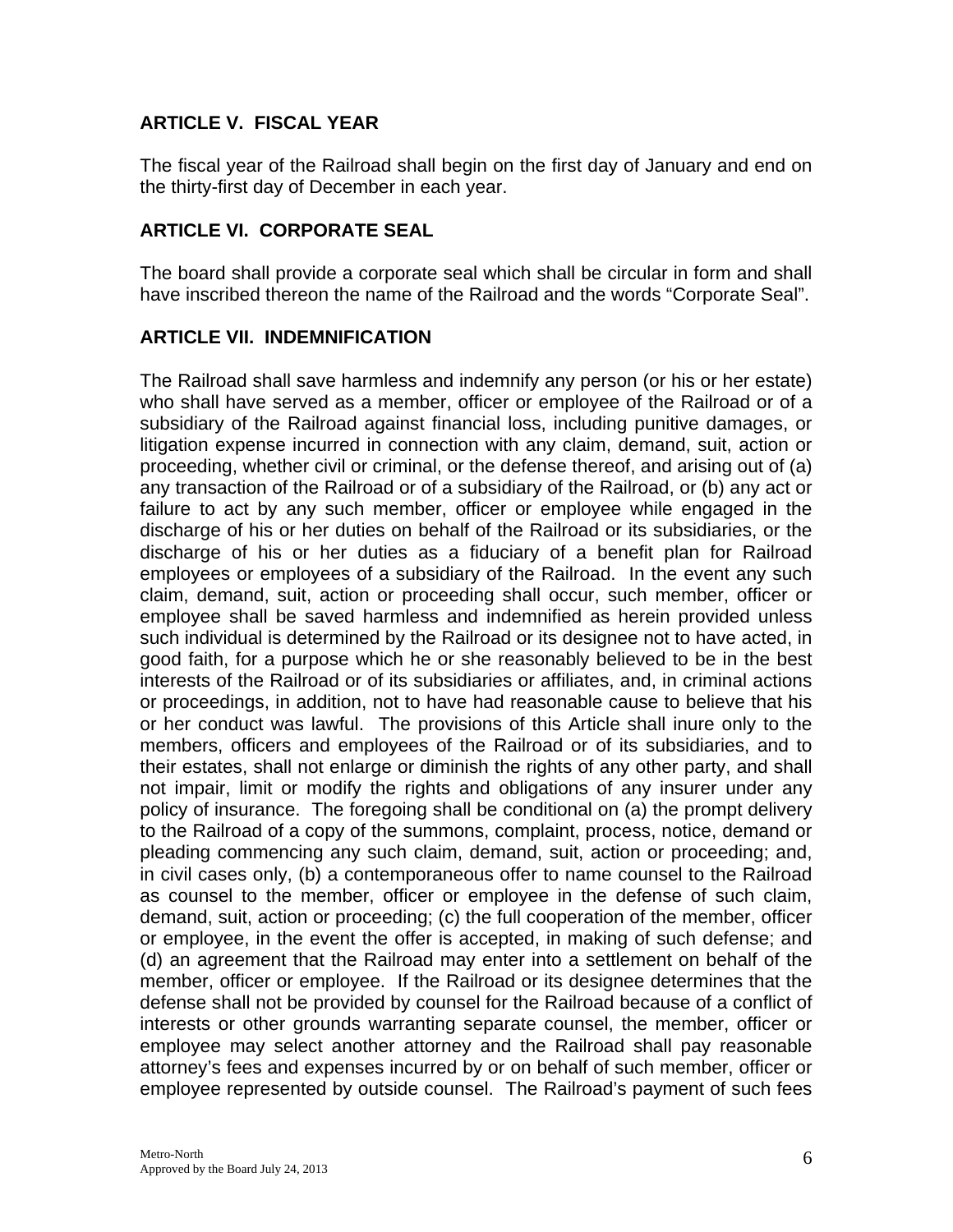and expenses may be conditioned upon the member, officer or employee's agreement that more than one member, officer or employee shall be represented by the same counsel. The provisions of Section 18 of the Public Officers Law relating to defense and indemnification shall supplement and be available in addition to the provisions of this Article; provided, however, that in the event of any conflict between the substantive provisions of this Article and those of Section 18 of the Public Officers Law, the provisions that afford the greater protection to such members, officers and employees shall control. In the event that the chairman or other member requests indemnification under this by-law, the counsel for the Authority shall review and act upon such request; provided that if upon review, the counsel believes that the facts and circumstances warrant denial of such request or raise serious question as to whether the requestor is entitled to indemnification under the by-law, such request shall be submitted to the board for determination. In the event that an officer or employee, other than the chairman, requests indemnification under this by-law, the counsel for the Authority shall review and act upon such request; provided that if upon review, the counsel believes that the facts and circumstances warrant denial of such request or raise serious question as to whether the requestor may be entitled to indemnification under the by-law, such request shall be submitted to the chairman or his or her designee for determination. The provisions of this Article replace and supersede the provisions of the prior Article VII governing Indemnification, and govern any claim, demand, suit, action or proceeding that is pending as of the date of the adoption of this Article.

## **ARTICLE VIII. AMENDMENTS**

These by-laws may be altered, amended or repealed and new by-laws may be adopted by the board at any regular or special meeting as to which nature of the proposed alterations, amendments or repeals have been sent in writing to the members of the board together with the notice of meeting if it is a special meeting or if at a regular meeting at least seventy-two hours in advance of such regular meeting.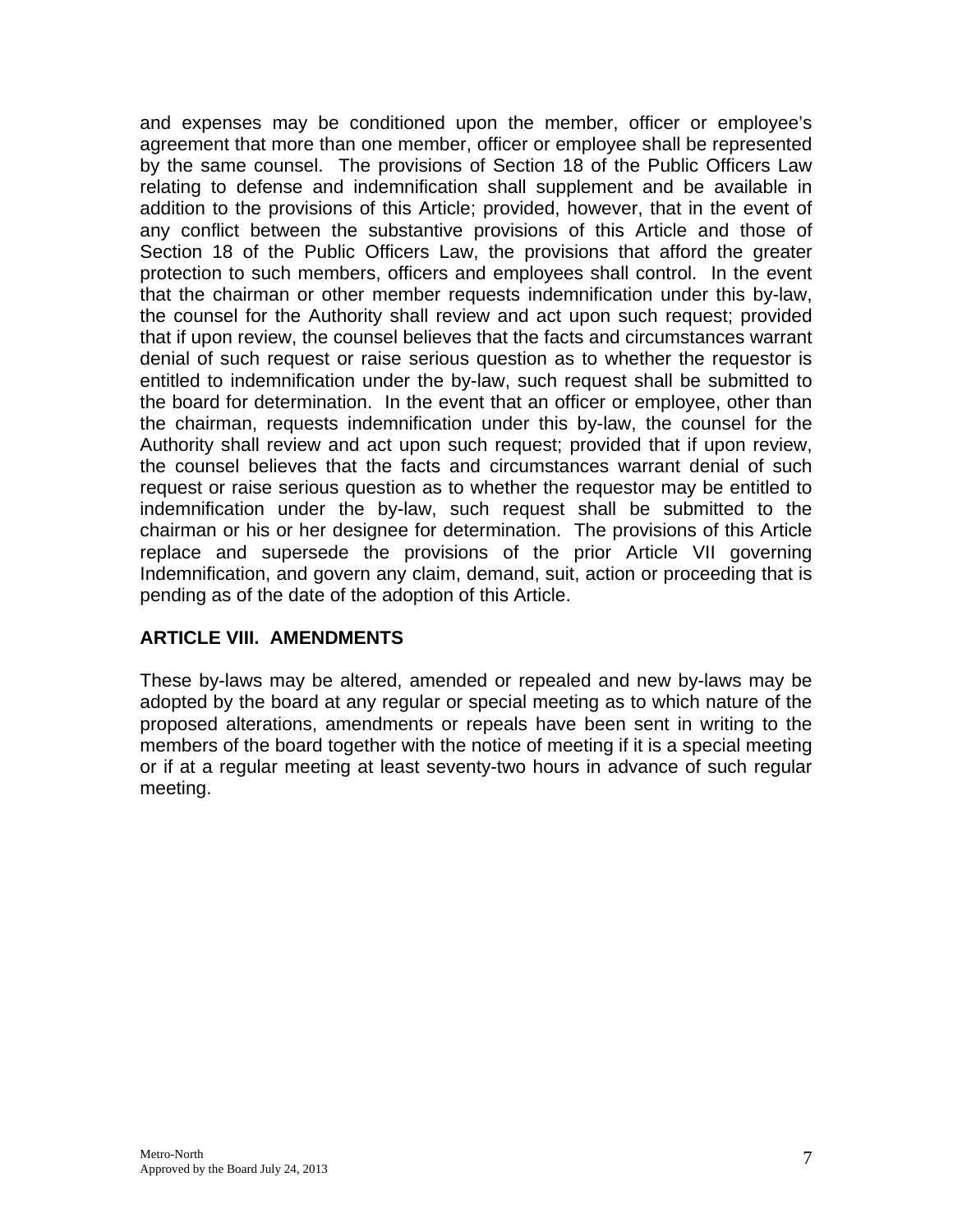# **BY-LAWS NEW YORK CITY TRANSIT AUTHORITY**

### **ARTICLE 1. OFFICES**

The principal office of the New York City Transit Authority (the "Authority") shall be located in the City of New York, County of Kings. The Authority may have such other offices as the board may designate or as the business of the Authority may require from time to time.

### **ARTICLE II. THE BOARD**

**Section 1. General Affairs.** The business and affairs of the Authority shall be managed by its board.

**Section 2. Number, Tenure and Qualifications.** The Authority ("the board" or "the board of the Authority") as used herein shall consist of all of those persons who from time to time hold office as chairman or members of the Metropolitan Transportation Authority pursuant to §1263 of the Public Authorities Law of the State of New York. Each member shall hold office for the term established by law and until his successor shall have been appointed and qualified. Members shall meet all requirements of law respecting their qualification for office.

**Section 3. Regular Meetings.** Regular meetings of the board shall be held without other notice than these by-laws at 10:00 A.M. on the fourth Wednesday of each month except that there shall be no regular meeting in the month of August and except that in the months of November and December the regular meetings shall be held on the third Wednesday of the month. The board may provide by resolution for the time and place for the holding of additional regular meetings without other notice than such resolution. The chairman may adjust the date and time of any regular meeting by written notice provided to members at least forty-eight hours prior to such adjusted date and time. Such written notice shall be provided to members by the same means required by Section 4(b) of Article II of these by-Laws for delivery of notice to members of special meetings.

**Section 4. Special Meetings.** (a) Special meetings of the board may be called by the chairman or, in his or her absence or in case of his or her disability, a vice chairman. In addition, a special meeting of the board shall be called by the secretary or in his or her absence by an assistant secretary upon the request of any two members. The person or persons authorized to call special meetings of the board may fix the time and any place within the City of New York as the place for holding any special meeting of the board called or requested by them.

(b) Written notice of each special meeting shall be given by the chairman or secretary or by an assistant secretary, specifying the time and place of the meeting. Such notice shall be addressed to each member at the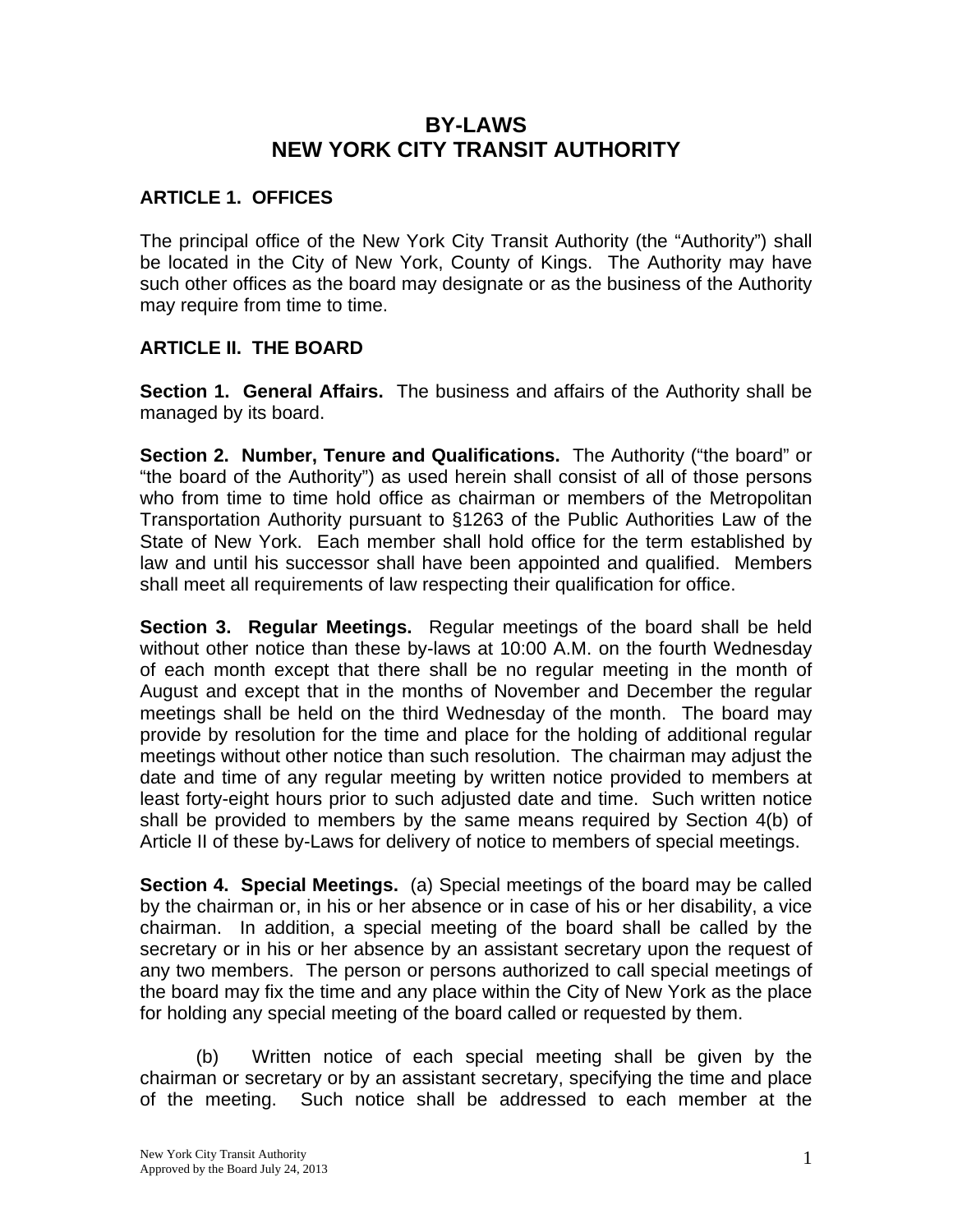member's postal address on record with the Authority and deposited with the U.S. Postal Service at least forty-eight hours prior to the time fixed for such meeting, and in addition, sent by facsimile or email to each member having a facsimile number or email address on record with the Authority at least forty-eight hours prior to the time fixed for such special meeting. Such notice shall state the purpose of such meeting, and no business other than that stated in the notice shall be transacted at such special meeting unless every member of the Authority then in office is present, and it is unanimously agreed to consider matters other than those specifically provided for in the notice of such meeting. Notwithstanding the foregoing, in the event of an emergency the chairman may call a special meeting without advance notice and by means other than the delivery of a writing to the members.

**Section 5. Open Meetings.** All meetings of the board shall be conducted in compliance with the provisions of the Open Meetings Law, being Chapter 511 of the Laws of 1976, as amended, and with all rules and regulations promulgated thereunder.

**Section 6. Quorum.** A majority of the whole number of voting members of the board as defined in §1263 (1) (a) of the Public Authorities Law of the State of New York then in office shall constitute a quorum for the transaction of any business or the exercise of any power of the Authority. Those members of the board appointed upon the recommendation of the chief executive officers of Dutchess, Orange, Putnam and Rockland counties (the "Hudson Valley Member" or "Hudson Valley Members") shall be considered to be a single member, and the presence of that member for purposes of determining a quorum shall be ascertained pursuant to section 10 of this article. Except as otherwise specified by law, for the transaction of any business or exercise of any power of the Authority, the Authority shall have power to act by a majority of the voting members of the board present at any meeting at which a quorum is in attendance with the chairman having one additional vote in the event of a tie vote. For purposes of determining a tie vote, an abstention shall be counted as a vote against a motion. If a meeting is validly called but a quorum is not present, a majority of the members of the board then present may adjourn the meeting from time to time without further notice.

**Section 7. Attendance at Meetings.** (a) Any one or more members of the board or of a committee thereof may attend a meeting of such board or committee by means of a conference telephone or similar communications equipment allowing all persons attending the meeting to hear each other at the same time; however, attendance by such means shall not constitute presence at a meeting for the purposes of section 6, section 8 or section 10 of this Article.

(b) Notwithstanding the provisions of Section 7(a), a member's attendance by means of videoconferencing shall constitute presence at a meeting for any purposes of this Article, *provided* (i) the public notice given for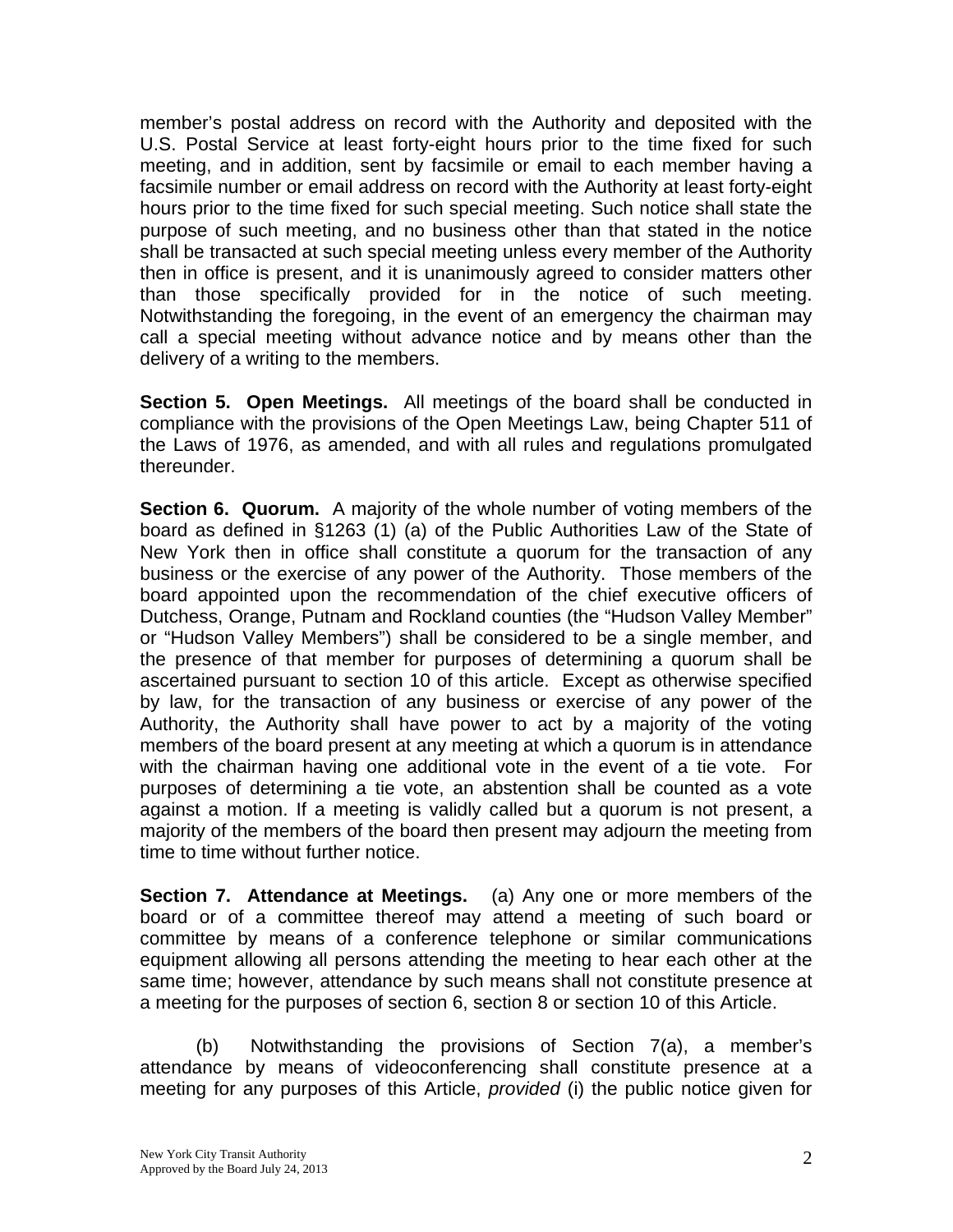such a meeting of such board or committee states that videoconferencing would be used to conduct the meeting and identifies each location at which members may attend the meeting; and (ii) at each such location, opportunity for public attendance at the meeting is provided.

**Section 8. Presumption of Assent.** A member of the board who is present at a meeting of the board at which action on any matter is taken shall be presumed to have assented to the action taken unless his abstention or dissent is stated at the meeting, which dissent or abstention shall be duly entered in the minutes of the meeting.

**Section 9. Committees.** The chairman may establish one or more committees of the board, each committee to consist of one or more of the members and each of which committees shall have and may exercise the powers conferred upon it by the chairman. Such committees shall have such names as shall be given them by the chairman. The chairman shall also establish such committees of the board as shall be mandated by law. Except in an emergency, the chairman and each board member shall be given advance written notice of the time and place of any meeting of any committee of the board.

### **Section 10. Quorum and Voting for members of the Board from the counties of Dutchess, Orange, Putnam and Rockland.**

 (a) The Hudson Valley Members shall be considered to be a single member. For the purposes of determining a quorum, such single voting member shall be considered present if one or more Hudson Valley Members is present.

(b) The single collective vote of the Hudson Valley Members shall be determined as follows:

(i) if at least three Hudson Valley Members are then in office: (A) if one such member is present, the single collective vote shall be recognized; (B) if two or more such members are present but only one such member votes, the single collective vote shall be recognized as the vote of such member; (C) if two or more such members are present and two or more such members vote, the majority vote shall be recognized as the single collective vote; and (D) if two or more such members are present and two or more of such members vote but no majority is achieved, the single collective vote shall not be recognized; and

 (ii) if two or one Hudson Valley Member(s) are then in office: (A) if one such member is present, the single collective vote shall be recognized as the vote of such voting member; (B) if two such members are present but only one such member votes, the single collective vote shall be recognized as the vote of such voting member; and (C) if two such members are present and both vote, only a unanimous vote shall be recognized as the single collective vote.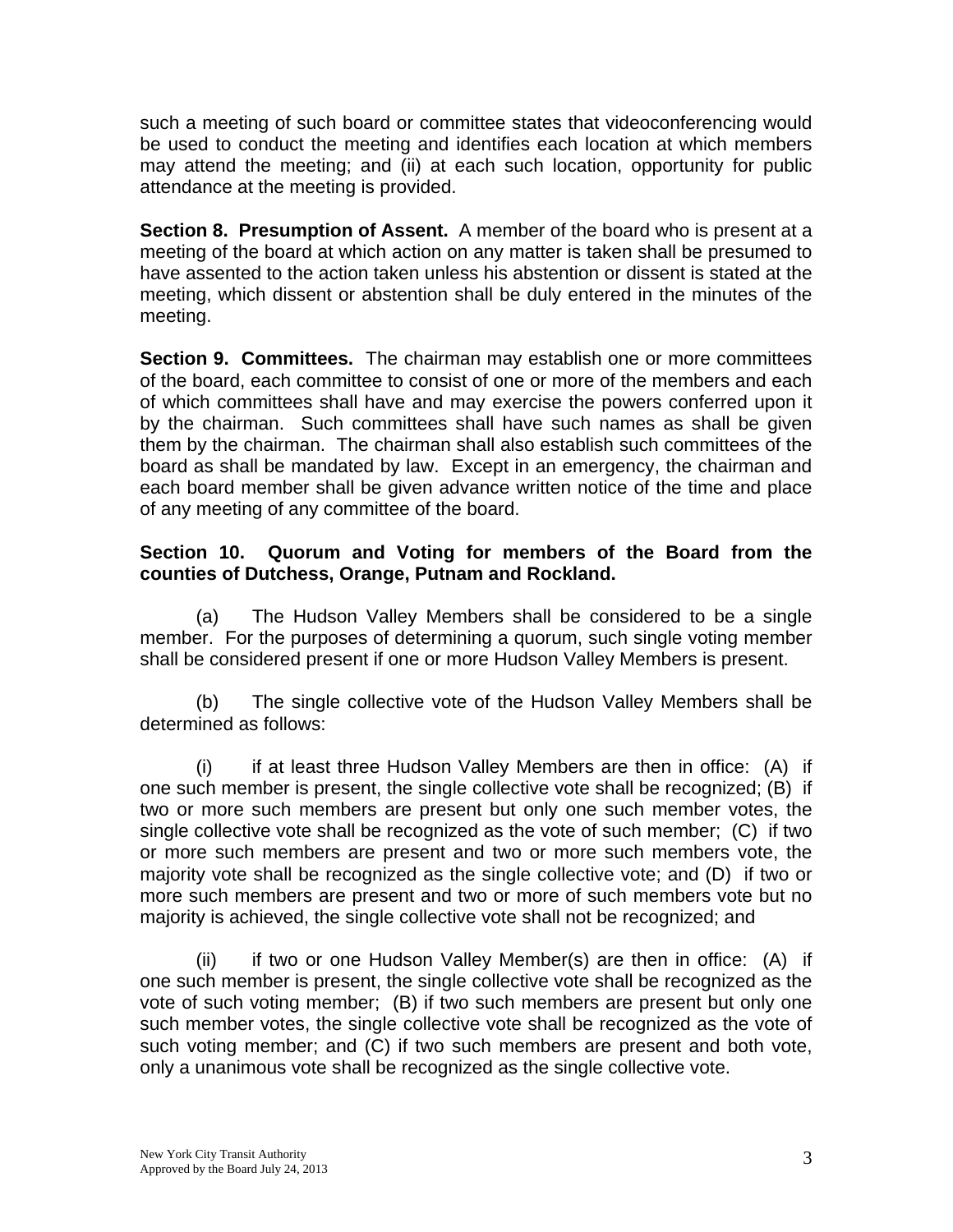To evidence the single collective vote, each such member that is present may be polled as to his vote and such poll shall be recorded in the minutes.

## **ARTICLE III. OFFICERS**

**Section 1. Number.** The officers of the Authority shall be a chairman, one or more vice chairmen (the number and exact designation thereof and the separate functions to be determined by the board if there is more than one), an executive director, if one is appointed by the chairman, a president, a counsel, other senior officials (the number and exact designation thereof and the separate functions to be determined by the chairman), and a secretary. The chairman shall be appointed and shall serve as provided by law. The vice chairmen shall be appointed by the board, upon recommendation by the Chairman, and shall serve at its pleasure. The executive director, if one is appointed by the chairman, and the president shall serve at the pleasure of the chairman. Other senior officials, the counsel, and the secretary shall be appointed by the chairman and shall serve at the pleasure of the chairman. Such other officials or employees as may be deemed necessary may be appointed by the chairman, and each shall serve at the pleasure of the chairman.

**Section 2. Chairman.** (a) The chairman shall serve as the chairman of the board of the Authority and as the chief executive officer of the Authority. The chairman shall be responsible for providing leadership to the board as it oversees the management of the Authority. The chairman shall preside at all meetings of the board. The chairman may delegate any or all of his or her powers relating to the leadership of the board to a vice-chairman. In the event of a tie vote, the chairman may cast an additional vote.

(b) The chairman shall also serve as the chief executive officer of the Authority. As chief executive officer of the Authority, the chairman shall be responsible for the discharge of the executive and administrative functions and powers of the Authority.

**Section 3. The Vice Chairman.** In the event of the chairman's death or inability to act, or in the event the position of chairman is for any other reason vacant, a vice chairman designated by the board shall perform the duties of the chairman and when so acting, shall have all the powers of and be subject to all the restrictions upon the chairman. Such powers and duties shall terminate upon the appointment by the Governor of a successor chairman as provided by law or upon the cessation of the chairman's inability to act.

**Section 4. Such Other Officials and Employees.** The chairman may, in his or her judgment, appoint such other officials and employees, including an executive director, as shall in his or her judgment be needed to discharge the executive and administrative functions and powers of the Authority. The chairman may delegate such of his or her powers relating to the discharge of the executive and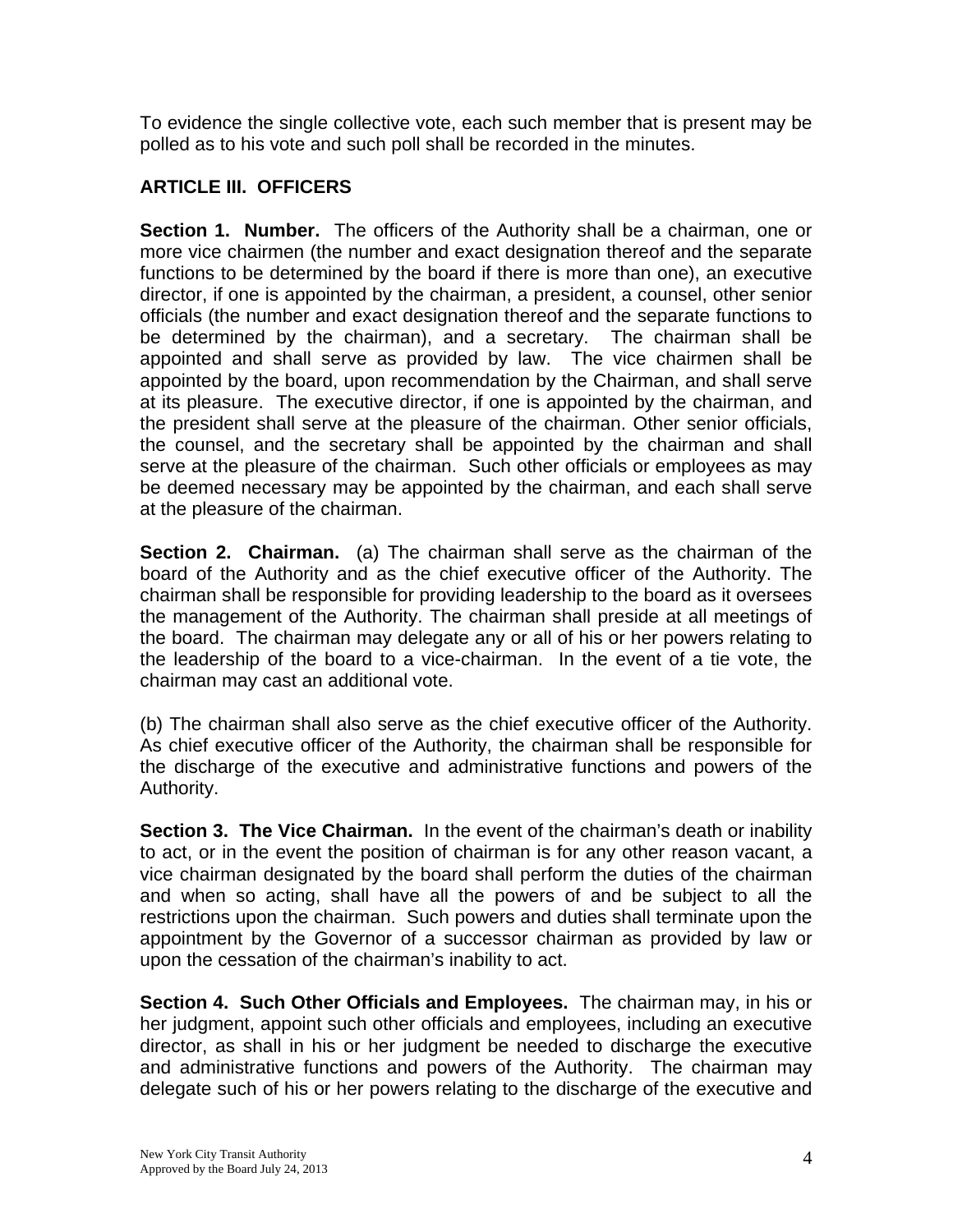administrative functions, including the administration and day to day operations of the Authority as the chairman may deem appropriate to such other officials and employees.

**Section 5. The President.** The president shall have primary responsibility for the general management and operation of the Authority and shall have such additional executive and administrative functions and powers as may be delegated to him or her by the chairman.

**Section 6. The Secretary.** The secretary shall keep the minutes of the proceedings of the board, see that all notices are duly given as required by law, be custodian of the corporate records and of the seal of the Authority, see to it that the seal of the Authority is affixed to all documents the execution of which on behalf of the Authority under its seal is duly authorized, and in general shall perform all duties incident to the office of secretary. The chairman may appoint one or more assistant secretaries who may perform the duties of the secretary in the event of the absence, disability or incapacity of the secretary.

**Section 7. Salaries.** The salaries fixed by the chairman for those officers and employees appointed by the chairman shall at all times be within the amounts budgeted therefore by the board.

# **ARTICLE IV. CONTRACTS, LOANS, CHECKS AND DEPOSITS**

**Section 1. Contracts.** The board may authorize any officer or officers, agent or agents, to enter into any contract or execute and deliver any instrument in the name of and on behalf of the Authority, and such authority may be general or confined to specific instances.

**Section 2. Loans.** No loans shall be contracted on behalf of the Authority and no evidences of indebtedness shall be issued in its name unless authorized by a resolution of the board. Such authority may be general or confined to specific instances.

**Section 3. Checks, Drafts, etc.** All checks, drafts or other orders for the payment of money, notes or other evidences of indebtedness issued in the name of the Authority shall be signed by such officer or officers, agent or agents of the Authority and in such manner as shall from time to time be determined by resolution of the board.

**Section 4. Deposits.** All funds of the Authority not otherwise employed shall be deposited from time to time to the credit of the Authority in such banks, trust companies or other depositories as the board may select.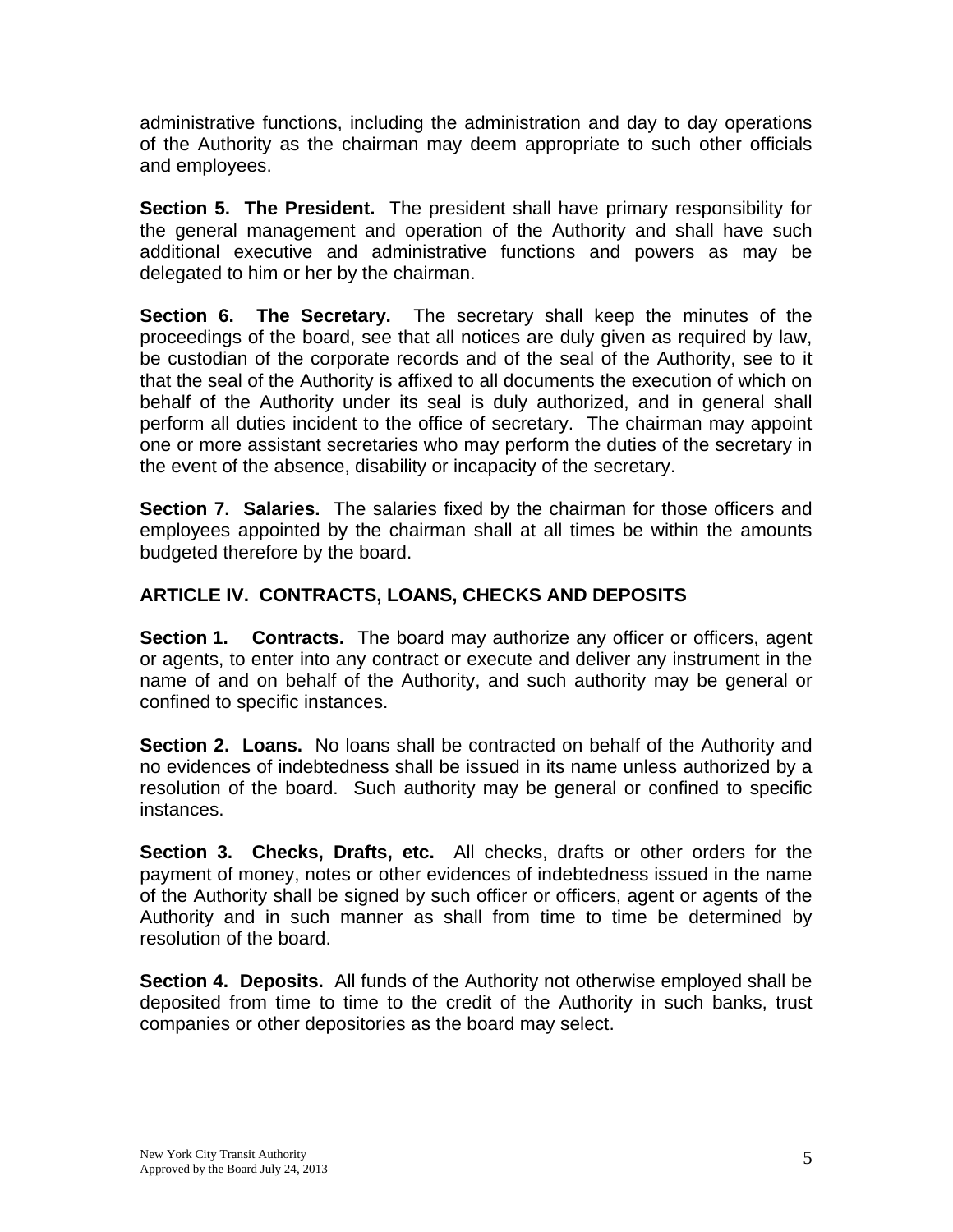### **ARTICLE V. FISCAL YEAR**

The fiscal year of the Authority shall begin on the first day of January and end on the thirty-first day of December in each year.

#### **ARTICLE VI. CORPORATE SEAL**

The board shall provide a corporate seal which shall be circular in form and shall have inscribed thereon the name of the Authority and the words "Corporate Seal".

### **ARTICLE VII. INDEMNIFICATION**

The Authority shall save harmless and indemnify any person (or his or her estate) who shall have served as a member, officer or employee of the Authority or of a subsidiary of the Authority against financial loss, including punitive damages, or litigation expense incurred in connection with any claim, demand, suit, action or proceeding, whether civil or criminal, or the defense thereof, and arising out of (a) any transaction of the Authority or of a subsidiary of the Authority, or (b) any act or failure to act by any such member, officer or employee while engaged in the discharge of his or her duties on behalf of the Authority or its subsidiaries, or the discharge of his or her duties as a fiduciary of a benefit plan for Authority employees or employees of a subsidiary of the Authority. In the event any such claim, demand, suit, action or proceeding shall occur, such member, officer or employee shall be saved harmless and indemnified as herein provided unless such individual is determined by the Authority or its designee not to have acted, in good faith, for a purpose which he or she reasonably believed to be in the best interests of the Authority or of its subsidiaries or affiliates, and, in criminal actions or proceedings, in addition, not to have had reasonable cause to believe that his or her conduct was lawful. The provisions of this Article shall inure only to the members, officers and employees of the Authority or of its subsidiaries, and to their estates, shall not enlarge or diminish the rights of any other party, and shall not impair, limit or modify the rights and obligations of any insurer under any policy of insurance. The foregoing shall be conditional on (a) the prompt delivery to the Authority of a copy of the summons, complaint, process, notice, demand or pleading commencing any such claim, demand, suit, action or proceeding; and, in civil cases only, (b) a contemporaneous offer to name counsel to the Authority as counsel to the member, officer or employee in the defense of such claim, demand, suit, action or proceeding; (c) the full cooperation of the member, officer or employee, in the event the offer is accepted, in making of such defense; and (d) an agreement that the Authority may enter into a settlement on behalf of the member, officer or employee. If the Authority or its designee determines that the defense shall not be provided by counsel for the Authority because of a conflict of interests or other grounds warranting separate counsel, the member, officer or employee may select another attorney and the Authority shall pay reasonable attorney's fees and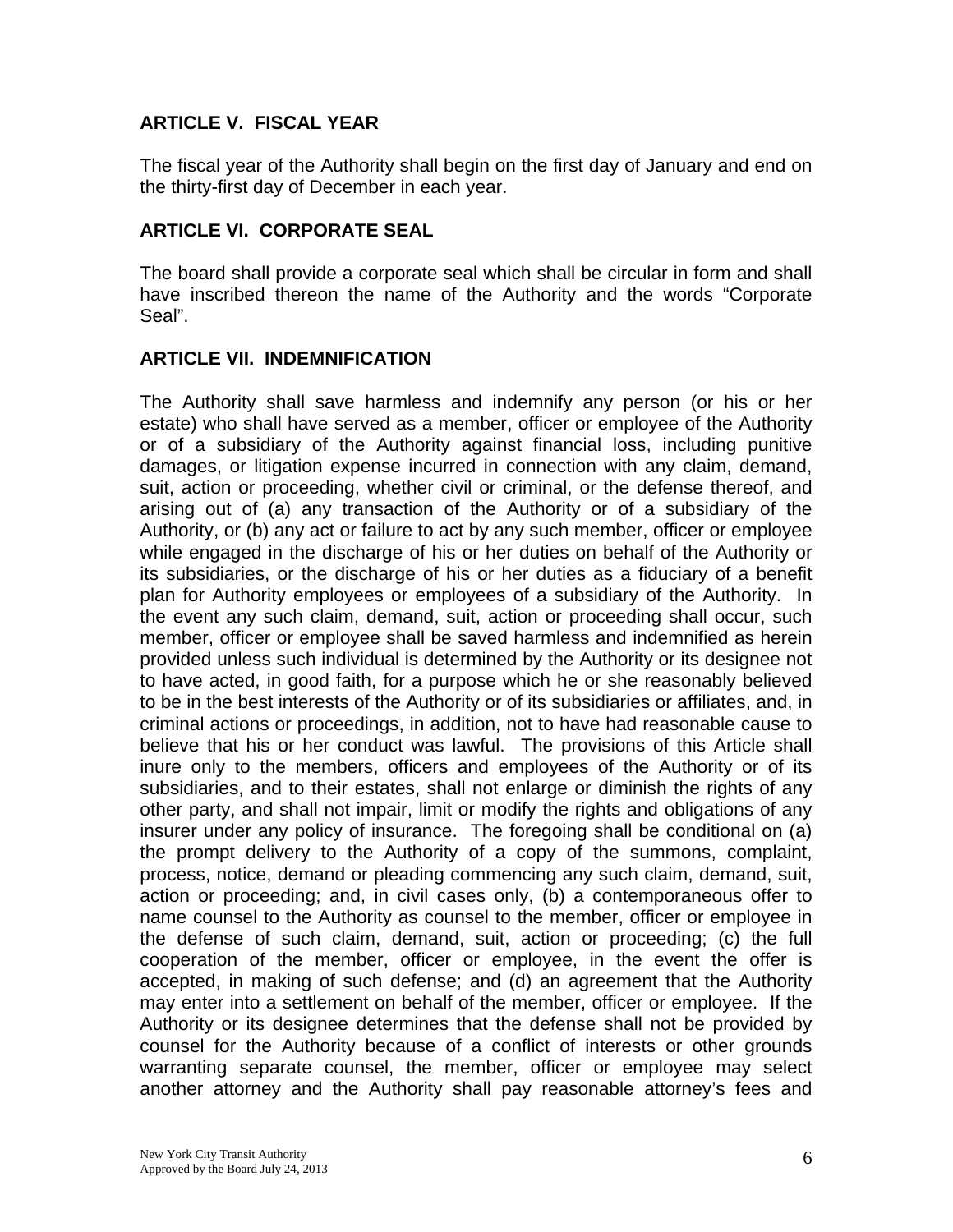expenses incurred by or on behalf of such member, officer or employee represented by outside counsel. The Authority's payment of such fees and expenses may be conditioned upon the member, officer or employee's agreement that more than one member, officer or employee shall be represented by the same counsel. The provisions of Section 18 of the Public Officers Law relating to defense and indemnification shall supplement and be available in addition to the provisions of this Article; provided, however, that in the event of any conflict between the substantive provisions of this Article and those of Section 18 of the Public Officers Law, the provisions that afford the greater protection to such members, officers and employees shall control. In the event that the chairman or other member requests indemnification under this by-law, the counsel for the Authority shall review and act upon such request; provided that if upon review, the counsel believes that the facts and circumstances warrant denial of such request or raise serious question as to whether the requestor is entitled to indemnification under the by-law, such request shall be submitted to the board for determination. In the event that an officer or employee, other than the chairman, requests indemnification under this by-law, the counsel for the Authority shall review and act upon such request; provided that if upon review, the counsel believes that the facts and circumstances warrant denial of such request or raise serious question as to whether the requestor may be entitled to indemnification under the by-law, such request shall be submitted to the chairman or his or her designee for determination. The provisions of this Article replace and supersede the provisions of the prior Article VII governing Indemnification, and govern any claim, demand, suit, action or proceeding that is pending as of the date of the adoption of this Article.

#### **ARTICLE VIII. AMENDMENTS**

These by-laws may be altered, amended or repealed and new by-laws may be adopted by the board at any regular or special meeting as to which nature of the proposed alterations, amendments or repeals have been sent in writing to the members of the board together with the notice of meeting if it is a special meeting or if at a regular meeting at least seventy-two hours in advance of such regular meeting.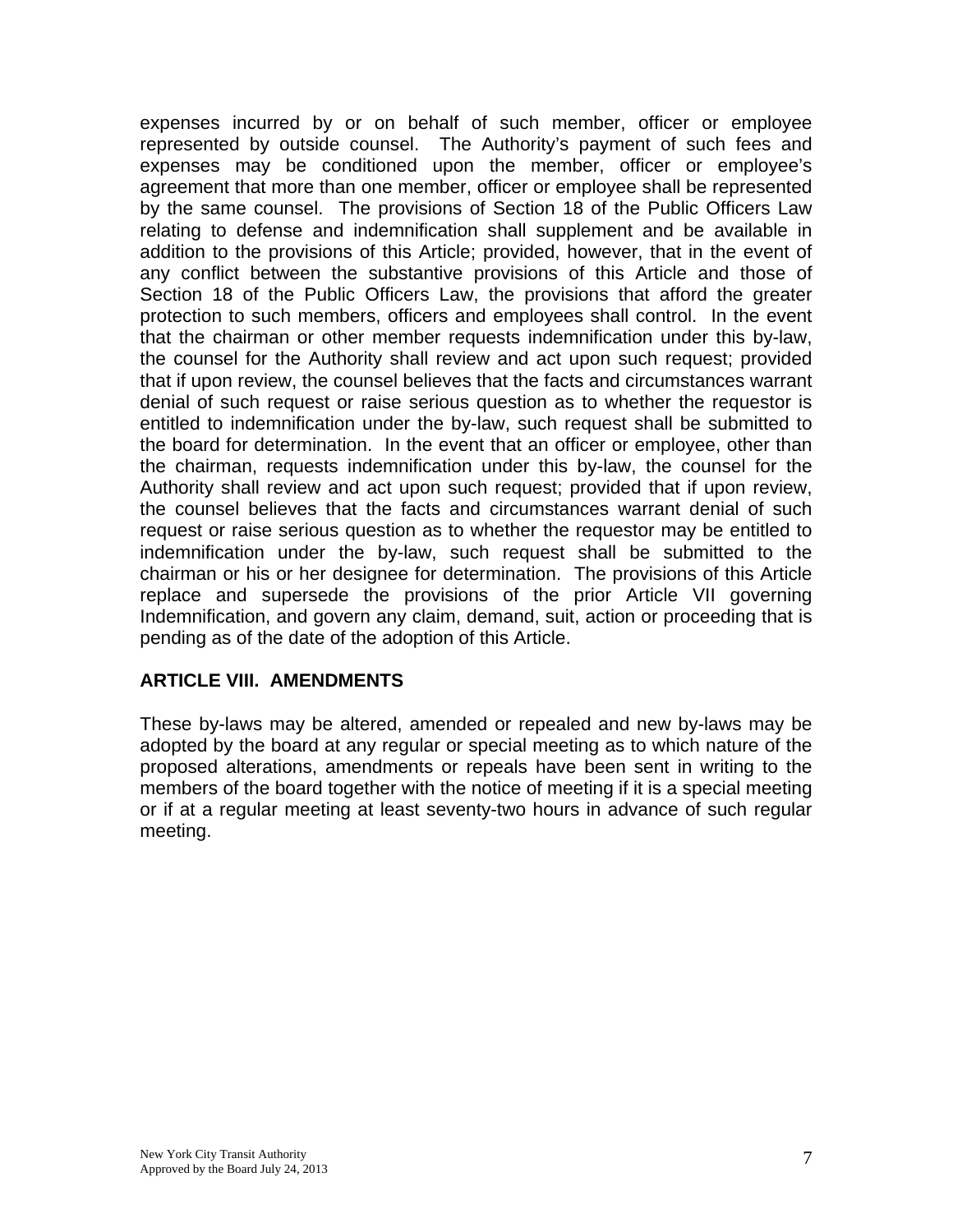# **BY-LAWS STATEN ISLAND RAPID TRANSIT OPERATING AUTHORITY**

### **ARTICLE 1. OFFICES**

The principal office of the Staten Island Rapid Transit Operating Authority (the "Authority") shall be located in the City of New York, County of Kings. The Authority may have such other offices as the board may designate or as the business of the Authority may require from time to time.

### **ARTICLE II. THE BOARD**

**Section 1. General Affairs.** The business and affairs of the Authority shall be managed by its board.

**Section 2. Number, Tenure and Qualifications.** The Authority ("the board" or "the board of the Authority") as used herein shall consist of all of those persons who from time to time hold office as chairman or members of the Metropolitan Transportation Authority pursuant to §1263 of the Public Authorities Law of the State of New York. Each member shall hold office for the term established by law and until his successor shall have been appointed and qualified. Members shall meet all requirements of law respecting their qualification for office.

**Section 3. Regular Meetings.** Regular meetings of the board shall be held without other notice than these by-laws at 10:00 A.M. on the fourth Wednesday of each month except that there shall be no regular meeting in the month of August and except that in the months of November and December the regular meetings shall be held on the third Wednesday of the month. The board may provide by resolution for the time and place for the holding of additional regular meetings without other notice than such resolution. The chairman may adjust the date and time of any regular meeting by written notice provided to members at least forty-eight hours prior to such adjusted date and time. Such written notice shall be provided to members by the same means required by Section 4(b) of Article II of these by-Laws for delivery of notice to members of special meetings.

**Section 4. Special Meetings.** (a) Special meetings of the board may be called by the chairman or, in his or her absence or in case of his or her disability, a vice chairman. In addition, a special meeting of the board shall be called by the secretary or in his or her absence by an assistant secretary upon the request of any two members. The person or persons authorized to call special meetings of the board may fix the time and any place within the City of New York as the place for holding any special meeting of the board called or requested by them.

(b) Written notice of each special meeting shall be given by the chairman or secretary or by an assistant secretary, specifying the time and place of the meeting. Such notice shall be addressed to each member at the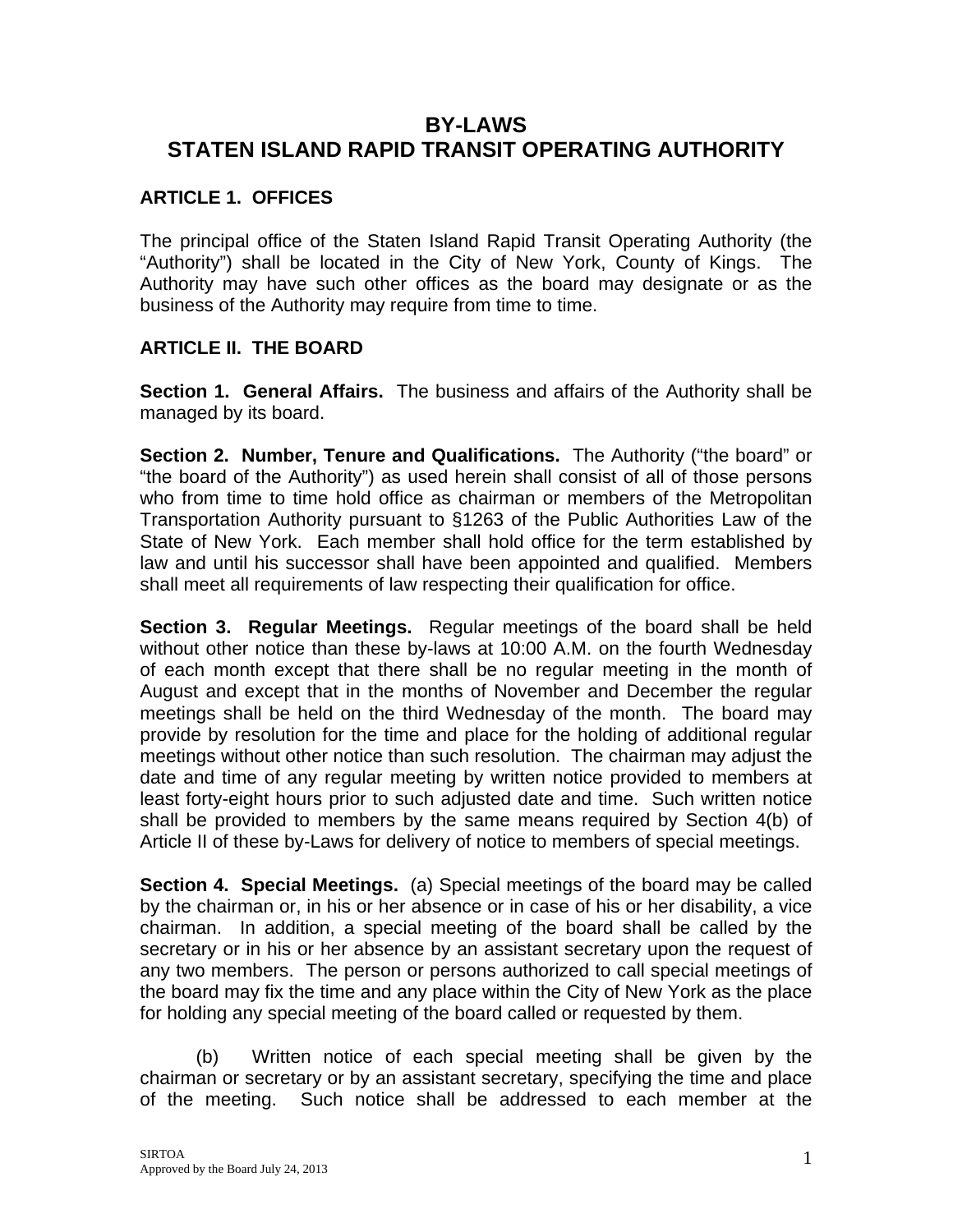member's postal address on record with the Authority and deposited with the U.S. Postal Service at least forty-eight hours prior to the time fixed for such meeting, and in addition, sent by facsimile or email to each member having a facsimile number or email address on record with the Authority at least forty-eight hours prior to the time fixed for such special meeting. Such notice shall state the purpose of such meeting, and no business other than that stated in the notice shall be transacted at such special meeting unless every member of the Authority then in office is present, and it is unanimously agreed to consider matters other than those specifically provided for in the notice of such meeting. Notwithstanding the foregoing, in the event of an emergency the chairman may call a special meeting without advance notice and by means other than the delivery of a writing to the members.

**Section 5. Open Meetings.** All meetings of the board shall be conducted in compliance with the provisions of the Open Meetings Law, being Chapter 511 of the Laws of 1976, as amended, and with all rules and regulations promulgated thereunder.

**Section 6. Quorum.** A majority of the whole number of voting members of the board as defined in §1263 (1) (a) of the Public Authorities Law of the State of New York then in office shall constitute a quorum for the transaction of any business or the exercise of any power of the Authority. Those members of the board appointed upon the recommendation of the chief executive officers of Dutchess, Orange, Putnam and Rockland counties (the "Hudson Valley Member" or "Hudson Valley Members") shall be considered to be a single member, and the presence of that member for purposes of determining a quorum shall be ascertained pursuant to section 10 of this article. Except as otherwise specified by law, for the transaction of any business or exercise of any power of the Authority, the Authority shall have power to act by a majority of the voting members of the board present at any meeting at which a quorum is in attendance with the chairman having one additional vote in the event of a tie vote. For purposes of determining a tie vote, an abstention shall be counted as a vote against a motion. If a meeting is validly called but a quorum is not present, a majority of the members of the board then present may adjourn the meeting from time to time without further notice.

**Section 7. Attendance at Meetings.** (a) Any one or more members of the board or of a committee thereof may attend a meeting of such board or committee by means of a conference telephone or similar communications equipment allowing all persons attending the meeting to hear each other at the same time; however, attendance by such means shall not constitute presence at a meeting for the purposes of section 6, section 8 or section 10 of this Article.

(b) Notwithstanding the provisions of Section 7(a), a member's attendance by means of videoconferencing shall constitute presence at a meeting for any purposes of this Article, *provided* (i) the public notice given for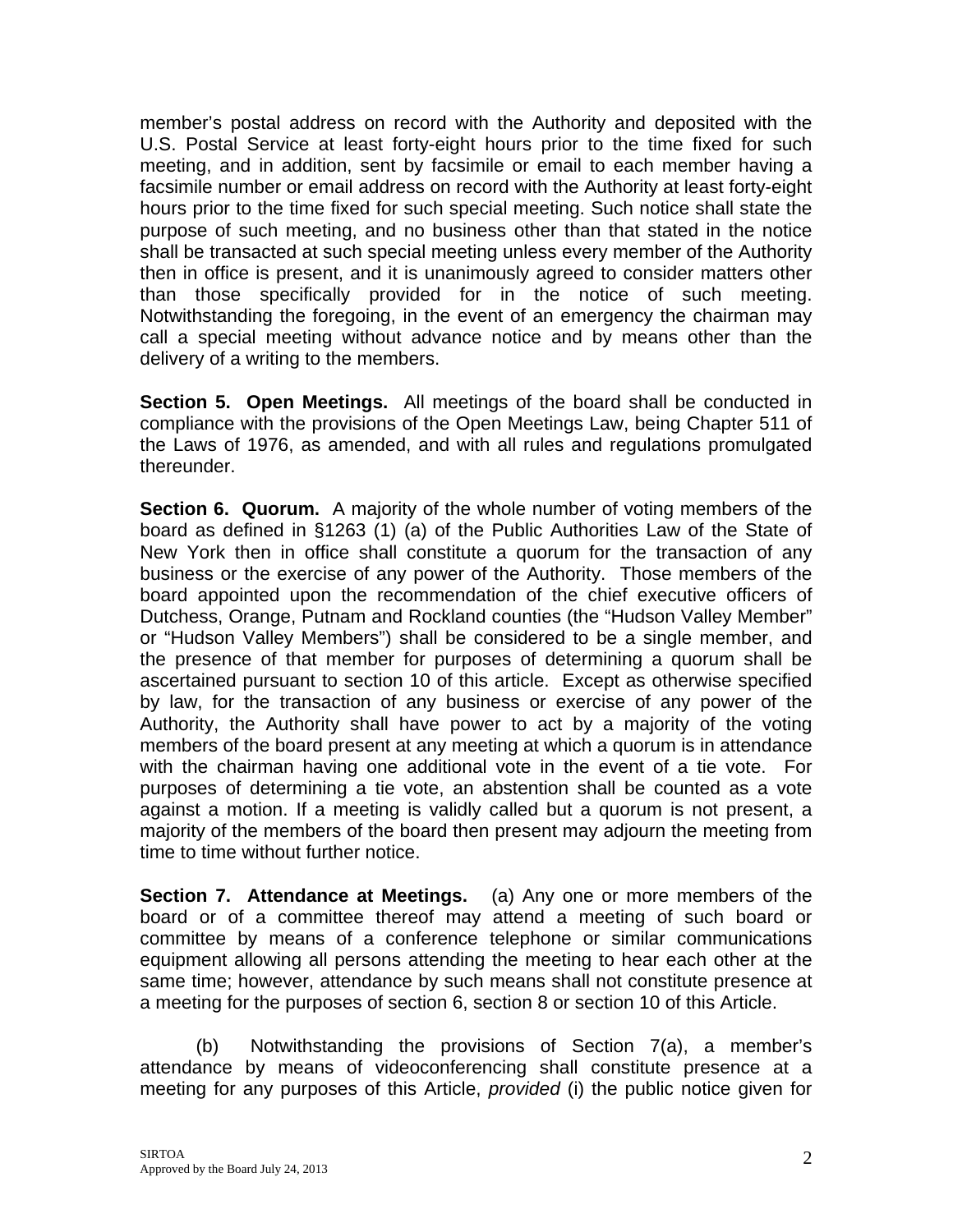such a meeting of such board or committee states that videoconferencing would be used to conduct the meeting and identifies each location at which members may attend the meeting; and (ii) at each such location, opportunity for public attendance at the meeting is provided.

**Section 8. Presumption of Assent.** A member of the board who is present at a meeting of the board at which action on any matter is taken shall be presumed to have assented to the action taken unless his abstention or dissent is stated at the meeting, which dissent or abstention shall be duly entered in the minutes of the meeting.

**Section 9. Committees.** The chairman may establish one or more committees of the board, each committee to consist of one or more of the members and each of which committees shall have and may exercise the powers conferred upon it by the chairman. Such committees shall have such names as shall be given them by the chairman. The chairman shall also establish such committees of the board as shall be mandated by law. Except in an emergency, the chairman and each board member shall be given advance written notice of the time and place of any meeting of any committee of the board.

### **Section 10. Quorum and Voting for members of the Board from the counties of Dutchess, Orange, Putnam and Rockland.**

 (a) The Hudson Valley Members shall be considered to be a single member. For the purposes of determining a quorum, such single voting member shall be considered present if one or more Hudson Valley Members is present.

(b) The single collective vote of the Hudson Valley Members shall be determined as follows:

(i) if at least three Hudson Valley Members are then in office: (A) if one such member is present, the single collective vote shall be recognized; (B) if two or more such members are present but only one such member votes, the single collective vote shall be recognized as the vote of such member; (C) if two or more such members are present and two or more such members vote, the majority vote shall be recognized as the single collective vote; and (D) if two or more such members are present and two or more of such members vote but no majority is achieved, the single collective vote shall not be recognized; and

 (ii) if two or one Hudson Valley Member(s) are then in office: (A) if one such member is present, the single collective vote shall be recognized as the vote of such voting member; (B) if two such members are present but only one such member votes, the single collective vote shall be recognized as the vote of such voting member; and (C) if two such members are present and both vote, only a unanimous vote shall be recognized as the single collective vote.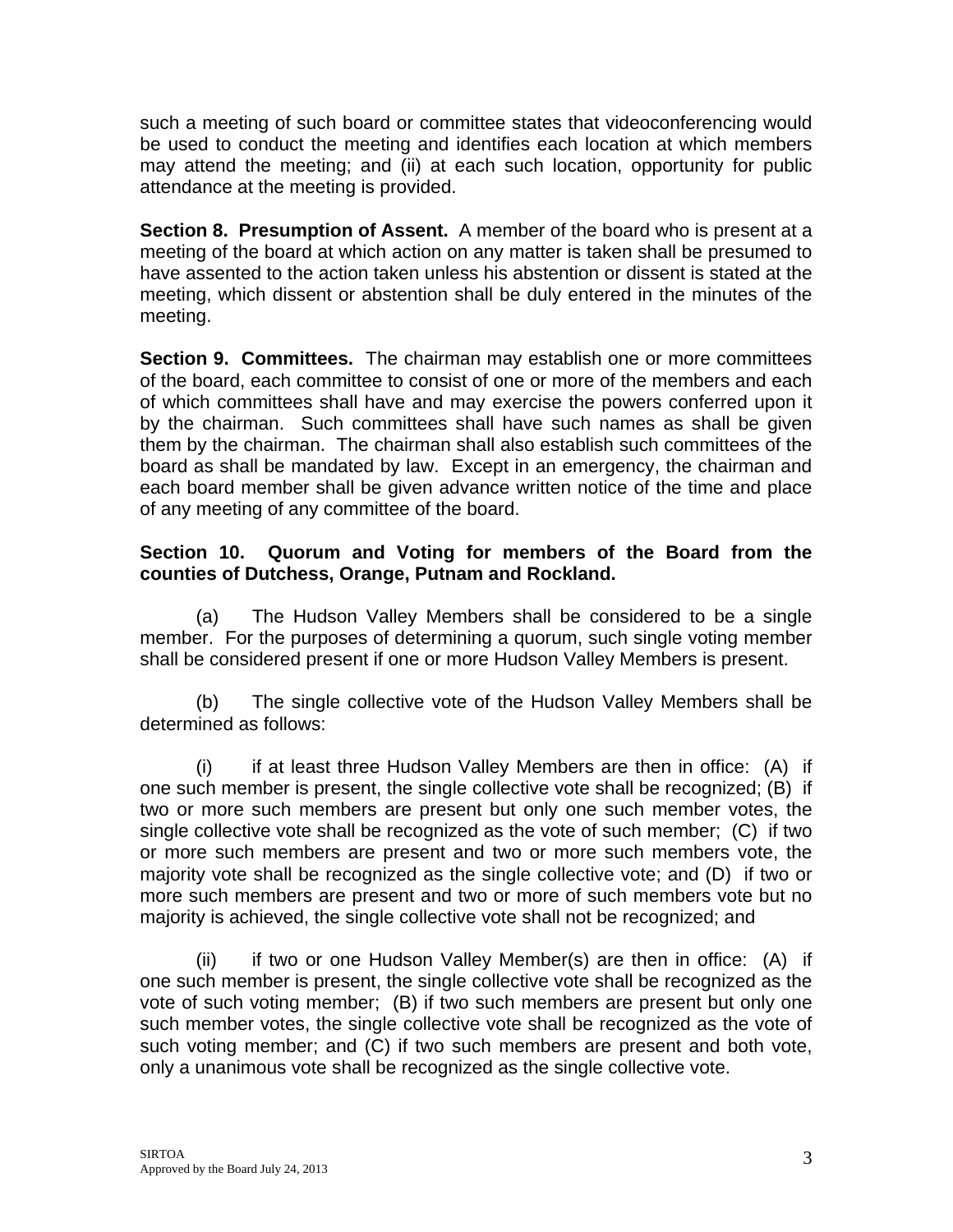To evidence the single collective vote, each such member that is present may be polled as to his vote and such poll shall be recorded in the minutes.

# **ARTICLE III. OFFICERS**

**Section 1. Number.** The officers of the Authority shall be a chairman, one or more vice chairmen (the number and exact designation thereof and the separate functions to be determined by the board if there is more than one), an executive director, if one is appointed by the chairman, a president, a counsel, other senior officials (the number and exact designation thereof and the separate functions to be determined by the chairman), and a secretary. The chairman shall be appointed and shall serve as provided by law. The vice chairmen shall be appointed by the board, upon recommendation by the Chairman, and shall serve at its pleasure. The executive director, if one is appointed by the chairman, and the president shall serve at the pleasure of the chairman. Other senior officials, the counsel, and the secretary shall be appointed by the chairman and shall serve at the pleasure of the chairman. Such other officials or employees as may be deemed necessary may be appointed by the chairman, and each shall serve at the pleasure of the chairman.

**Section 2. Chairman.** (a) The chairman shall serve as the chairman of the board of the Authority and as the chief executive officer of the Authority. The chairman shall be responsible for providing leadership to the board as it oversees the management of the Authority. The chairman shall preside at all meetings of the board. The chairman may delegate any or all of his or her powers relating to the leadership of the board to a vice-chairman. In the event of a tie vote, the chairman may cast an additional vote.

(b) The chairman shall also serve as the chief executive officer of the Authority. As chief executive officer of the Authority, the chairman shall be responsible for the discharge of the executive and administrative functions and powers of the Authority.

**Section 3. The Vice Chairman.** In the event of the chairman's death or inability to act, or in the event the position of chairman is for any other reason vacant, a vice chairman designated by the board shall perform the duties of the chairman and when so acting, shall have all the powers of and be subject to all the restrictions upon the chairman. Such powers and duties shall terminate upon the appointment by the Governor of a successor chairman as provided by law or upon the cessation of the chairman's inability to act.

**Section 4. Such Other Officials and Employees.** The chairman may, in his or her judgment, appoint such other officials and employees, including an executive director, as shall in his or her judgment be needed to discharge the executive and administrative functions and powers of the Authority. The chairman may delegate such of his or her powers relating to the discharge of the executive and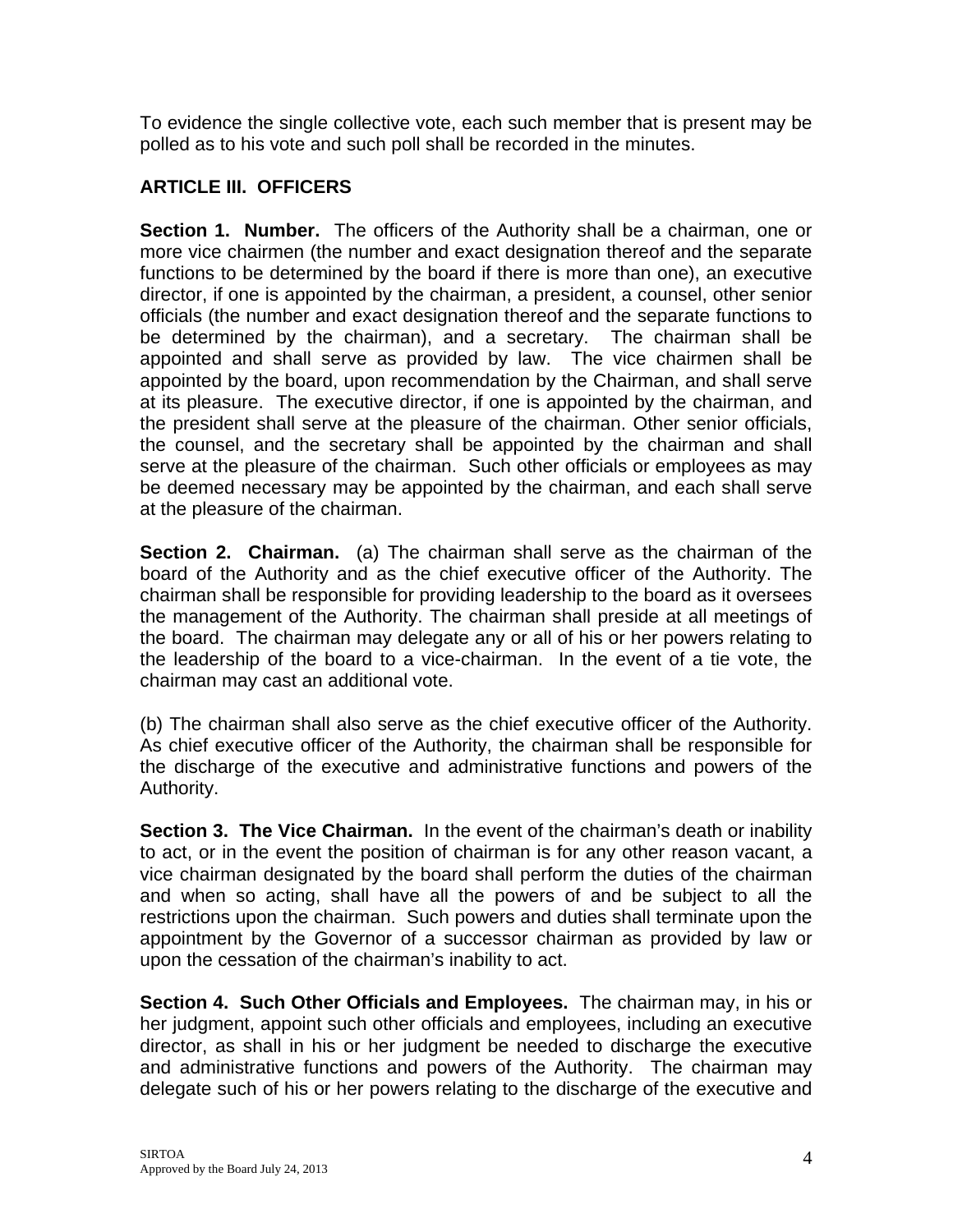administrative functions, including the administration and day to day operations of the Authority as the chairman may deem appropriate to such other officials and employees.

**Section 5. The President.** The president shall have primary responsibility for the general management and operation of the Authority and shall have such additional executive and administrative functions and powers as may be delegated to him or her by the chairman.

**Section 6. The Secretary.** The secretary shall keep the minutes of the proceedings of the board, see that all notices are duly given as required by law, be custodian of the corporate records and of the seal of the Authority, see to it that the seal of the Authority is affixed to all documents the execution of which on behalf of the Authority under its seal is duly authorized, and in general shall perform all duties incident to the office of secretary. The chairman may appoint one or more assistant secretaries who may perform the duties of the secretary in the event of the absence, disability or incapacity of the secretary.

**Section 7. Salaries.** The salaries fixed by the chairman for those officers and employees appointed by the chairman shall at all times be within the amounts budgeted therefore by the board.

# **ARTICLE IV. CONTRACTS, LOANS, CHECKS AND DEPOSITS**

**Section 1. Contracts.** The board may authorize any officer or officers, agent or agents, to enter into any contract or execute and deliver any instrument in the name of and on behalf of the Authority, and such authority may be general or confined to specific instances.

**Section 2. Loans.** No loans shall be contracted on behalf of the Authority and no evidences of indebtedness shall be issued in its name unless authorized by a resolution of the board. Such authority may be general or confined to specific instances.

**Section 3. Checks, Drafts, etc.** All checks, drafts or other orders for the payment of money, notes or other evidences of indebtedness issued in the name of the Authority shall be signed by such officer or officers, agent or agents of the Authority and in such manner as shall from time to time be determined by resolution of the board.

**Section 4. Deposits.** All funds of the Authority not otherwise employed shall be deposited from time to time to the credit of the Authority in such banks, trust companies or other depositories as the board may select.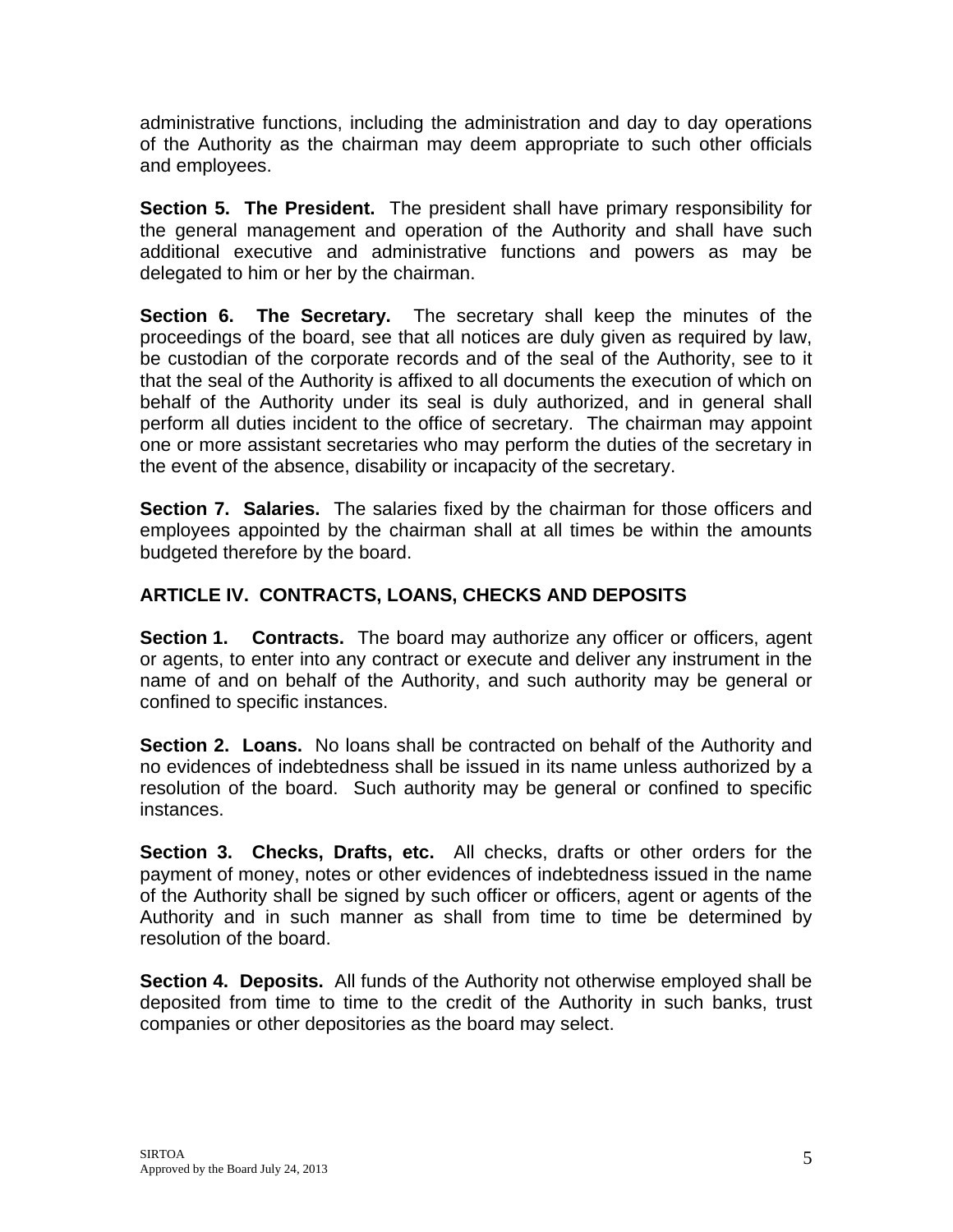## **ARTICLE V. FISCAL YEAR**

The fiscal year of the Authority shall begin on the first day of January and end on the thirty-first day of December in each year.

#### **ARTICLE VI. CORPORATE SEAL**

The board shall provide a corporate seal which shall be circular in form and shall have inscribed thereon the name of the Authority and the words "Corporate Seal".

#### **ARTICLE VII. INDEMNIFICATION**

The Authority shall save harmless and indemnify any person (or his or her estate) who shall have served as a member, officer or employee of the Authority or of a subsidiary of the Authority against financial loss, including punitive damages, or litigation expense incurred in connection with any claim, demand, suit, action or proceeding, whether civil or criminal, or the defense thereof, and arising out of (a) any transaction of the Authority or of a subsidiary of the Authority, or (b) any act or failure to act by any such member, officer or employee while engaged in the discharge of his or her duties on behalf of the Authority or its subsidiaries, or the discharge of his or her duties as a fiduciary of a benefit plan for Authority employees or employees of a subsidiary of the Authority. In the event any such claim, demand, suit, action or proceeding shall occur, such member, officer or employee shall be saved harmless and indemnified as herein provided unless such individual is determined by the Authority or its designee not to have acted, in good faith, for a purpose which he or she reasonably believed to be in the best interests of the Authority or of its subsidiaries or affiliates, and, in criminal actions or proceedings, in addition, not to have had reasonable cause to believe that his or her conduct was lawful. The provisions of this Article shall inure only to the members, officers and employees of the Authority or of its subsidiaries, and to their estates, shall not enlarge or diminish the rights of any other party, and shall not impair, limit or modify the rights and obligations of any insurer under any policy of insurance. The foregoing shall be conditional on (a) the prompt delivery to the Authority of a copy of the summons, complaint, process, notice, demand or pleading commencing any such claim, demand, suit, action or proceeding; and, in civil cases only, (b) a contemporaneous offer to name counsel to the Authority as counsel to the member, officer or employee in the defense of such claim, demand, suit, action or proceeding; (c) the full cooperation of the member, officer or employee, in the event the offer is accepted, in making of such defense; and (d) an agreement that the Authority may enter into a settlement on behalf of the member, officer or employee. If the Authority or its designee determines that the defense shall not be provided by counsel for the Authority because of a conflict of interests or other grounds warranting separate counsel, the member, officer or employee may select another attorney and the Authority shall pay reasonable attorney's fees and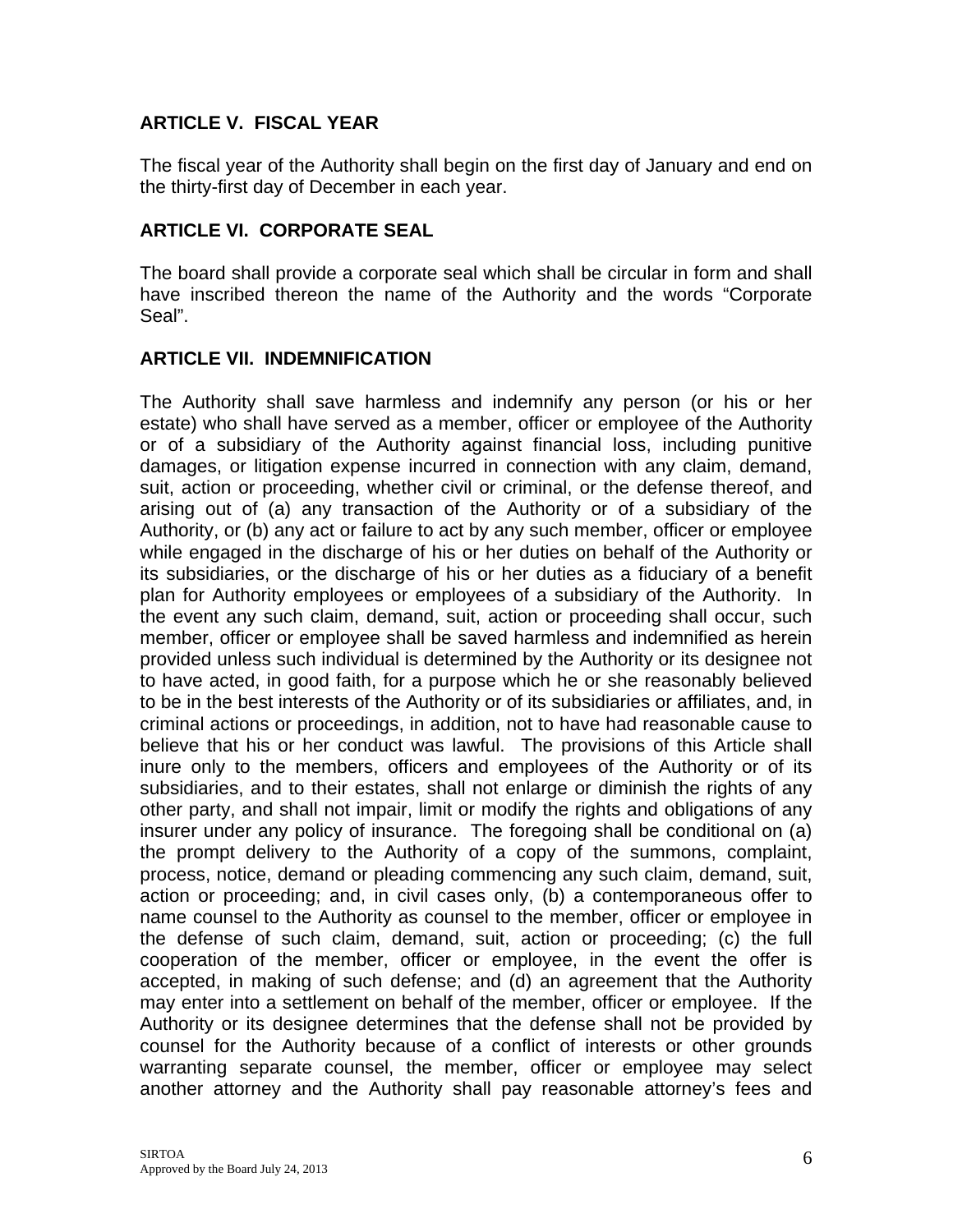expenses incurred by or on behalf of such member, officer or employee represented by outside counsel. The Authority's payment of such fees and expenses may be conditioned upon the member, officer or employee's agreement that more than one member, officer or employee shall be represented by the same counsel. The provisions of Section 18 of the Public Officers Law relating to defense and indemnification shall supplement and be available in addition to the provisions of this Article; provided, however, that in the event of any conflict between the substantive provisions of this Article and those of Section 18 of the Public Officers Law, the provisions that afford the greater protection to such members, officers and employees shall control. In the event that the chairman or other member requests indemnification under this by-law, the counsel for the Authority shall review and act upon such request; provided that if upon review, the counsel believes that the facts and circumstances warrant denial of such request or raise serious question as to whether the requestor is entitled to indemnification under the by-law, such request shall be submitted to the board for determination. In the event that an officer or employee, other than the chairman, requests indemnification under this by-law, the counsel for the Authority shall review and act upon such request; provided that if upon review, the counsel believes that the facts and circumstances warrant denial of such request or raise serious question as to whether the requestor may be entitled to indemnification under the by-law, such request shall be submitted to the chairman or his or her designee for determination. The provisions of this Article replace and supersede the provisions of the prior Article VII governing Indemnification, and govern any claim, demand, suit, action or proceeding that is pending as of the date of the adoption of this Article.

#### **ARTICLE VIII. AMENDMENTS**

These by-laws may be altered, amended or repealed and new by-laws may be adopted by the board at any regular or special meeting as to which nature of the proposed alterations, amendments or repeals have been sent in writing to the members of the board together with the notice of meeting if it is a special meeting or if at a regular meeting at least seventy-two hours in advance of such regular meeting.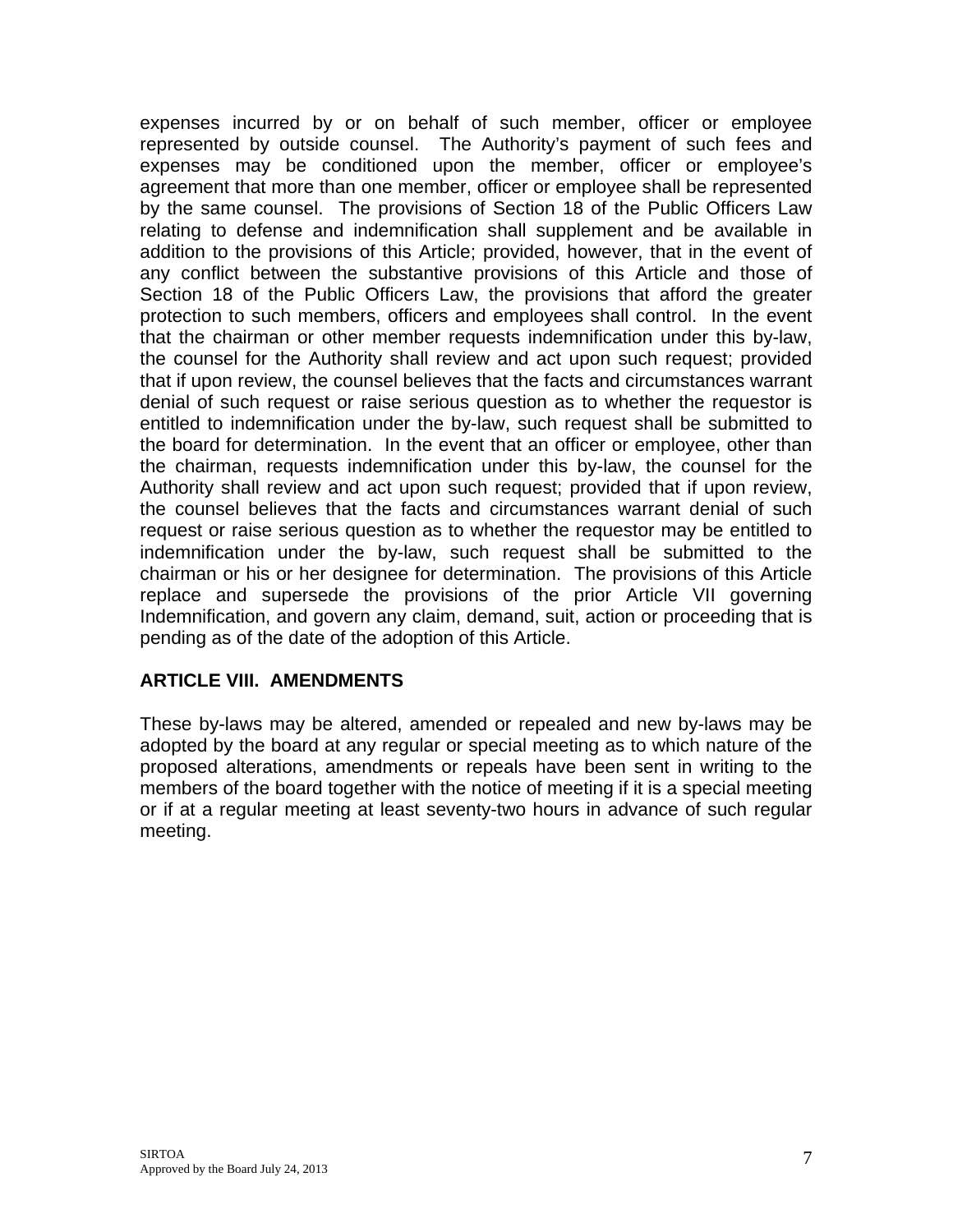# **BY-LAWS TRIBOROUGH BRIDGE AND TUNNEL AUTHORITY**

## **ARTICLE 1. OFFICES**

The principal office of the Triborough Bridge and Tunnel Authority (the "Authority") shall be located in the City of New York, County of New York. The Authority may have such other offices as the board may designate or as the business of the Authority may require from time to time.

### **ARTICLE II. THE BOARD**

**Section 1. General Affairs.** The business and affairs of the Authority shall be managed by its board.

**Section 2. Number, Tenure and Qualifications.** The Authority ("the board" or "the board of the Authority") as used herein shall consist of all of those persons who from time to time hold office as chairman or members of the Metropolitan Transportation Authority pursuant to §1263 of the Public Authorities Law of the State of New York. Each member shall hold office for the term established by law and until his successor shall have been appointed and qualified. Members shall meet all requirements of law respecting their qualification for office.

**Section 3. Regular Meetings.** Regular meetings of the board shall be held without other notice than these by-laws at 10:00 A.M. on the fourth Wednesday of each month except that there shall be no regular meeting in the month of August and except that in the months of November and December the regular meetings shall be held on the third Wednesday of the month. The board may provide by resolution for the time and place for the holding of additional regular meetings without other notice than such resolution. The chairman may adjust the date and time of any regular meeting by written notice provided to members at least forty-eight hours prior to such adjusted date and time. Such written notice shall be provided to members by the same means required by Section 4(b) of Article II of these by-Laws for delivery of notice to members of special meetings.

**Section 4. Special Meetings.** (a) Special meetings of the board may be called by the chairman or, in his or her absence or in case of his or her disability, a vice chairman. In addition, a special meeting of the board shall be called by the secretary or in his or her absence by an assistant secretary upon the request of any two members. The person or persons authorized to call special meetings of the board may fix the time and any place within the City of New York as the place for holding any special meeting of the board called or requested by them.

(b) Written notice of each special meeting shall be given by the chairman or secretary or by an assistant secretary, specifying the time and place of the meeting. Such notice shall be addressed to each member at the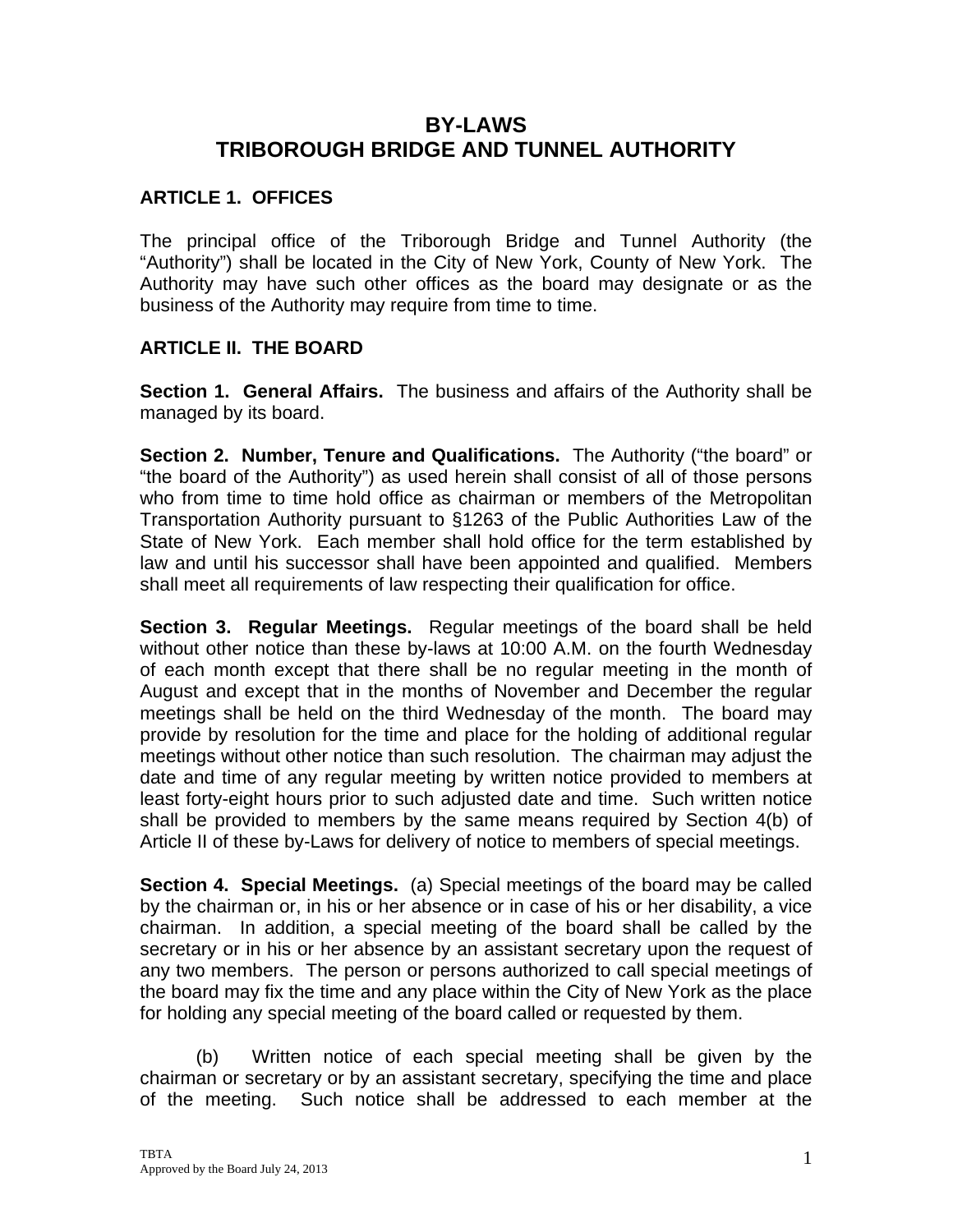member's postal address on record with the Authority and deposited with the U.S. Postal Service at least forty-eight hours prior to the time fixed for such meeting, and in addition, sent by facsimile or email to each member having a facsimile number or email address on record with the Authority at least forty-eight hours prior to the time fixed for such special meeting. Such notice shall state the purpose of such meeting, and no business other than that stated in the notice shall be transacted at such special meeting unless every member of the Authority then in office is present, and it is unanimously agreed to consider matters other than those specifically provided for in the notice of such meeting. Notwithstanding the foregoing, in the event of an emergency the chairman may call a special meeting without advance notice and by means other than the delivery of a writing to the members.

**Section 5. Open Meetings.** All meetings of the board shall be conducted in compliance with the provisions of the Open Meetings Law, being Chapter 511 of the Laws of 1976, as amended, and with all rules and regulations promulgated thereunder.

**Section 6. Quorum.** A majority of the whole number of voting members of the board as defined in §1263 (1) (a) of the Public Authorities Law of the State of New York then in office shall constitute a quorum for the transaction of any business or the exercise of any power of the Authority. Those members of the board appointed upon the recommendation of the chief executive officers of Dutchess, Orange, Putnam and Rockland counties (the "Hudson Valley Member" or "Hudson Valley Members") shall be considered to be a single member, and the presence of that member for purposes of determining a quorum shall be ascertained pursuant to section 10 of this article. Except as otherwise specified by law, for the transaction of any business or exercise of any power of the Authority, the Authority shall have power to act by a majority of the voting members of the board present at any meeting at which a quorum is in attendance with the chairman having one additional vote in the event of a tie vote. For purposes of determining a tie vote, an abstention shall be counted as a vote against a motion. If a meeting is validly called but a quorum is not present, a majority of the members of the board then present may adjourn the meeting from time to time without further notice.

**Section 7. Attendance at Meetings.** (a) Any one or more members of the board or of a committee thereof may attend a meeting of such board or committee by means of a conference telephone or similar communications equipment allowing all persons attending the meeting to hear each other at the same time; however, attendance by such means shall not constitute presence at a meeting for the purposes of section 6, section 8 or section 10 of this Article.

(b) Notwithstanding the provisions of Section 7(a), a member's attendance by means of videoconferencing shall constitute presence at a meeting for any purposes of this Article, *provided* (i) the public notice given for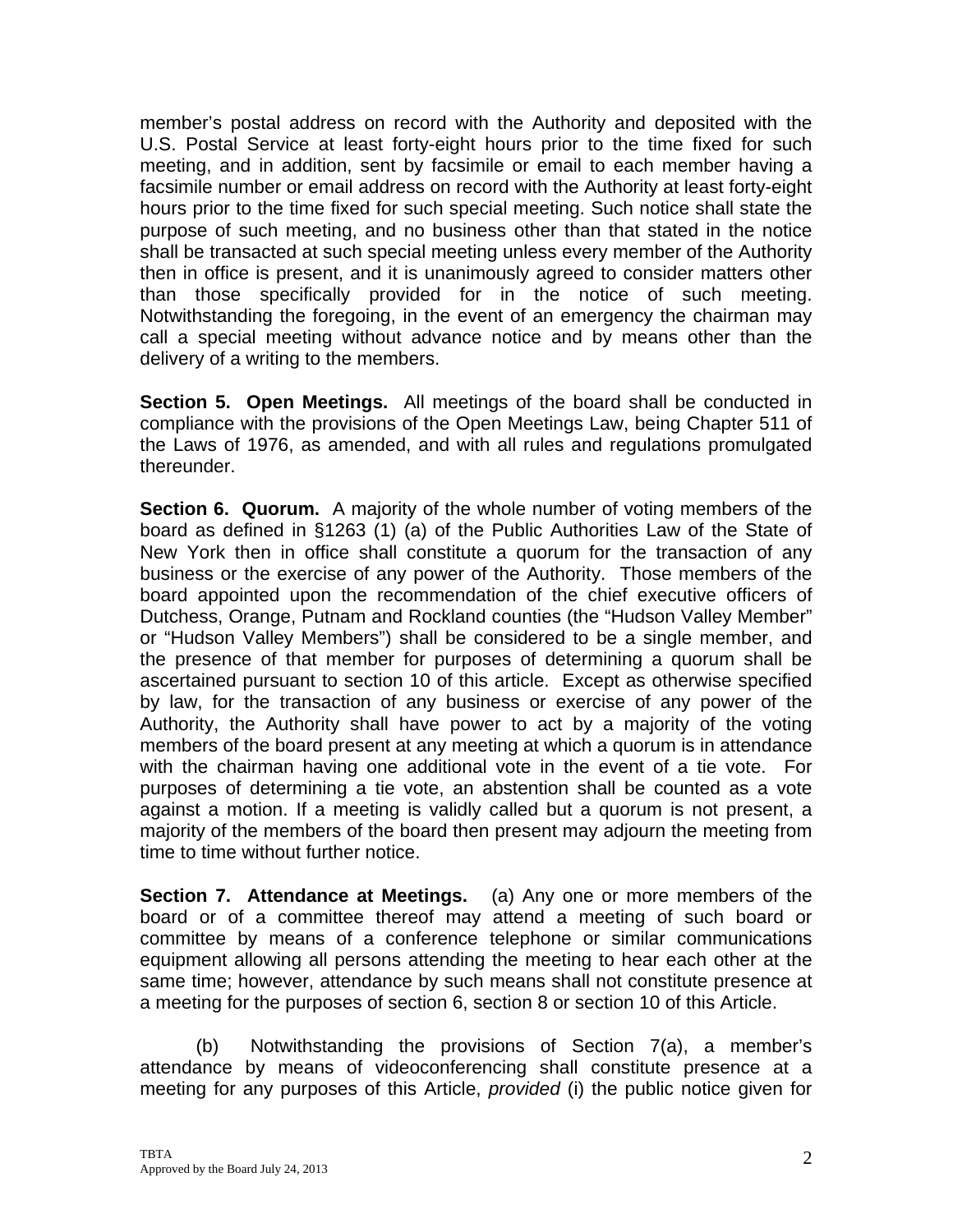such a meeting of such board or committee states that videoconferencing would be used to conduct the meeting and identifies each location at which members may attend the meeting; and (ii) at each such location, opportunity for public attendance at the meeting is provided.

**Section 8. Presumption of Assent.** A member of the board who is present at a meeting of the board at which action on any matter is taken shall be presumed to have assented to the action taken unless his abstention or dissent is stated at the meeting, which dissent or abstention shall be duly entered in the minutes of the meeting.

**Section 9. Committees.** The chairman may establish one or more committees of the board, each committee to consist of one or more of the members and each of which committees shall have and may exercise the powers conferred upon it by the chairman. Such committees shall have such names as shall be given them by the chairman. The chairman shall also establish such committees of the board as shall be mandated by law. Except in an emergency, the chairman and each board member shall be given advance written notice of the time and place of any meeting of any committee of the board.

### **Section 10. Quorum and Voting for members of the Board from the counties of Dutchess, Orange, Putnam and Rockland.**

 (a) The Hudson Valley Members shall be considered to be a single member. For the purposes of determining a quorum, such single voting member shall be considered present if one or more Hudson Valley Members is present.

(b) The single collective vote of the Hudson Valley Members shall be determined as follows:

(i) if at least three Hudson Valley Members are then in office: (A) if one such member is present, the single collective vote shall be recognized; (B) if two or more such members are present but only one such member votes, the single collective vote shall be recognized as the vote of such member; (C) if two or more such members are present and two or more such members vote, the majority vote shall be recognized as the single collective vote; and (D) if two or more such members are present and two or more of such members vote but no majority is achieved, the single collective vote shall not be recognized; and

 (ii) if two or one Hudson Valley Member(s) are then in office: (A) if one such member is present, the single collective vote shall be recognized as the vote of such voting member; (B) if two such members are present but only one such member votes, the single collective vote shall be recognized as the vote of such voting member; and (C) if two such members are present and both vote, only a unanimous vote shall be recognized as the single collective vote.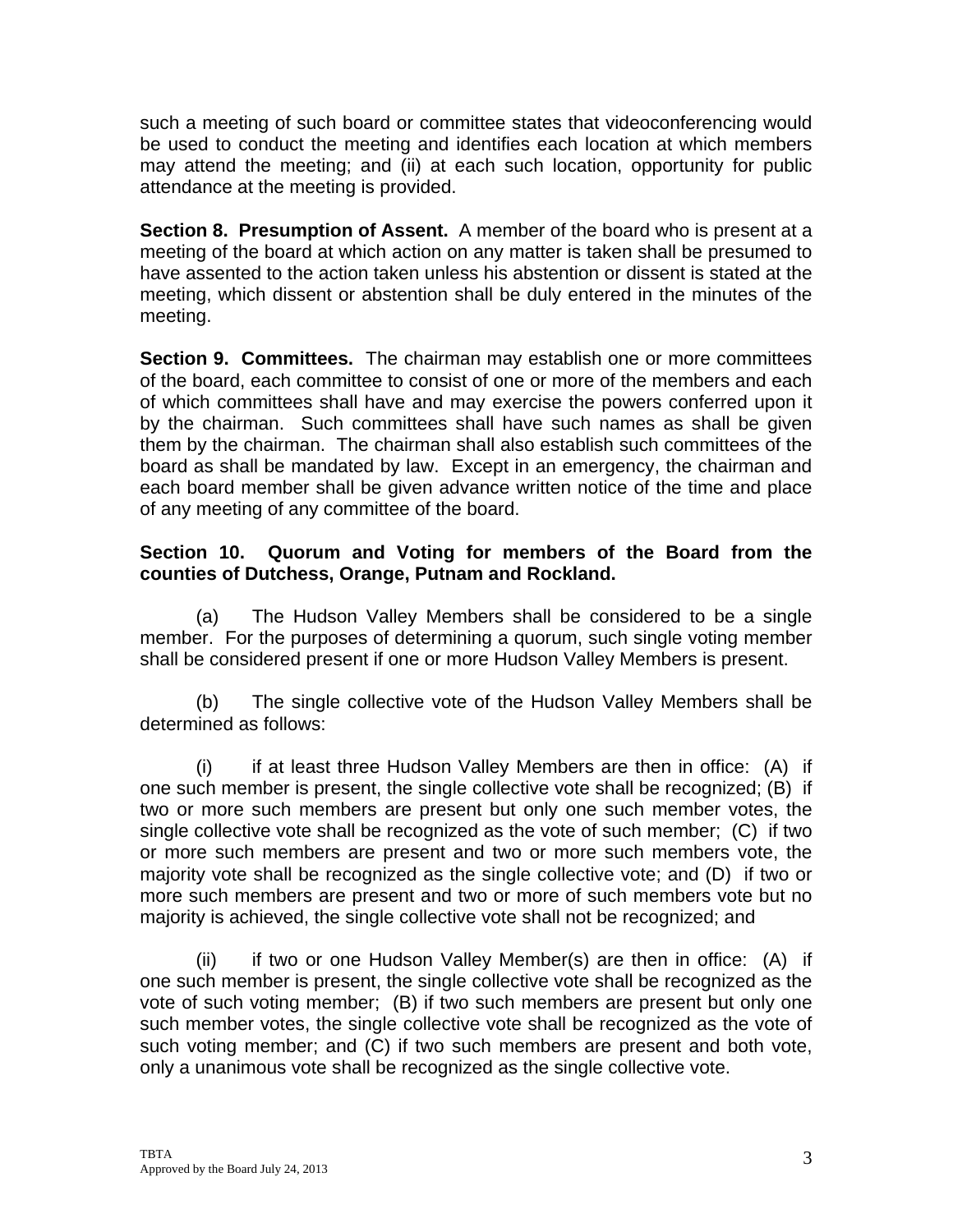To evidence the single collective vote, each such member that is present may be polled as to his vote and such poll shall be recorded in the minutes.

## **ARTICLE III. OFFICERS**

**Section 1. Number.** The officers of the Authority shall be a chairman, one or more vice chairmen (the number and exact designation thereof and the separate functions to be determined by the board if there is more than one), an executive director, if one is appointed by the chairman, a president, a counsel, other senior officials (the number and exact designation thereof and the separate functions to be determined by the chairman), and a secretary. The chairman shall be appointed and shall serve as provided by law. The vice chairmen shall be appointed by the board, upon recommendation by the Chairman, and shall serve at its pleasure. The executive director, if one is appointed by the chairman, and the president shall serve at the pleasure of the chairman. Other senior officials, the counsel, and the secretary shall be appointed by the chairman and shall serve at the pleasure of the chairman. Such other officials or employees as may be deemed necessary may be appointed by the chairman, and each shall serve at the pleasure of the chairman.

**Section 2. Chairman.** (a) The chairman shall serve as the chairman of the board of the Authority and as the chief executive officer of the Authority. The chairman shall be responsible for providing leadership to the board as it oversees the management of the Authority. The chairman shall preside at all meetings of the board. The chairman may delegate any or all of his or her powers relating to the leadership of the board to a vice-chairman. In the event of a tie vote, the chairman may cast an additional vote.

(b) The chairman shall also serve as the chief executive officer of the Authority. As chief executive officer of the Authority, the chairman shall be responsible for the discharge of the executive and administrative functions and powers of the Authority.

**Section 3. The Vice Chairman.** In the event of the chairman's death or inability to act, or in the event the position of chairman is for any other reason vacant, a vice chairman designated by the board shall perform the duties of the chairman and when so acting, shall have all the powers of and be subject to all the restrictions upon the chairman. Such powers and duties shall terminate upon the appointment by the Governor of a successor chairman as provided by law or upon the cessation of the chairman's inability to act.

**Section 4. Such Other Officials and Employees.** The chairman may, in his or her judgment, appoint such other officials and employees, including an executive director, as shall in his or her judgment be needed to discharge the executive and administrative functions and powers of the Authority. The chairman may delegate such of his or her powers relating to the discharge of the executive and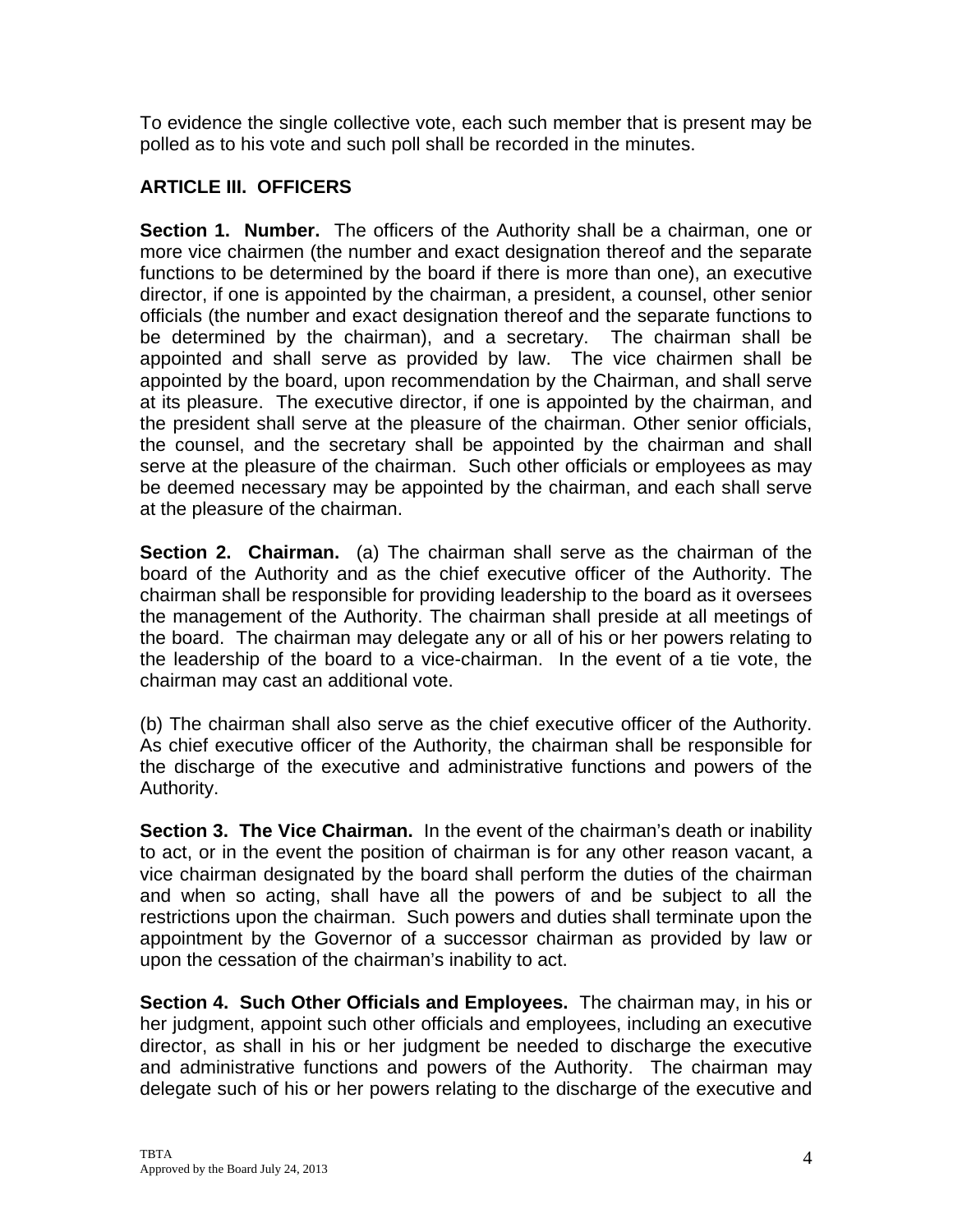administrative functions, including the administration and day to day operations of the Authority as the chairman may deem appropriate to such other officials and employees.

**Section 5. The President.** The president shall have primary responsibility for the general management and operation of the Authority and shall have such additional executive and administrative functions and powers as may be delegated to him or her by the chairman.

**Section 6. The Secretary.** The secretary shall keep the minutes of the proceedings of the board, see that all notices are duly given as required by law, be custodian of the corporate records and of the seal of the Authority, see to it that the seal of the Authority is affixed to all documents the execution of which on behalf of the Authority under its seal is duly authorized, and in general shall perform all duties incident to the office of secretary. The chairman may appoint one or more assistant secretaries who may perform the duties of the secretary in the event of the absence, disability or incapacity of the secretary.

**Section 7. Salaries.** The salaries fixed by the chairman for those officers and employees appointed by the chairman shall at all times be within the amounts budgeted therefore by the board.

# **ARTICLE IV. CONTRACTS, LOANS, CHECKS AND DEPOSITS**

**Section 1. Contracts.** The board may authorize any officer or officers, agent or agents, to enter into any contract or execute and deliver any instrument in the name of and on behalf of the Authority, and such authority may be general or confined to specific instances.

**Section 2. Loans.** No loans shall be contracted on behalf of the Authority and no evidences of indebtedness shall be issued in its name unless authorized by a resolution of the board. Such authority may be general or confined to specific instances.

**Section 3. Checks, Drafts, etc.** All checks, drafts or other orders for the payment of money, notes or other evidences of indebtedness issued in the name of the Authority shall be signed by such officer or officers, agent or agents of the Authority and in such manner as shall from time to time be determined by resolution of the board.

**Section 4. Deposits.** All funds of the Authority not otherwise employed shall be deposited from time to time to the credit of the Authority in such banks, trust companies or other depositories as the board may select.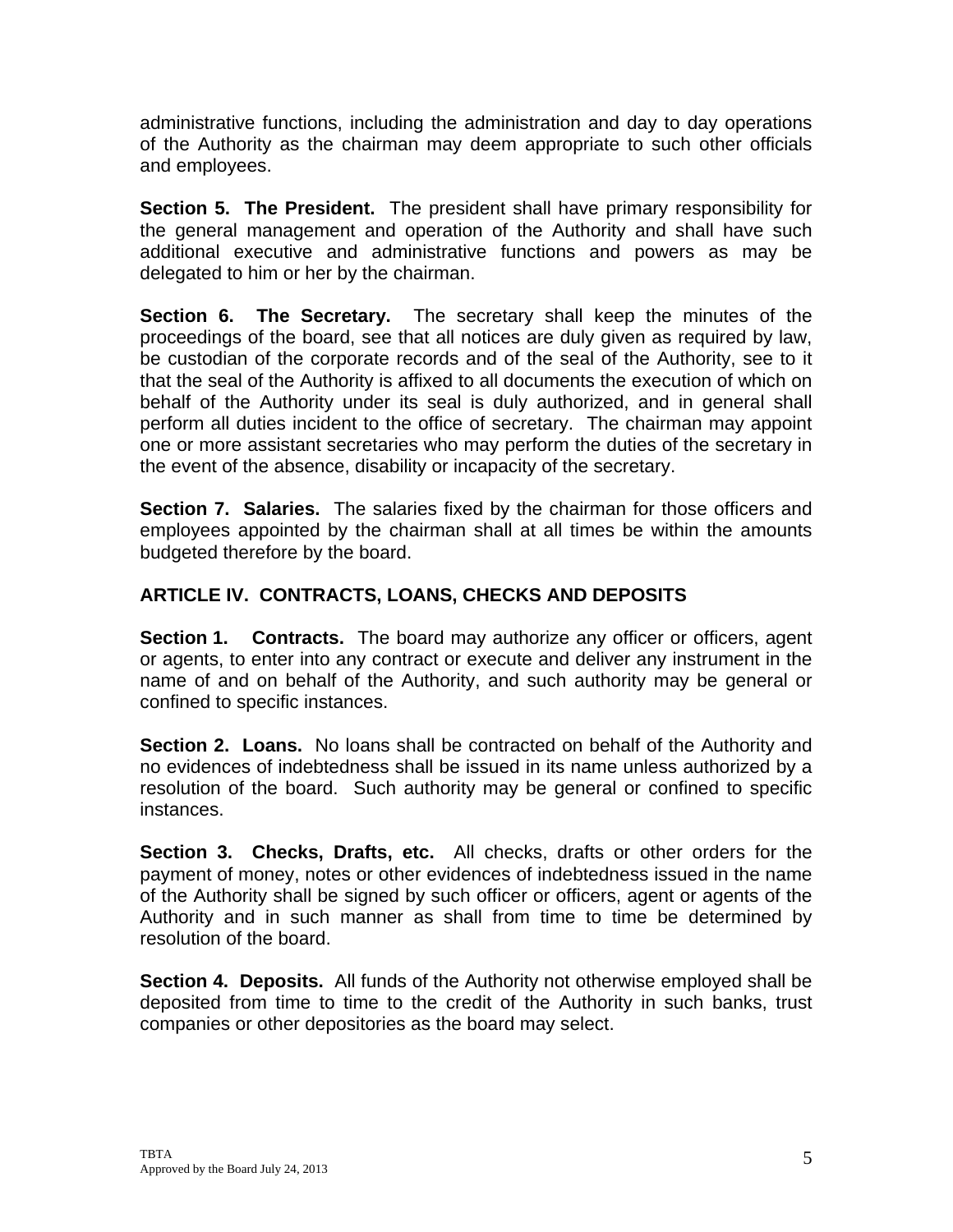## **ARTICLE V. FISCAL YEAR**

The fiscal year of the Authority shall begin on the first day of January and end on the thirty-first day of December in each year.

#### **ARTICLE VI. CORPORATE SEAL**

The board shall provide a corporate seal which shall be circular in form and shall have inscribed thereon the name of the Authority and the words "Corporate Seal".

### **ARTICLE VII. INDEMNIFICATION**

The Authority shall save harmless and indemnify any person (or his or her estate) who shall have served as a member, officer or employee of the Authority or of a subsidiary of the Authority against financial loss, including punitive damages, or litigation expense incurred in connection with any claim, demand, suit, action or proceeding, whether civil or criminal, or the defense thereof, and arising out of (a) any transaction of the Authority or of a subsidiary of the Authority, or (b) any act or failure to act by any such member, officer or employee while engaged in the discharge of his or her duties on behalf of the Authority or its subsidiaries, or the discharge of his or her duties as a fiduciary of a benefit plan for Authority employees or employees of a subsidiary of the Authority. In the event any such claim, demand, suit, action or proceeding shall occur, such member, officer or employee shall be saved harmless and indemnified as herein provided unless such individual is determined by the Authority or its designee not to have acted, in good faith, for a purpose which he or she reasonably believed to be in the best interests of the Authority or of its subsidiaries or affiliates, and, in criminal actions or proceedings, in addition, not to have had reasonable cause to believe that his or her conduct was lawful. The provisions of this Article shall inure only to the members, officers and employees of the Authority or of its subsidiaries, and to their estates, shall not enlarge or diminish the rights of any other party, and shall not impair, limit or modify the rights and obligations of any insurer under any policy of insurance. The foregoing shall be conditional on (a) the prompt delivery to the Authority of a copy of the summons, complaint, process, notice, demand or pleading commencing any such claim, demand, suit, action or proceeding; and, in civil cases only, (b) a contemporaneous offer to name counsel to the Authority as counsel to the member, officer or employee in the defense of such claim, demand, suit, action or proceeding; (c) the full cooperation of the member, officer or employee, in the event the offer is accepted, in making of such defense; and (d) an agreement that the Authority may enter into a settlement on behalf of the member, officer or employee. If the Authority or its designee determines that the defense shall not be provided by counsel for the Authority because of a conflict of interests or other grounds warranting separate counsel, the member, officer or employee may select another attorney and the Authority shall pay reasonable attorney's fees and